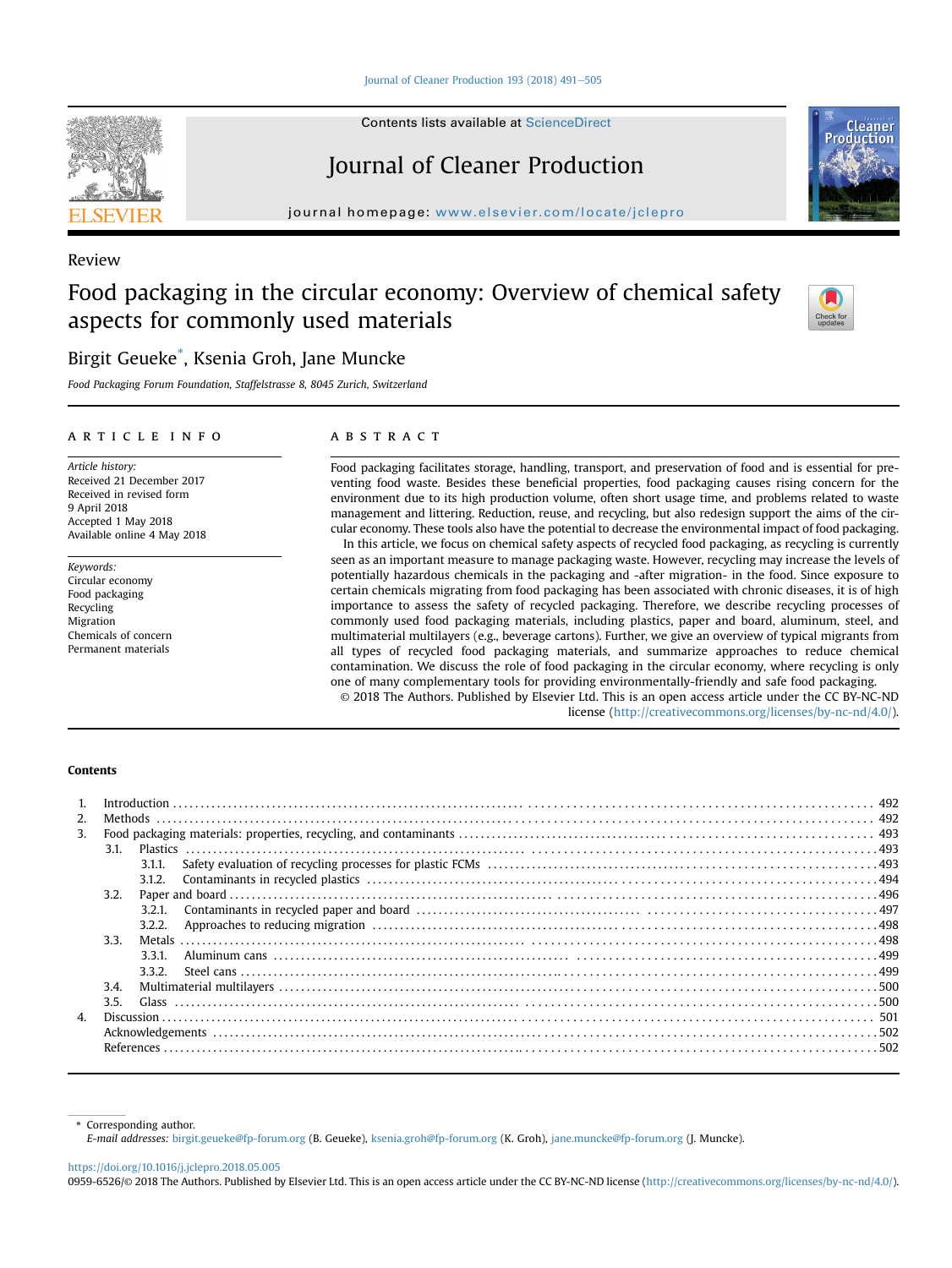#### 1. Introduction

Based on the observation that today's take-make-dispose economy is one driver of global environmental change and ecosystems deterioration, the concept of a circular economy has been developed as a tool to further prevent and reduce those detrimental human activities [\(Geissdoerfer et al., 2017](#page-12-0); [Ghisellini et al., 2016](#page-12-0); [Kirchherr et al., 2017;](#page-13-0) [Loiseau et al., 2016;](#page-13-0) [Winans et al., 2017\)](#page-14-0). The circular economy promotes closing loops in industrial systems, minimizing waste, and reducing raw material and energy inputs ([European Environment Agency, 2016](#page-12-0); [Stahel, 2016\)](#page-14-0). Over the past years, the concept has gained importance in policy making [\(EC,](#page-12-0) [2017;](#page-12-0) [The Standing Committee of the National People's Congress](#page-14-0) [China, 2008\)](#page-14-0) and has been increasingly implemented in production, consumption and waste sectors all over the world [\(Ghisellini](#page-12-0) [et al., 2016](#page-12-0)). Practical solutions aiming at a circular economy include eco-design, waste prevention programs, and extending the lifetime of products ([European Environment Agency, 2016\)](#page-12-0). "Reduce, reuse and recycle" are three important waste management options. The reduction principle targets the minimization of raw material use, energy input, and waste production whereas the reuse principle refers to the repeated use of products or components for their intended purpose [\(Ghisellini et al., 2016\)](#page-12-0). Recycling is mostly used to save energy, resources, and emissions and decrease the environmental impacts of a material's use. Although reduction and reuse are "greener" options ([Allwood, 2014\)](#page-11-0), the use of recycled instead of virgin material is generally also perceived as a beneficial solution [\(Grosso et al., 2017\)](#page-12-0). In the context of packaging waste, reuse and recycling are political means to initiate a change, which is expected to deliver both economic and environmental benefits ([EC, 2015\)](#page-12-0). However, only some types of material can be repeatedly recycled and/or reused (e.g., metals, glass). Accordingly, a material meeting these requirements was defined as:

"[…] permanent if its inherent properties do not change during use and through solid-liquid transformation, it can revert to its initial state. This is the case when the material consists of basic components, which are either chemical elements or robust chemical compounds, making repeated use and recycling possible without change of inherent material properties" [\(Conte](#page-12-0) [et al., 2014\)](#page-12-0).

In contrast to permanent materials, non-permanent materials either undergo gradual chemical changes during the use-phase and/or recycling leading to limited recyclability (e.g., thermoplastics, paper and board), or they are hardly recyclable (e.g., thermoset plastics). Nevertheless, non-permanent materials may be beneficially used in the circular economy, e.g., when using renewable material resources [\(Conte et al., 2014](#page-12-0); [Grosso et al., 2017](#page-12-0)).

In 2014, packaging waste generated in European households and all sectors of the producing industries was estimated at 82.5 million metric tons per year ([Eurostat, 2017](#page-12-0)), and 69.6 million metric tons of packaging waste was collected as part of the municipal solid waste in the US ([US EPA, 2016\)](#page-14-0). 65.5% and 51.5% of the packaging waste was recycled in the EU and the US, respectively, but the share of food packaging in these waste streams has not been reported [\(Eurostat, 2017](#page-12-0); [US EPA, 2016\)](#page-14-0). However, the markets for food and beverage packaging are large, with an estimated market share of 69% of all consumer packaging used in both categories in total ([Rexam, 2012](#page-13-0)).

Recycling of food packaging waste into new food packaging presents particular challenges, especially with regard to safety issues. The use of recycled food packaging not only increases the possible sources of contamination, but often also the numbers and levels of chemicals that can migrate from the packaging into foods, thereby potentially affecting human health ([BMELV, 2012;](#page-11-0) [Muncke](#page-13-0) [et al., 2017;](#page-13-0) [Pivnenko et al., 2016a](#page-13-0); [V](#page-14-0) a[penka et al., 2016](#page-14-0)). It is especially important to monitor recycled materials for the presence of non-intentionally added substances (NIAS), including (often unknown) impurities, reaction and break-down products. NIAS can reach higher levels in recycled food packaging, because (i) materials intended for recycling may contain intrinsic contaminants such as dyes, additives and their degradation products, (ii) the material may be degraded during use and/or recycling, (iii) chemicals may accumulate when materials are recycled several times, (iv) previous use and/or misuse of the packaging may contribute to the presence of unwanted and/or unexpected contaminants, and (v) non-food grade materials may enter the recycling stream.

However, regulation for food packaging in Europe and the US requires the same level of safety for chemicals migrating into foods for all recycled and virgin materials alike [\(21 CFR 170.3\(i\)](#page-11-0); [EC 1935/](#page-12-0) [2004](#page-12-0); [Muncke et al., 2017;](#page-13-0) [EC 282/2008\)](#page-12-0). In Europe, the use of recycled plastics in FCMs is specifically regulated under the Plastics Recycling Regulation [\(EC 282/2008\)](#page-12-0). The Food and Drug Administration of the United States (US FDA) considers recycling processes for plastic food contact articles on a case-by-case basis and invites recyclers of plastic to submit information on their process for evaluation and comment ([US FDA, 2006](#page-14-0); [21 CFR 176.260\)](#page-11-0). In the US, the use of recycled paper and board is regulated under [21 CFR](#page-11-0) [176.260](#page-11-0). Accordingly, waste paper shall not contain any poisonous or deleterious substance that is retained in the recovered pulp and migrates into food, except those specifically regulated under [21 USC 346](#page-11-0) and [21 USC 348.](#page-11-0) In Europe, no harmonized regulation exists for (recycled) paper and board FCMs while some EU Member States have introduced specific measures [\(Simoneau](#page-14-0) [et al., 2016](#page-14-0)). Switzerland has banned the use of recycled paper and board in direct contact with food ([FDHA, 2016\)](#page-12-0).

With this article, we provide an overview of the most important properties of food packaging materials affecting their recyclability, as recycling is fundamentally relevant to achieving a circular economy. In addition, we review material-specific chemical contamination, impacting on the safe use of recycled FCMs. Recycling practices are exemplified for the different materials, along with decontamination options for removing chemicals of concern. Other aspects, such as energy use during packaging manufacture, renewable resources, energy recovery from waste, and composting of biodegradable food packaging are also important for selecting environmentally friendly packaging materials, but these are outside the scope of this article. Finally, criteria for successful reduction, reuse, and recycling are discussed with regard to permanent and non-permanent packaging materials.

### 2. Methods

We selected food packaging materials based on their estimated market shares [\(Poças et al., 2009\)](#page-13-0): Plastic, glass, metal, paper and board, and multimaterial-multilayer were identified as most common types of food packaging materials.

We then searched Web of Science and Pubmed for keywords and combinations thereof. Material type keywords were "aluminum", "steel", "tinplate", "glass", "container glass", "plastics", "plastic", "polyethylene terephthalate", "polystyrene", "polyethylene", "polypropylene", "polyolefin", "paper", "paper and board", "beverage carton", and "tetrapak". Other keywords were "food", "food packaging", "food contact material", "decontamination", "chemical contaminant", "recycling", "reuse", "circular economy", "migration", and "leaching". Further, we also searched for "food packaging recycling". We additionally checked selected articles' references and chose appropriate studies. We searched the internet using a search engine for regulations, market share and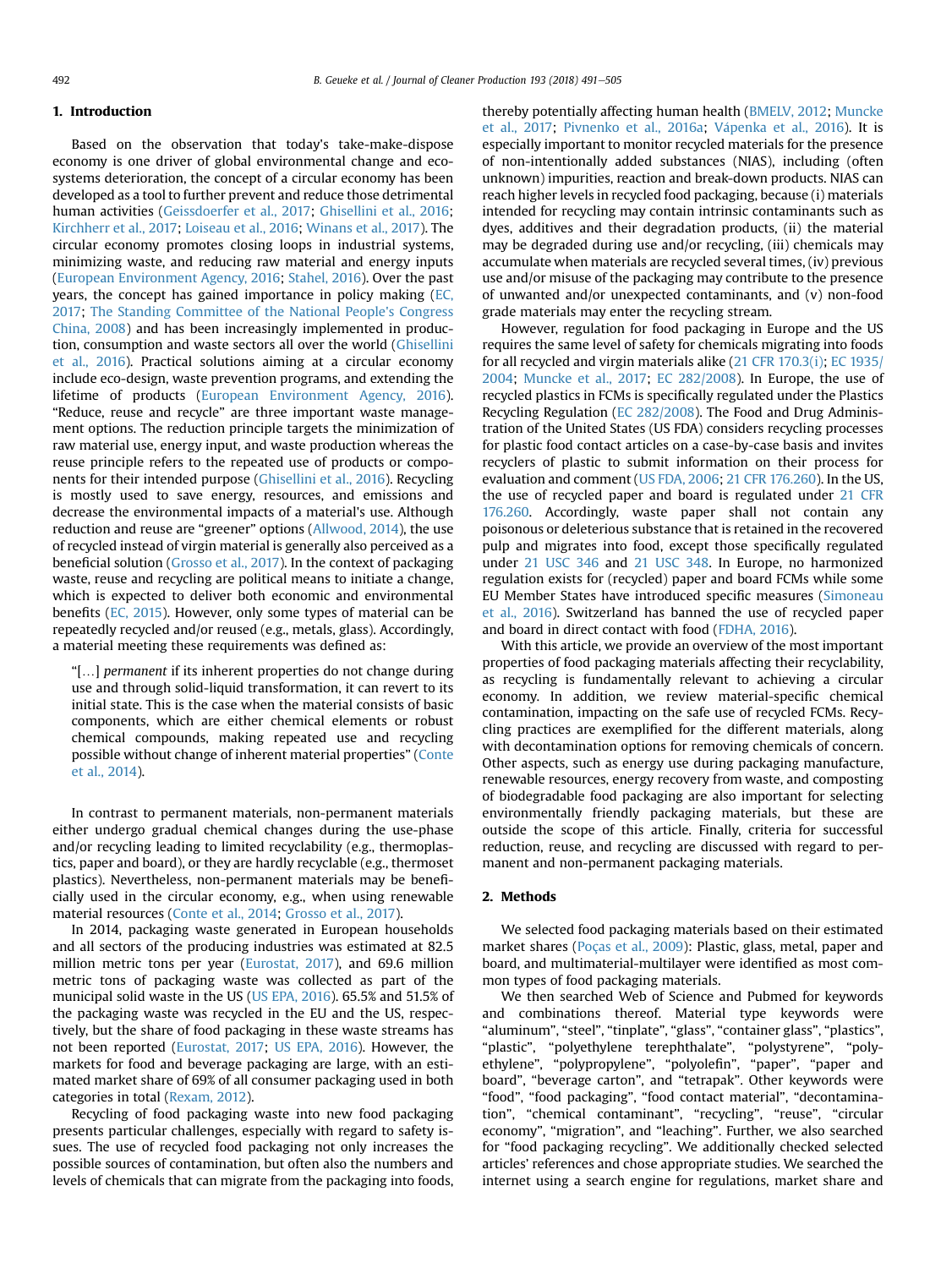information on recycling processes. We accessed websites of the US FDA, the European Commission (EC) and European Food Safety Authority (EFSA) for information on food packaging recycling.

#### 3. Food packaging materials: properties, recycling, and contaminants

In the following sections, we provide information on common food packaging materials and summarize their material properties affecting recyclability (Table 1). Further, we focus on current recycling technologies and give examples of typical contaminants and their sources.

## 3.1. Plastics

Plastics are highly diverse, and the most common materials used for packaging foodstuffs. Examples of plastic food packaging include bottles, foils, trays, bags, pots, cups, pouches, bowls, and many more. In 2015, almost 20 million metric tons of plastic packaging were used in Europe [\(Plastics Europe, 2016\)](#page-13-0), generating approximately 30 kg of plastic packaging waste per inhabitant per year [\(Eurostat, 2017\)](#page-12-0). Plastic waste can be recovered either by recycling, downcycling, or producing chemical building blocks, fuel or energy [\(Ignatyev et al., 2014](#page-12-0)). Recycling is most commonly achieved by mechanical and, to a much lower extent, by chemical processes. Mechanical recycling of plastics includes cleaning, grinding, remelting and regranulating steps. Chemical recycling processes depolymerize plastics into monomers which are subsequently used for repolymerization of virgin-like materials ([Geyer](#page-12-0) [et al., 2016](#page-12-0)). Economic and ecological issues currently limit the large-scale application of chemical recycling processes [\(Geyer et al.,](#page-12-0) [2016;](#page-12-0) [Ragaert et al., 2017](#page-13-0)); therefore, here we focus only on mechanical recycling processes for plastic FCMs, with a special emphasis on the presence and migration of contaminants.

Plastic packaging consists of single polymers, e.g., polyethylene terephthalate (PET), polypropylene (PP), high (HDPE) and low (LDPE) density polyethylene, polystyrene (PS), and polyvinylchloride (PVC), or plastic multilayers which are combinations of several types of plastic layers. All listed polymers belong to the group of thermoplastics that can undergo mechanical recycling. In contrast, plastic multilayers are currently not recycled into new food packaging [\(Life rPack2L, 2017\)](#page-13-0), because they are often immiscible and may only be blended by the addition of compatibilizers generating non-food grade materials ([Hopewell et al.,](#page-12-0) [2009;](#page-12-0) [Ragaert et al., 2017\)](#page-13-0).

During mechanical recycling, polymer backbones are partially degraded because heating can lead to breakage of intramolecular bonds resulting in a lower molecular weight distribution and changed mechanical and optical properties of the recycled polymer, e.g., increased brittleness and opacity [\(Conte et al., 2014](#page-12-0); [Curtzwiler](#page-12-0) [et al., 2011](#page-12-0); [De Santis and Pantani, 2013;](#page-12-0) [Ignatyev et al., 2014;](#page-12-0) [Incarnato et al., 1998](#page-12-0), [2003](#page-13-0)). Additionally, plastic polymers may already have been damaged by external influences during use or waste management, e.g., contact with acidic substances, UV radiation, and extreme temperatures. These inherent properties of plastics have led to their classification as non-permanent materials (although they are highly resistant to complete degradation in the environment). Some types of plastic additives, e.g., antioxidants and stabilizers, form intended reaction products, thereby losing their original function. To compensate such unwanted changes, mechanical recycling processes require the addition of virgin polymers and/or further additives ([Achilias et al., 2008;](#page-11-0) [Curtzwiler](#page-12-0) [et al., 2011](#page-12-0)).

Plastic packaging is mainly made of fossil-fuel based raw materials. The use of renewable raw materials has steadily increased over the last years ([European Bioplastics, 2017\)](#page-12-0), but is still of considerably small market share. Recyclability is not influenced by the source of the raw materials, but by the type of plastic. Fully or partially bio-based plastics that have the same material properties as conventional plastics can be recycled in existing recycling streams (e.g., PE, PET). Other bio-based plastics are compostable under defined conditions, hence mechanical recycling of these materials does not have high priority (e.g., polylactide, starch- and cellulose-based materials). However, wrong or incomplete sorting of any of these materials may strongly disturb recycling and/or composting leading to products of low quality or even break-down of the processes ([Hopewell et al., 2009;](#page-12-0) [Weithmann et al., 2018\)](#page-14-0). Thus, careful separation of all polymers into individual material streams is a prerequisite for successful recycling.

#### 3.1.1. Safety evaluation of recycling processes for plastic FCMs

The application of mechanically recycled plastic in contact with food requires special attention, because it may not only contain degradation products of polymers and additives, but also incidental contaminants arising from previous use and misuse by consumers, cross-contaminations from waste disposal, and environmental contaminants. Furthermore, polymers of the same type, but not of food-grade quality, may also enter the recycling stream and increase the level of possible contaminants. Therefore, advanced sorting and mechanical recycling processes have been established for plastic FCMs including additional cleaning steps to reduce contaminant levels, e.g., by incubation at high temperature, vacuum or inert gas treatment, or surface treatment with nonhazardous chemicals [\(Welle, 2011\)](#page-14-0). Extraction with supercritical carbon dioxide is another option for the purification of postconsumer plastic waste [\(Anouar et al., 2015;](#page-11-0) [Palkopoulou et al.,](#page-13-0)

Table 1

| General properties of food packaging materials with respect to their recyclability. |  |
|-------------------------------------------------------------------------------------|--|
|-------------------------------------------------------------------------------------|--|

| Material       | Material life-time | Recycling feasibility        | $#$ of<br>cycles     | Recycled material used Comments<br>in FCMs |                                                        |
|----------------|--------------------|------------------------------|----------------------|--------------------------------------------|--------------------------------------------------------|
| Plastics       | Non-permanent      | Yes (thermoplastic polymers) | Limited              | Yes                                        | Mostly PET beverage bottles                            |
|                |                    | No (plastic multilayers,     |                      |                                            |                                                        |
|                |                    | thermoset polymers)          |                      |                                            |                                                        |
| Paper & board  | Non-permanent      | Yes                          | Limited              | Yes                                        | Recommendation/legal requirement in CH: not in         |
|                |                    |                              |                      |                                            | direct contact with food                               |
| Metals         | Permanent          | Yes                          | <b>Unlimited Yes</b> |                                            |                                                        |
| Glass          | Permanent          | Yes                          | <b>Unlimited Yes</b> |                                            |                                                        |
| Multi-material | Non-permanent      | Yes                          | Limited              | Yes                                        | Recycled paperboard not used in beverage cartons       |
| multilavers    | (paperboard)       |                              |                      |                                            |                                                        |
|                | Non-permanent      | No                           |                      |                                            | No efficient separation of plastic and aluminum layers |
|                | (plastic)          |                              |                      |                                            | possible                                               |
|                | Permanent (Al)     | No                           |                      |                                            |                                                        |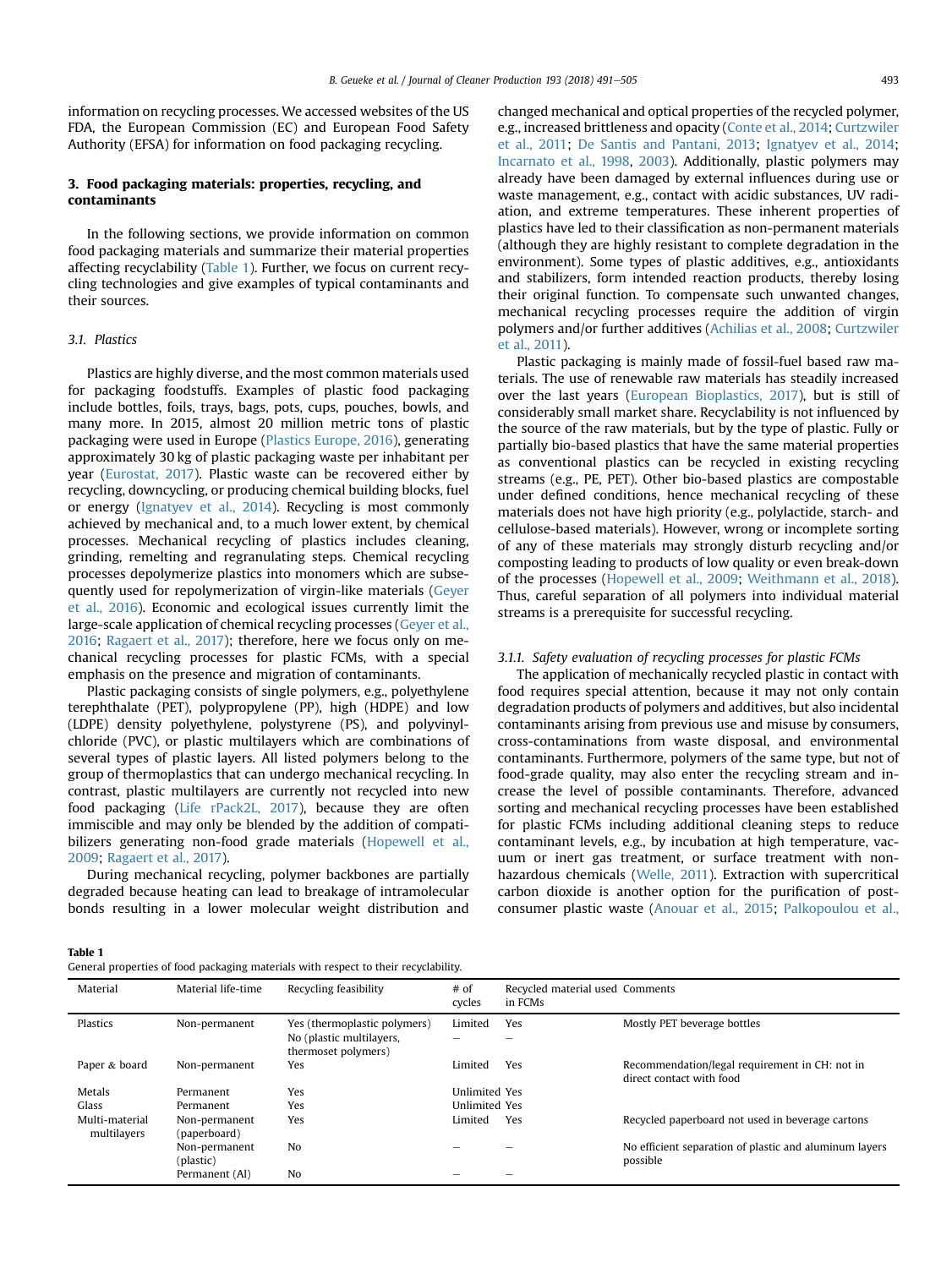[2016](#page-13-0)). Such operations aim to reduce any chemical contamination to levels not posing a risk to human health. Risk assessments typically consider the quality of the input, the efficiency of the recycling process to remove contaminants, and the intended use of the recycled plastic ([EFSA, 2008a](#page-12-0)). Specific challenge tests have been designed to demonstrate decontamination efficiency of recycling processes by simulating high levels of contamination, e.g., caused by consumer misuse ([EFSA, 2008a](#page-12-0); [US FDA, 2006](#page-14-0)). During the challenge tests, plastic flakes are spiked with selected chemicals, so called surrogates, representing all groups of common contaminants and then submitted to all steps of the recycling process ([US FDA, 2006;](#page-14-0) [21 CFR 170.39\)](#page-11-0). After recycling, levels of residual surrogates are analyzed for assessing the process' efficiency to remove different types of contaminants. In order to make a recommendation for the maximum acceptable level(s) of contaminants in recycled plastic, the US FDA refers to the Threshold of Regulation approach, i.e., chemical contaminants shall not exceed migration levels of 0.5 ppb, leading to an estimated daily intake of 1.5 mg/person/day ([21 CFR 170.39;](#page-11-0) [US FDA, 2006\)](#page-14-0). EFSA bases the criteria for the safety evaluation of PET recycling processes on a human exposure threshold of 0.0025 µg/kg bodyweight/day for any unknown contaminant possibly present [\(EFSA, 2011\)](#page-12-0).

The efficiency of recycling processes and the quality of the recycled product mainly depend on the physico-chemical properties of the plastic, as well as the process conditions, and the purity of the input plastic waste. Recycling of PET beverage bottles has become standard due to the relatively high inertness of PET, its resistance to higher temperatures, and the establishment of collection systems for (mostly) food-contact grade PET [\(Welle,](#page-14-0) [2011\)](#page-14-0). Thus, several dozens of bottle-to-bottle PET recycling processes have been developed in the last 25 years. In contrast, the recycling of other polymers is far less established, although they significantly contribute to the total quantity of food packaging ([Poças et al., 2009](#page-13-0); [US FDA, 2007\)](#page-14-0). Recycling of polyolefin packaging requires advanced cleaning and assessment protocols, because diffusion of a given substance is by orders of magnitude faster than in PET ([Dole et al., 2006](#page-12-0)), strongly increasing migration rates, but also sorption of contaminants ([Palkopoulou et al., 2016\)](#page-13-0). Thus, tolerable residual concentrations of contaminants in recycled polymers are far lower in polyolefins than in PET. In addition, polyolefins are far less heat-resistant than PET, implying another challenge to efficient and effective decontamination.

Since 2010, EFSA adopted and published 79 scientific opinions evaluating more than 130 processes for recycled plastic to be used in FCMs (status: March 20, 2018) [\(EFSA, 2018\)](#page-12-0). 95% of the processes describe recycling of PET, while the remaining 5% refer to polyolefins (PP and/or HDPE) (Fig. 1). EFSA has not received applications for any other types of plastic. At present (April 2018), none of the evaluated processes have been authorized by the EC. EFSA does not consider PET recycling as safety concern when processes are operated under the specified conditions. In most cases, input to the recycling process shall not exceed 5% of PET from non-food consumer applications. Further, it shall be ensured that potentially unknown contaminants do not migrate above a modelled migration level of 0.1 µg/kg food. In some cases, the content of recycled material in the final product and/or its application are restricted. Polyolefin recycling processes were not considered of concern by EFSA if the recycled material originates from a product loop in a closed and controlled chain and the recycled material is used only in contact with certain food types (e.g., fruits, vegetables, and prepacked meat). However, in two scientific opinions for postconsumer polyolefins EFSA demanded additional data to be able to decide on the processes' safety.

Since 1990, the US FDA has issued 206 favorable opinions in the form of No Objection Letters for submissions on post-consumer



Fig. 1. Recycling processes for plastic FCMs with favorable opinions published by EFSA (grey columns) and the US FDA (black columns) (status: March 20, 2018).

recycled plastics for food contact articles (status March 20, 2018) ([US FDA, 2017](#page-14-0)). 153, 22, and 21 submissions referred to PET, PS, and polyolefin recycling processes, respectively (Fig. 1). Six additional submissions dealt with specific issues related to PET recycling, e.g., coatings and functional barriers, and the remaining 4 submissions considered the recycling of polycarbonate (PC), PEN resin, PS and PP, and plastic grocery bags.

#### 3.1.2. Contaminants in recycled plastics

Different groups of contaminants, e.g., oligomers, additives and their degradation products, as well as chemicals derived from previous (mis)uses, have regularly been reported in recycled plastic ([Camacho and Karlsson, 2000;](#page-11-0) [Dutra et al., 2011;](#page-12-0) [Nerin et al., 2003\)](#page-13-0). However, such studies often reflect the random distribution of contaminants, since their presence and identification depend on many factors including the production and recycling processes, the use and waste management phase as well as the applied analytical methods. Here, we provide a short overview of some typical groups of contaminants that have been found in recycled plastic derived from and/or intended for FCMs [\(Table 2](#page-4-0)).

3.1.2.1. Flavor, aroma, and odor compounds. Flavor compounds from previous uses belong to common contaminants in postconsumer plastic packaging. They may originate from intended applications, e.g., food, cosmetics and cleaning agents but also from misuse of the packaging by consumers, or cross-contaminations.

The presence of citrus-based essential oils has been attributed to soft drinks stored in PET beverage bottles ([Bayer, 2002](#page-11-0)). Conventionally recycled PET contained traces of, e.g., limonene as well as  $\gamma$ terpinene and p-cymene, but recycling processes including additional cleaning steps have efficiently removed such flavor compounds ([Franz et al., 2004](#page-12-0); [Nerin et al., 2003](#page-13-0); [Triantafyllou et al.,](#page-14-0) [2002](#page-14-0)). Other compounds from food-grade PET used in non-food applications such as mouthwash, personal hygiene and household cleaners contributed to the contamination of post-consumer PET ([Bayer, 2002](#page-11-0)).

The fragrance and flavor compounds limonene, 3-carene, betamyrcene, and terpinolene were measured in recycled, but not in virgin HDPE ([Camacho and Karlsson, 2000](#page-11-0)). Soft drinks are typically sold in PET, but not in HDPE bottles. Thus, contaminations of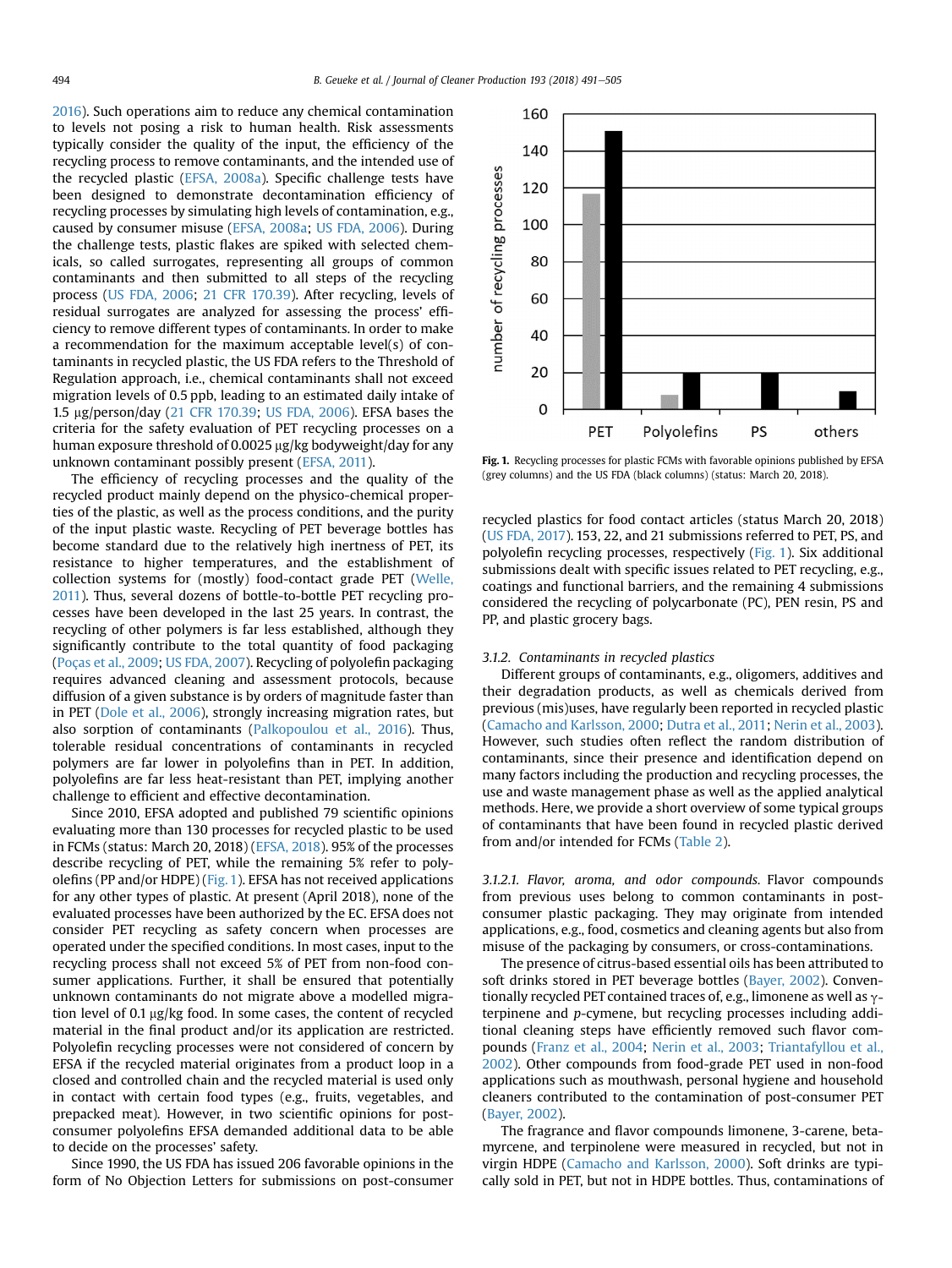B. Geueke et al. / Journal of Cleaner Production 193 (2018) 491–505 495

#### <span id="page-4-0"></span>Table 2

Groups and examples of typical contaminants in recycled plastic FCMs.

| <b>Typical contaminants</b>            | Possible origins                                                                                                                          | Examples                                                                                                                                                                                                                                                                                                                                                                                                                                                                                                                                                                                                                                                                                                                                                                                                                                                                           | References                                                                                                                    |
|----------------------------------------|-------------------------------------------------------------------------------------------------------------------------------------------|------------------------------------------------------------------------------------------------------------------------------------------------------------------------------------------------------------------------------------------------------------------------------------------------------------------------------------------------------------------------------------------------------------------------------------------------------------------------------------------------------------------------------------------------------------------------------------------------------------------------------------------------------------------------------------------------------------------------------------------------------------------------------------------------------------------------------------------------------------------------------------|-------------------------------------------------------------------------------------------------------------------------------|
| Flavor, aroma, odor<br>compounds       | non-food applications), cross-<br>contaminations                                                                                          | Previous use (e.g., sorption from food and Limonene (CAS 5989-27-5), y-terpinene (CAS 99-85-4), p-cymene (Bayer, 2002; Franz et al., 2004;<br>(CAS 99-87-6) and further citrus-based essential oils in<br>conventionally recycled PET<br>Limonene, 3-carene (CAS 13466-78-9), betamyrcene (CAS 123-<br>35-3), terpinolene (CAS 586-62-9), 11 esters, 5 alcohols in<br>recycled HDPE                                                                                                                                                                                                                                                                                                                                                                                                                                                                                                | Nerin et al., 2003; Triantafyllou<br>et al., 2002)<br>(Camacho and Karlsson, 2000)                                            |
| Oligomers, monomers<br>and derivatives | Production of virgin materials;<br>degradation of polymers during use and<br>recycling                                                    | Linear and cyclic PET oligomers, predominantly dimers and<br>trimers in recycled PET<br>Increased total migration of -presumably- oligomers from<br>recycled low molecular weight PP<br>Acetophenone (CAS 98-86-2) and benzaldehyde (CAS 100-52-7) (Vilaplana et al., 2007)<br>in PS<br>Increased total migration at elevated temperatures from recycled (Kanwal et al., 2007)<br>PS                                                                                                                                                                                                                                                                                                                                                                                                                                                                                               | (Bentayeb et al., 2007; López<br>et al., 2014; Nerin et al., 2003;<br>Triantafyllou et al., 2002)<br>(Incarnato et al., 1998) |
| Additives and their                    | Production of virgin material; (intended)<br>degradation products degradation reactions during use and<br>recycling; cross-contaminations | Seven UV absorbers (e.g., UVA-1 (CAS 3864-99-1), UVA-3 (CAS<br>1843-05-6)), four antioxidants (AOX-24 (CAS 93-43-9), AOX-26<br>(CAS 96-69-5), AOX-27 (CAS 90-66-4), HALS-3 (CAS 71878-19-8),<br>one plasticizer (diethylene glycol dibenzoate (CAS 120-55-8) in<br>recycled PET<br>Diisononyl adipate (CAS 33703-08-1), diisononyl phthalate (DINP, (Dutra et al., 2014)<br>CAS 28553-12-0), Uvitex OP (CAS 7128-64-5), oleamide (CAS 301-<br>02-0), Tinuvin 328 (CAS 25973-55-1), diethyltoluamide (CAS<br>13462-3) in recycled PET<br>Bis(2-ethylhexyl) phthalate (DEHP, CAS 117-81-7), diisobutyl<br>phthalate (DiBP, CAS 84-69-5), dibutyl phthalate (DBP, 84-74-2)<br>and benzyl butyl phthalate (BBP, CAS 85-68-7) in recycled PET<br>Adipates and erucamide (CAS 112-84-5) in post-consumer PET<br>Nine phthalates in 20 waste, 8 virgin and 28 recycled plastic<br>samples | (Bentayeb et al., 2007)<br>(Keresztes et al., 2013)<br>(Franz et al., 2004)<br>(Pivnenko et al., 2016a)                       |
|                                        | Contaminants from non-Recycling of non-food grade or poorly                                                                               | Irgafos 168 (CAS 31570-04-4), Irganox 1010 (CAS 6683-19-8),<br>Chimasorb 944 (CAS 71878-19-8), and their degradation products<br>in recycled polyolefins<br>Degradation products of additives (e.g., 2,4-di-tert-butylphenol<br>(CAS 128-39-2), and ethylbenzene (CAS 100-41-1) and xylene<br>isomers) in recycled HDPE<br>Brominated flame retardants in different types of black plastic                                                                                                                                                                                                                                                                                                                                                                                                                                                                                         | (Coulier et al., 2007)<br>(Camacho and Karlsson, 2000;<br>Dutra et al., 2011; Welle, 2005)<br>(Puype et al., 2015; Samsonek   |
| consumer misuse<br>Inorganic elements  | food grade plastic and sorted plastics; consumer misuse<br>Catalysts; environmental origin;<br>manufacturing processes                    | FCMs<br>2-Methoxynaphthalene (CAS 93-04-9), sulfuric compounds and<br>ethanol with fusel oil                                                                                                                                                                                                                                                                                                                                                                                                                                                                                                                                                                                                                                                                                                                                                                                       | and Puype, 2013)<br>(Widén et al., 2005)<br>(Dutra et al., 2014; Nerin et al.,<br>2003; Whitt et al., 2013, 2016)             |

HDPE with these aroma compounds may originate from the contact between post-consumer PET and HDPE bottles during collection ([Welle, 2005](#page-14-0)). Furthermore, 11 esters and 5 alcohols were only identified in recycled, but not in virgin HDPE samples [\(Camacho](#page-11-0) [and Karlsson, 2000](#page-11-0)). Their origin was assigned to the previous content of the packaging, e.g., personal hygiene products or cleaning agents.

3.1.2.2. Oligomers. Oligomers are unintentional byproducts formed during the synthesis of plastics. Additionally, they may also be generated during use and recycling of polymers. Regardless of their origin, oligomers may be present in the recycled material and migrate into food.

Linear and cyclic PET oligomers have been measured in recycled PET, with di- and trimers being the predominant species ([Bentayeb](#page-11-0) [et al., 2007](#page-11-0); López et al., 2014; [Nerin et al., 2003](#page-13-0)). [Triantafyllou et al.](#page-14-0) [\(2002\)](#page-14-0) stated that such oligomers are not recycling-related contaminants, but inherent to the PET matrix, whereas López et al. [\(2014\)](#page-13-0) observed increased levels of cyclic oligomers in PET that had been reprocessed up to five times.

An increase in total migration levels and structural changes have been observed for different types of recycled PP when compared to the respective virgin materials ([Incarnato et al., 1998](#page-12-0)). Especially for low molecular weight PP, the migration rates of -presumablyoligomers increased after recycling.

Acetophenone and benzaldehyde are oxygenated derivatives of styrene, which have been found in higher relative abundances in recycled than in virgin PS samples, whereas virgin PS contained higher concentrations of styrene monomers and dimers than recycled material [\(Vilaplana et al., 2007](#page-14-0)). [Kanwal et al. \(2007\)](#page-13-0) measured thermal degradation of PS after recycling, and observed increased levels of migration into vegetable oils at high temperatures.

3.1.2.3. Additives and their degradation products. Additives fulfill a large variety of different functions in plastic polymers by improving production processes as well as appearance and performance of the final products. In Europe, around 600 substances are authorized as additives and polymer production aids for plastic FCMs [\(EC 10/](#page-12-0) [2011](#page-12-0); [EC 10/2011\)](#page-12-0). Some additives are intentionally degraded during use (e.g., UV stabilizers and antioxidants), thus increasing the number of potential contaminants in the material. Additives are generally substituted during recycling to compensate losses in functionality while residual additives and their break-down products may remain in the plastic material. A special group of additives is intended to accelerate the degradation of oxo-degradable polyolefins in the environment by enhancing their oxidation. There is an ongoing debate on whether these materials pose problems in the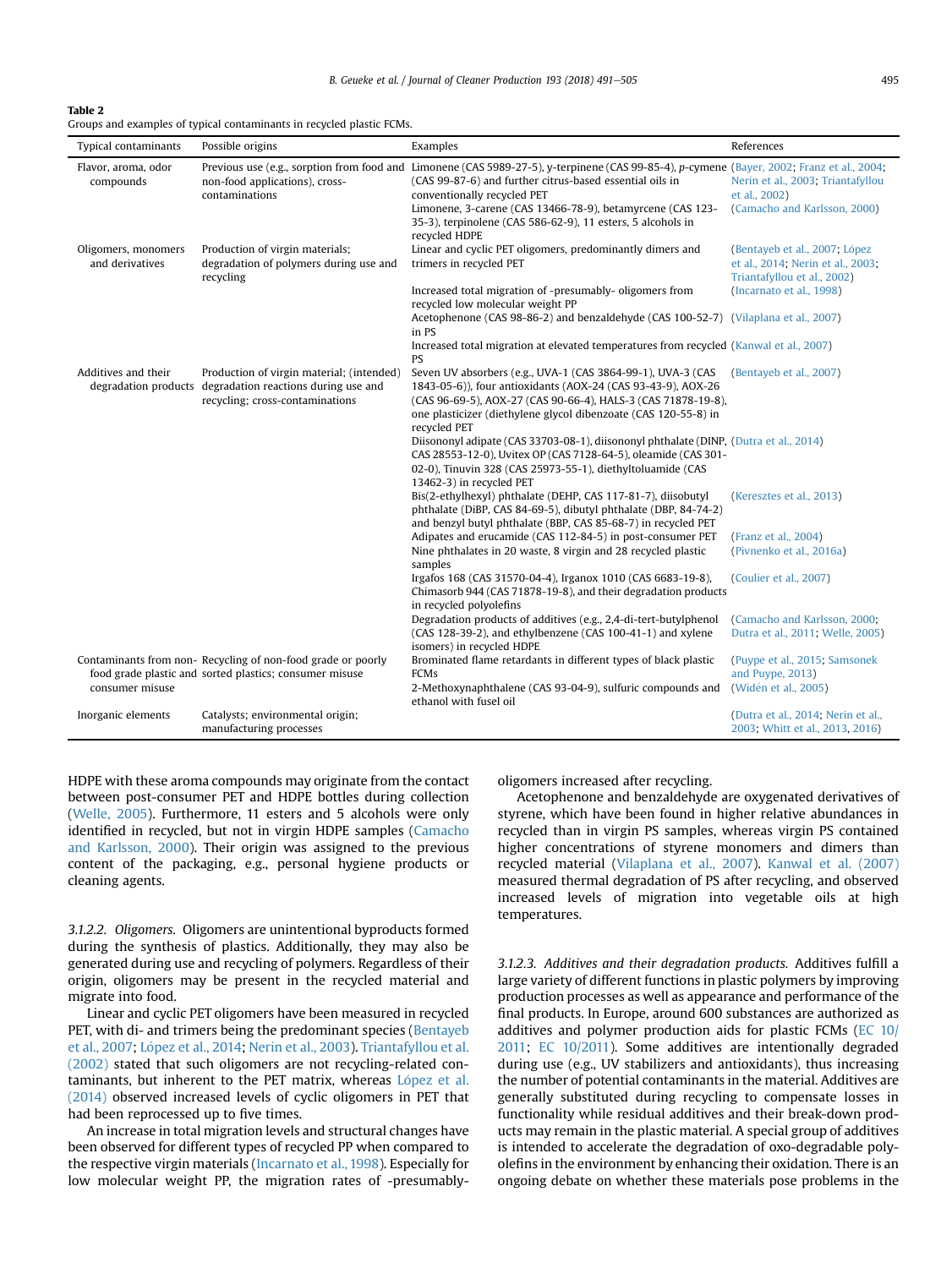recycling of conventional polyolefins by destabilizing the recycled polymer [\(UNEP, 2015\)](#page-14-0). Finally, the origin of many contaminants that have been measured in recycled plastics could not be identified, but may be explained by their abundance in the environment (e.g., phthalates) or cross-contaminations during waste management.

Seven UV absorbers that are known to be used in PET have been analyzed in four samples supplied by several PET recycling companies [\(Bentayeb et al., 2007\)](#page-11-0). Furthermore, the plasticizer diethylene glycol dibenzoate and four antioxidants which are commonly used in PVC and/or polyolefins have been measured in the same set of samples. However, the levels of these contaminants have not been compared to virgin material. [Dutra et al. \(2014\)](#page-12-0) measured several authorized plastic additives in recycled PET, including the plasticizers diisononyl adipate and diisononyl phthalate (DINP), the optical brightening agent Uvitex OP and the slip agent oleamide. [Keresztes et al. \(2013\)](#page-13-0) detected the phthalates bis(2-ethylhexyl) phthalate (DEHP), diisobutyl phthalate (DiBP), dibutyl phthalate (DBP) and benzyl butyl phthalate (BBP) in water samples from PET bottles with 20-30% recycled content. In contrast, DiBP, DBP and BBP were found to be absent, and the levels of DEHP were strongly reduced in water samples from bottles composed of virgin PET. It remains unclear why these three studies reported plasticizers in the recycled material, because they are typically not needed as additives in PET ([Enneking, 2006](#page-12-0)). [Franz et al. \(2004\)](#page-12-0) proposed that phthalates as well as adipates and erucamide were introduced into post-consumer PET as irregular external contaminants derived from other polymer types. This is in line with the results of [Pivnenko et al. \(2016a\)](#page-13-0) who analyzed the levels of nine phthalates in plastic waste samples as well as in recycled and virgin plastics. A strong correlation has been observed between the source of a plastic sample and its phthalate content, but neither the plastic resin nor the combination of sample source and plastic resin has been associated with the phthalate content. Significantly higher levels of DiBP, DBP and DEHP have been measured in waste plastic samples and recycled household plastics than in virgin and recycled industrial plastics.

For HDPE and PP, some additives showed increasing migration rates during repeated recycling ([Coulier et al., 2007\)](#page-12-0). Higher migration levels of the stabilizers Irgafos 168, Irganox 1010 and Chimasorb 944 from recycled polyolefins were explained by the addition of these chemicals during each recycling step, but not by the processes themselves. Similarly, degradation products of additives typically used in HDPE and PP increased after several recycling sequences ([Coulier et al., 2007](#page-12-0)). Other studies also reported higher levels of degradation products in recycled HDPE which were derived from additives, e.g., 2,4-di-tert-butylphenol ([Dutra et al.,](#page-12-0) [2011;](#page-12-0) [Welle, 2005\)](#page-14-0) and ethylbenzene and xylene isomers ([Camacho and Karlsson, 2000](#page-11-0)).

3.1.2.4. Contaminants derived from non-food grade plastics and consumer misuse. Brominated flame retardants (BFRs) have been measured in samples of black plastic FCMs from the European market indicating the recycling of plastic derived from waste electric and electronic equipment (WEEE) into FCMs ([Puype et al.,](#page-13-0) [2015](#page-13-0); [Samsonek and Puype, 2013\)](#page-13-0). This practice is not compliant with FCM regulations [\(EC 10/2011](#page-12-0); [EC 282/2008](#page-12-0); [Puype et al., 2017\)](#page-13-0). Furthermore, the co-occurrence of other, non-food grade substances derived from illicit WEEE is to be expected.

Plastic bottles may also be used by consumers to store non-food items or liquids before recycling. In such cases, the plastic may have absorbed chemicals which subsequently could enter the recycling stream. A study by [Wid](#page-14-0)é[n et al. \(2005\)](#page-14-0) on chemicals in refillable PET bottles provided an overview of possible contaminants and their sources that could also be relevant for the recycling of postconsumer PET. Examples of contaminants were 2 methoxynaphthalene (possibly derived from liquid fabric conditioners), sulfuric compounds (possibly derived from food products), and ethanol with fusel oils (possibly derived from home-distilled alcohol).

3.1.2.5. Inorganic elements. [Dutra et al. \(2014\)](#page-12-0) investigated the migration of nine inorganic elements from 17 samples of virgin PET, recycled PET and HDPE into three simulants. In general, aluminum and iron were the elements with the highest migration levels, but their origin remained unknown. Antimony which is used as catalyst in the synthesis of PET commonly migrated from both recycled and virgin PET. Additional cleaning steps during recycling removed inorganic elements with different efficiencies. The levels of inorganic elements were generally lower in recycled HDPE than in PET. Silicon, calcium, sodium, iron, magnesium, aluminum, and zinc migrated from recycled PET samples, but the origin of these quite ubiquitous elements has not been clarified ([Nerin et al., 2003\)](#page-13-0). 29 out of 200 food packaging items made of recycled PET contained a combination of cadmium, chromium, nickel, antimony, and lead ([Whitt et al., 2013](#page-14-0)). 22 of those 29 PET samples were further tested for the release of heavy metals into water and 5% aqueous citric acid. Migration of cadmium, lead or antimony was not measured, but most of the samples released chromium and/or nickel above detectable levels into 5% aqueous citric acid [\(Whitt et al., 2016\)](#page-14-0).

#### 3.2. Paper and board

Paper and board are mainly used for the packaging of dry foods and as secondary packaging. Furthermore, coating or waxing of paper and board extend their applications to the packaging and serving of wet and fatty food types.

Since the 1960s, paper and board have increasingly been recovered and recycled into new fiber-based products in many countries worldwide. At present, paper fiber is recycled 3.5 times on average in Europe, but up to 7 cycles are technically feasible ([ERPC, 2016\)](#page-12-0). Recycled material is often favored over paper and board made from fresh fibers, because recycling reduces waste and saves raw materials and energy ([Martens and Goldmann, 2016](#page-13-0)). For successful recycling, separate collection systems for paper and board have been established preventing contaminations by, e.g., food waste. However, in contrast to some types of plastic, it is not common to fractionate the collected material into food-grade and non-food grade streams before recycling. The production of recycled paper and board resembles the process for virgin fibers, but requires additional steps: After separating the recovered paper and board into defined technical grades, they are mixed with water to produce a pulp. Next, non-fibrous parts such as staples, textiles, and tape are removed. Subsequently, the pulp is ground in a disperser, water is removed in drum filters or screw extractors, and the fibers are cleaned by chemical, thermal and/or mechanical treatments. Optionally, bleaching and deinking may be applied to enhance the appearance of the final product. The entangled fibers are then mixed with fresh fibers to maintain quality and processed on a paper (board) machine producing the final material.

Chemical substances of various origins are generally present in waste paper and can eventually be carried over into the recycled product. They include additives introduced during production and often intended to be retained in the paper product, e.g., fillers, retention aids, sizing agents, coatings, biocides, and synthetic binders. Furthermore, paper is commonly printed, dyed, glued, or labelled leading to the presence of printing inks, adhesives, photoinitiators, solvents, plasticizers, surfactants, and pigments in the waste paper. Contaminants may also be introduced during use or waste management, because paper and board are prone to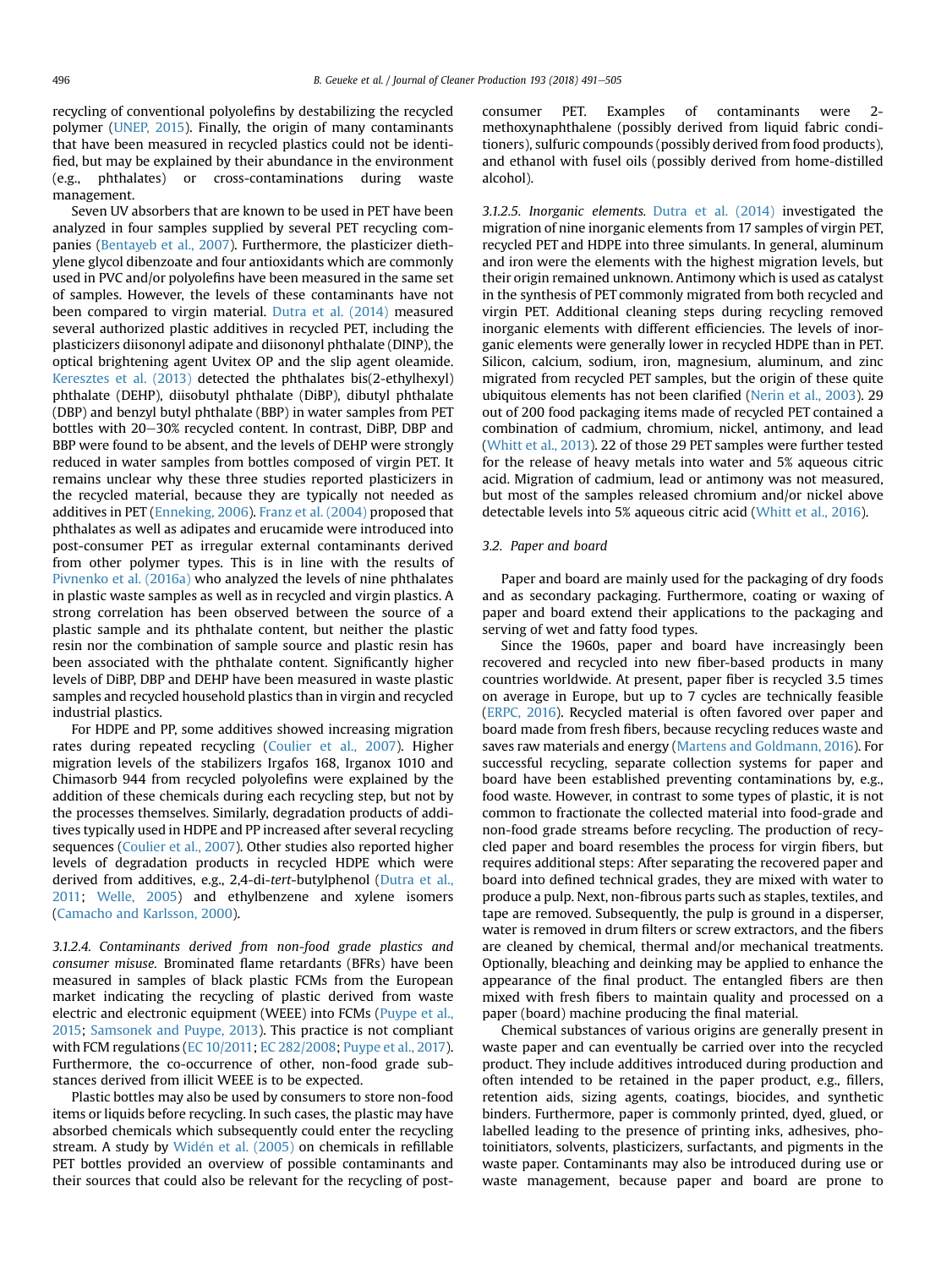absorbing chemicals. Therefore, recycled paper and board used as primary or secondary food packaging are usually made from rather undefined sources.

#### 3.2.1. Contaminants in recycled paper and board

Two data compilations list more than 9000 and 6000 unique compounds that are potentially used in (printed) paper and board and may be carried over into recycled material, giving an indication of the extent and diversity of possible chemical migration from recycled paper and board ([Pivnenko et al., 2015a](#page-13-0); [Van Bossuyt et al.,](#page-14-0) [2016\)](#page-14-0). By far not all, but hundreds of chemicals from these lists have been measured in packaging made from recycled paper and board and/or in the respective packaged food. More than 250 substances were counted in an attempt to determine all potentially healthrelevant components in recycled paperboard used for food packaging ([Biedermann and Grob, 2013\)](#page-11-0). Their complete identification and toxicological assessment has been judged to be unrealistic ([Grob, 2014](#page-12-0)). Additionally, the results of a comprehensive migration study showed that concentrations of known and unknown contaminants in recycled board can hardly be reduced to safe levels ([BMELV, 2012](#page-11-0)). In 2016, Vápenka et al. (2016) identified 101 chemicals in 132 samples of paper-based food packaging from the Czech market. In this study, the levels of 10 typical contaminants, namely anthraquinone, bisphenol A (BPA), 4 methylbenzophenone, benzophenone, DBP, DEHP, diisodecyl phthalate (DiDP), DiNP, and two diisopropylnaphthalene isomers were compared in plain papers with recycled fibers content below 10% w/w and above 90% w/w. Except for anthraquinone, the concentrations of all contaminants were significantly higher in samples containing >90% recycled pulp. These substances represent groups of chemicals that have already been detected in food packaging made from recycled paper and board or in waste paper streams ([BMELV, 2012](#page-11-0)). Here, we summarize further studies providing evidence for elevated levels of typical contaminants in recycled paper and board packaging ([Table 3](#page-7-0)).

3.2.1.1. Mineral oil hydrocarbons. In recent years, particular emphasis has been placed on understanding the migration of mineral oil hydrocarbons (MOHs) from recycled paper and board. MOHs generally consist of a highly complex mixture of mineral oil saturated hydrocarbons (MOSH) and mineral oil aromatic hydrocarbons (MOAH). These chemicals have been measured frequently and at high concentrations in many FCMs made from recycled paper and board and in the packaged food ([Barp et al., 2015;](#page-11-0) [Biedermann et al., 2013;](#page-11-0) [BMELV, 2012;](#page-11-0) [Dima et al., 2011;](#page-12-0) [EFSA,](#page-12-0) [2012;](#page-12-0) [Lorenzini et al., 2013](#page-13-0); [Lorenzini et al., 2010;](#page-13-0) [Vollmer et al.,](#page-14-0) [2011](#page-14-0)). The recycling of newspapers printed with mineral-oil based inks has been identified as the most significant source of MOHs [\(Biedermann and Grob, 2010\)](#page-11-0), but adhesives, waxes, processing aids, and other unknown sources may further add to MOH contaminations in recycled paper and board ([Biedermann and](#page-11-0) [Grob, 2012\)](#page-11-0).

3.2.1.2. Bisphenols. The finding that bisphenols are spread through paper recycling has been supported by several studies showing their presence in waste paper and/or recycled paper and board ([BMELV, 2012](#page-11-0); [Gehring et al., 2004](#page-12-0); [Liao and Kannan, 2011](#page-13-0); [P](#page-13-0)é[rez-](#page-13-0) [Palacios et al., 2012;](#page-13-0) [Suciu et al., 2013](#page-14-0)). For example, an analysis of 15 types of paper from different fractions of household waste detected BPA and its structurally similar alternative bisphenol S (BPS) in 100 and 73% of the samples, respectively ([Pivnenko et al.,](#page-13-0) [2015b](#page-13-0)). For both chemicals, thermal paper receipts displayed the highest concentrations, because many of them contain unbound bisphenols. Other proposed sources of BPA in the recycling stream are ink and glue formulations added to paper products ([Pivnenko](#page-13-0)

#### [et al., 2016c](#page-13-0)).

3.2.1.3. Phthalates. Phthalates have commonly been measured in food packaging made from recycled paper and board. Typical sources of phthalates in the recycled pulp are inks, lacquers and adhesives ([Fierens et al., 2012](#page-12-0); [Poças et al., 2010](#page-13-0)). Amongst others, DEHP, DBP, DiBP, BBP, and diethyl phthalate (DEP) have regularly been identified in waste paper as well as recycled paper and board samples, and their migration contributes to phthalate levels in food ([Ahmadkhaniha and Rastkari, 2017](#page-11-0); [Biedermann et al., 2013;](#page-11-0) [BMELV, 2012](#page-11-0); [Bononi and Tateo, 2009](#page-11-0); [Bradley et al., 2013;](#page-11-0) [G](#page-12-0)ä[rtner](#page-12-0) [et al., 2009;](#page-12-0) [Geueke and Muncke, 2017](#page-12-0); [Giannetti et al., 2017;](#page-12-0) [Kappenstein et al., 2012](#page-13-0); [Pivnenko et al., 2016c;](#page-13-0) [Poças et al., 2010;](#page-13-0) [Suciu et al., 2013](#page-14-0); Summerfi[eld and Cooper, 2001;](#page-14-0) Vápenka et al., [2016;](#page-14-0) [Vavrou](#page-14-0)[s et al., 2016\)](#page-14-0).

3.2.1.4. Diisopropylnaphthalenes (DIPN). In 1994, migration of six DIPN isomers from recycled paper and board packaging was reported for the first time ([Sturaro et al., 1994\)](#page-14-0). More recent migration studies have demonstrated that DIPN migration from recycled paper and board packaging is still common ([Achilias et al., 2008;](#page-11-0) [G](#page-12-0)ä[rtner et al., 2009;](#page-12-0) [Giannetti et al., 2017](#page-12-0); [Lorenzini et al., 2013;](#page-13-0) [Mariani et al., 1999;](#page-13-0) [Sturaro et al., 2006](#page-14-0); Summerfi[eld and Cooper,](#page-14-0) [2001](#page-14-0); [Zhang et al., 2008](#page-14-0)). Mixtures of DIPNs are applied as solvents in carbonless copy paper substituting the previously used polychlorinated biphenyls [\(Barp et al., 2015\)](#page-11-0). Thus, the recycling of office papers into food packaging is the main reason for the frequent detection of DIPN in packaging as well as in packaged food ([Pivnenko et al., 2015a](#page-13-0)).

3.2.1.5. Photoinitiators. Photoinitiators are components of UVcurable printing inks and varnishes. They are intended to be consumed during application of the ink, but residual levels can remain in the ink due to incomplete reaction. The migration of more than 20 different photoinitiators from food packaging has been reported by [Aparicio and Elizalde \(2015\).](#page-11-0) Of these, benzophenone and 4-methylbenzophenone have been identified most frequently in recycled paper and board [\(Anderson and Castle, 2003;](#page-11-0) [Castle et al., 1997a](#page-11-0); [Giannetti et al., 2017](#page-12-0); [Koivikko et al., 2010](#page-13-0); [Song](#page-14-0) [et al., 2000;](#page-14-0) Vápenka et al., 2016). Eight photoinitiators migrated from paperboard packaging into different food types, thereby transferring up to 24% of the total amounts measured in the packaging [\(Biedermann et al., 2013\)](#page-11-0).

3.2.1.6. Inorganic elements. Paints and pigments have been identified as main sources of inorganic contaminants in paper and board ([Mertoglu-Elmas, 2017\)](#page-13-0). Food packaging made from fresh fibers contained lower concentrations of aluminum, copper, molybdenum, barium, and lead than recycled paper and board [\(BMELV,](#page-11-0) [2012\)](#page-11-0). The heavy metals lead, cadmium, zinc, and copper were present in recycled corrugated cardboard samples from the Turkish market [\(Mertoglu-Elmas, 2017\)](#page-13-0). Low levels of zinc and iron migrated from 10 samples of recycled paper and board into food ([Parry and Aston, 2004](#page-13-0)), and cadmium, chromium and lead were measured in selected paper and board materials intended for food contact, but the content of recycled material was not stated [\(Castle](#page-11-0) [et al., 1997b\)](#page-11-0).

3.2.1.7. Others. 2-Phenylphenol (OPP), which is used as antimicrobial agent, fungicide, surface disinfectant and raw material for pigments and rubber additives, was detected in 20 out of 23 samples of paper materials used for food packaging and could be correlated to the content of recycled paper pulp ([Votavov](#page-14-0)á [et al.,](#page-14-0) [2014\)](#page-14-0).

Phenanthrene, a polycyclic aromatic hydrocarbon (PAH)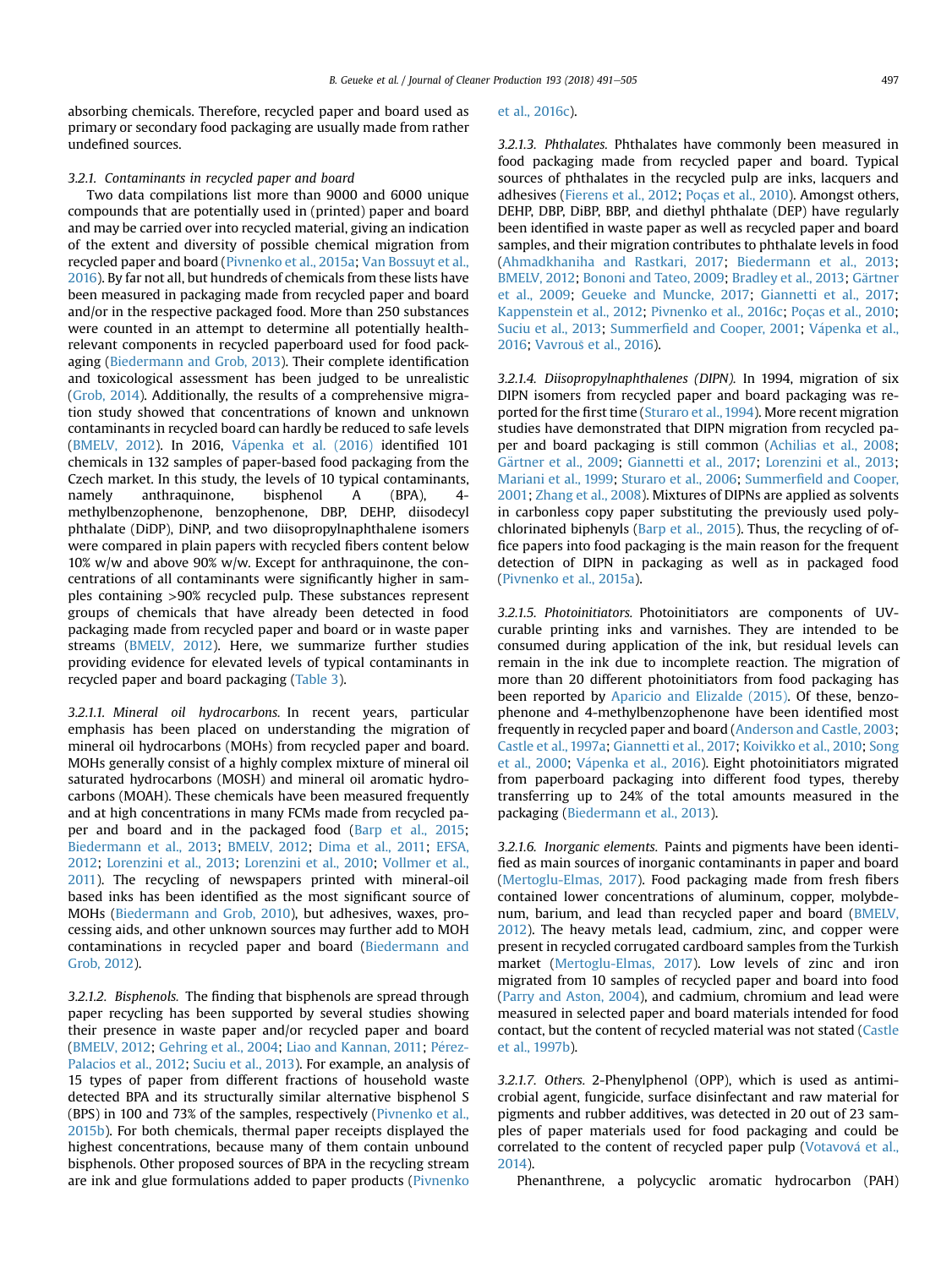#### <span id="page-7-0"></span>Table 3

Groups and examples of typical contaminants in recycled paper and board.

| <b>Typical contaminants</b>     | Possible origins                                                                                          | Examples                                                                                                                                                  | References                                                                                                                                                                                                                                                                                                                                                                                                                 |
|---------------------------------|-----------------------------------------------------------------------------------------------------------|-----------------------------------------------------------------------------------------------------------------------------------------------------------|----------------------------------------------------------------------------------------------------------------------------------------------------------------------------------------------------------------------------------------------------------------------------------------------------------------------------------------------------------------------------------------------------------------------------|
| Mineral oil hydrocarbons        | Mineral-oil based printing inks,<br>adhesives, waxes, and<br>processing aids                              | Mineral oil saturated<br>hydrocarbons (MOSH), mineral<br>oil aromatic hydrocarbons<br>(MOAH)                                                              | (Barp et al., 2015; Biedermann<br>et al., 2013; BMELV, 2012;<br>Dima et al., 2011; EFSA, 2012;<br>Lorenzini et al., 2013; Lorenzini<br>et al., 2010; Vollmer et al.,<br>2011)                                                                                                                                                                                                                                              |
| Bisphenols                      | Thermal paper receipts;<br>ink and glue formulations                                                      | Bisphenol A (BPA, CAS 80-05-7)<br>and bisphenol S (BPS, CAS 80-<br>$09-1)$                                                                                | (BMELV, 2012; Gehring et al.,<br>2004; Liao and Kannan, 2011;<br>Pérez-Palacios et al., 2012;<br>Pivnenko et al., 2016c;<br>Pivnenko et al., 2015b; Suciu<br>et al., 2013)                                                                                                                                                                                                                                                 |
| Phthalates                      | Inks, lacquers, adhesives                                                                                 | DEHP, DBP, DiBP, BBP, diethyl<br>phthalate (DEP, CAS 84-66-2),<br>diisodecyl phthalate (DiDP, CAS<br>26761-40-0), DINP                                    | (Ahmadkhaniha and Rastkari,<br>2017; Biedermann et al., 2013;<br>BMELV, 2012; Bononi and<br>Tateo, 2009; Bradley et al.,<br>2013; Fierens et al., 2012;<br>Gärtner et al., 2009; Geueke<br>and Muncke, 2017; Giannetti<br>et al., 2017; Kappenstein et al.,<br>2012; Pivnenko et al., 2016c;<br>Poças et al., 2010; Suciu et al.,<br>2013; Summerfield and Cooper,<br>2001; Vápenka et al., 2016;<br>Vavrouš et al., 2016) |
| Diisopropyl naphthalenes (DIPN) | Carbonless copy paper                                                                                     | 2,6-Diisopropylnaphthalene<br>(2,6-DiPN, CAS 24157-81-1),<br>2,7-diisopropylnaphthalene<br>(2,7-DiPN, CAS 40458-98-8)                                     | (Barp et al., 2015; BMELV,<br>2012; Pivnenko et al., 2015a;<br>Sturaro et al., 1994;<br>Triantafyllou et al., 2007)                                                                                                                                                                                                                                                                                                        |
| Photoinitiators                 | UV-cured printing inks                                                                                    | Benzophenone (CAS 119-61-9),<br>4-methylbenzophenone (CAS<br>134-84-9), methyl-1-<br>benzoylbenzoate (CAS 606-28-<br>0), isopropylthioxanthone<br>isomers | (Achilias et al., 2008;<br>Biedermann et al., 2013;<br>BMELV, 2012; Gärtner et al.,<br>2009; Giannetti et al., 2017;<br>Koivikko et al., 2010; Lorenzini<br>et al., 2013; Mariani et al., 1999;<br>Song et al., 2000; Sturaro et al.,<br>2006; Summerfield and Cooper,<br>2001; Vápenka et al., 2016;<br>Zhang et al., 2008)                                                                                               |
| Inorganic elements              | Paints, pigments                                                                                          |                                                                                                                                                           | (BMELV, 2012; Castle et al.,<br>1997b; Mertoglu-Elmas, 2017;<br>Parry and Aston, 2004)                                                                                                                                                                                                                                                                                                                                     |
| Other contaminants              | Recycling of non-food grade<br>paper & board; processing aids;<br>reaction products; various<br>additives | 2-Phenylphenol (OPP, CAS 90-<br>$43-7)$<br>Phenanthrene (CAS 85-01-8),<br>pyrene (CAS 129-00-0),<br>anthracene (CAS 120-12-7),<br>fluorene (CAS 86-73-7)  | (Votavová et al., 2014)<br>(BMELV, 2012)                                                                                                                                                                                                                                                                                                                                                                                   |

commonly present in black coloring pigments of newspaper inks, was measured in all samples made from recycled board, but not in packaging composed of only fresh fibers [\(BMELV, 2012](#page-11-0)). In the same study, pyrene was measured regularly in recycled materials, while anthracene and fluorene were identified sporadically.

Perfluoroalkyl substances (PFASs), a group of persistent chemicals used to convey non-stick properties and oil and water repellency to paper and board, have regularly been measured in paper and board food packaging [\(Begley et al., 2008;](#page-11-0) [Trier et al., 2011](#page-14-0); [V](#page-14-0) [apenka et al., 2016](#page-14-0)), but it is currently not known whether recycling contributes to elevated levels of PFASs.

#### 3.2.2. Approaches to reducing migration

The frequent detection of contaminants in recycled paper and board initiated a discussion on safer solutions. Technical and regulatory improvements have already been achieved, but the issue is not generally solved yet. Most recycling processes for paper and board include deinking steps detaching printing inks from the paper fibers and removing them from the pulp. Although deinking significantly reduces the levels of certain contaminants, it does not suffice for guaranteeing the chemical safety of recycled paper and board ([Jamnicki et al., 2015](#page-13-0)). The complete substitution of mineraloil printing inks by, e.g., vegetable-based inks may eventually decrease the levels of MOHs in recycled paper and board. However, this solution will not quickly solve the complete migration issue, but only decrease the load of MOHs in a long-term view. To avoid extensive analytical and toxicological tests of recycled paper and board, alternative technical approaches aim for the highest possible reduction of migration. This can be achieved by using internal bags, applying barrier layers on the inner surface of the packaging or including adsorbents in the paperboard. Testing the efficacy of internal bags revealed that paper or polyolefin bags hardly reduced migration, whereas plastic multilayers slowed down migration efficiently, and an additional layer of aluminum was considered as absolute barrier [\(Biedermann et al., 2013;](#page-11-0) [Richter et al., 2014\)](#page-13-0).

## 3.3. Metals

Metal food packaging includes cans, tubes, other containers, caps and closures, films, and barrier layers. Cans made of aluminum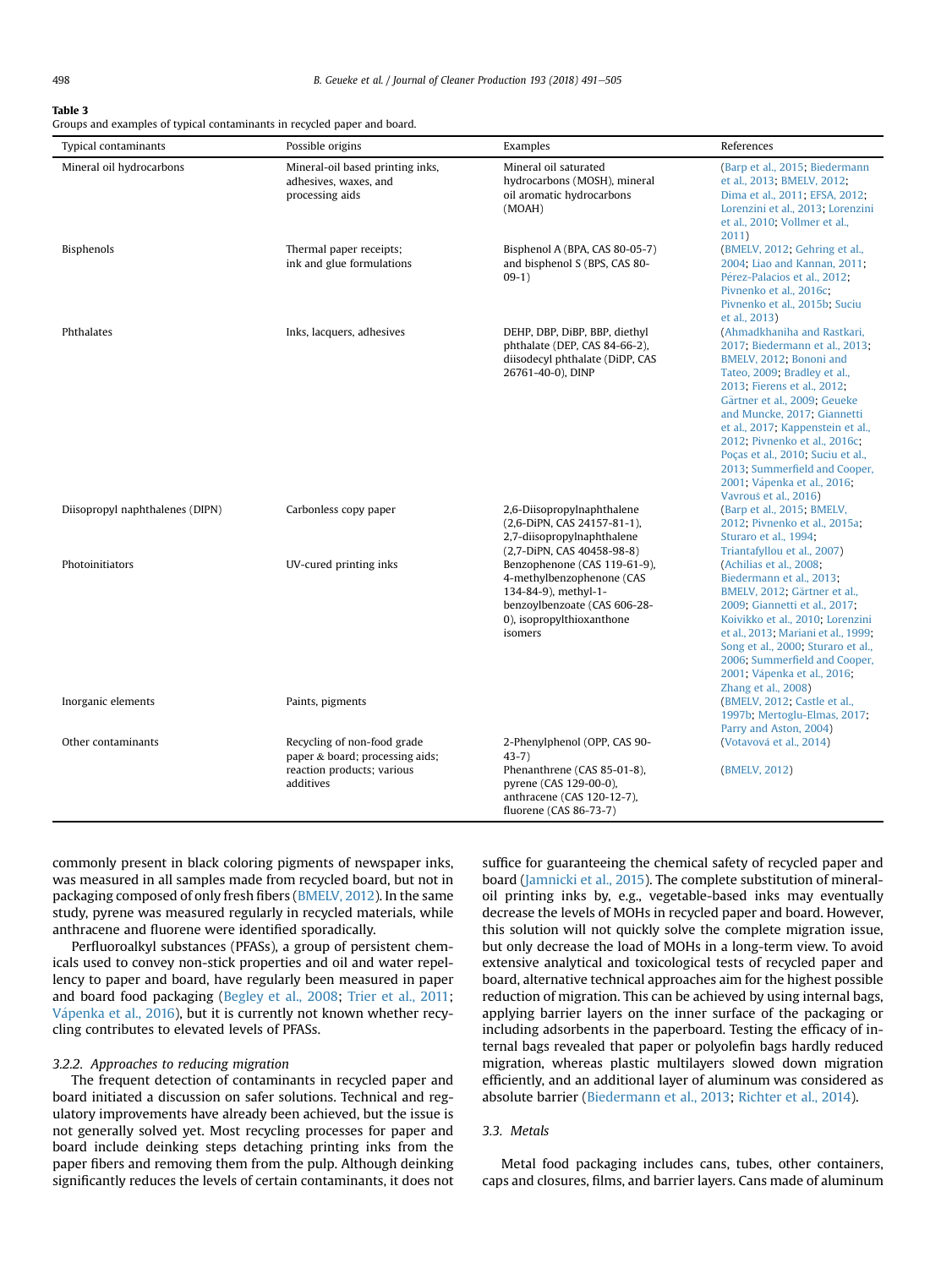and steel are the most widely used types of metal-based beverage and food packaging. Metal cans achieve high recycling rates, but other types of metal food packaging are not commonly recycled. Irrespective of the source and the type of the metal, cans are generally lacquered with an organic coating to prevent reactions between the metal and the food as these can lead to corrosion and subsequent damage of the packaging, or off-tastes in the food. Can coatings reduce metal ion migration, although the coatings themselves are a well-known source of chemicals migrating into food ([Grob et al., 2006\)](#page-12-0).

#### 3.3.1. Aluminum cans

Aluminum is widely used for beverage cans and other types of food packaging (e.g., foils, trays, tubes, beverage cartons, coffee capsules). Aluminum cans represent 90% of beverage cans worldwide [\(Rexam, 2016\)](#page-13-0). Aluminum is a temperature resistant, permanent material with good barrier properties. In addition, it does not alter organoleptic properties of food and is relatively non-toxic ([EFSA, 2008b\)](#page-12-0). Aluminum recycling can continue almost indefinitely. However, untreated aluminum surfaces are prone to oxidation which can cause some loss of material during recycling. Aluminum recycling has environmental benefits in terms of energy savings, air pollution, and water use but it produces toxic gaseous and particulate emissions and waste products such as dross ([Tsakiridis, 2012](#page-14-0)).

Global recycling rates of aluminum cans reached around 70%, with regional recycling rates differing between 30 and well-above 90% [\(IAI, 2009](#page-12-0); [US EPA, 2016\)](#page-14-0). For other types of food and beverage packaging, aluminum recycling is practically non-existent due to collection difficulties and technical limitations ([Marsh and](#page-13-0) [Bugusu, 2007](#page-13-0)). Recycling processes for aluminum cans typically start with mechanical shredding, followed by a decoating or delacquering step to remove all internal and external lacquers, coatings, and printing inks. After this, aluminum scrap goes through melting into new production phases ([Baeyens et al.,](#page-11-0) [2010a\)](#page-11-0).

Closed-loop recycling of aluminum cans enables high rate continuous recycling (Buffi[ngton, 2012;](#page-11-0) [Das, 2006](#page-12-0); [Rexam, 2016\)](#page-13-0). However, repeated recycling of the same aluminum sources may result in accumulation of unwanted metals and metalloids, introduced either as impurities, alloying elements, or coating residues left due to incomplete decoating before recycling ([Li and Qiu, 2013;](#page-13-0) [Løvik and Müller, 2014;](#page-13-0) [Nakajima et al., 2010;](#page-13-0) [Niero and Olsen,](#page-13-0) [2016\)](#page-13-0). Indeed, raw materials used for aluminum production may be initially contaminated with low levels of geogenic metals. Mixed scrap may contain other metals eventually entering the aluminum recycling stream. Furthermore, aluminum is rarely used as a pure metal, but instead comes in a variety of alloys which are used for specific applications, e.g., typical alloys used for beverage can bodies differ from those used for can lids [\(Das, 2006;](#page-12-0) [Løvik and](#page-13-0) [Müller, 2014](#page-13-0)). Additional metal contaminants may originate from the organic coating and decoration of the cans which often contain pigments based on, e.g., titanium dioxide and zinc oxide.

The presence of other metals may result in downcycling, because the precise alloy composition is crucial for ensuring the required properties of the recycled aluminum [\(Nasu et al., 2001\)](#page-13-0). Therefore, contaminations with metals need to be controlled and, ideally, avoided. [Nakajima et al. \(2010\)](#page-13-0) analyzed alloy metals and impurities during aluminum scrap recycling and showed that most metal impurities are difficult to remove, because the majority of elements distributed among the metal phase but not among the slag or gas phases. Thus, most of the metal impurities can be expected to gradually increase with each recycling loop [\(Das, 2006\)](#page-12-0). Depending on the specifications of the final alloy, necessary amounts of different metals can be supplemented. Addition of primary aluminum is practiced often, as this helps reducing the end concentration of various impurities. Furthermore, modeling has shown that manganese concentrations decrease with increasing recycling rates during closed-loop recycling which makes it necessary to adjust the level of this alloying metal [\(Niero and Olsen,](#page-13-0) [2016\)](#page-13-0). Thermal decoating is broadly used during aluminum recycling and carried out by blowing hot air on shredded can pieces. However, such a treatment may only remove the coating partially ([Wang et al., 2007\)](#page-14-0), possibly leading to a significant contamination of the recycled aluminum with titanium ([Løvik and Müller, 2014;](#page-13-0) [Rabah, 2003\)](#page-13-0). Alternatively, chemical or combined decoating methods may offer higher levels of decoating efficiency along with a possibility to also recover titanium ([Wang et al., 2007;](#page-14-0) [Li and Qiu,](#page-13-0) [2013\)](#page-13-0).

To ensure high recyclate quality, the separation of other metals and even different aluminum alloys before remelting could be one option to avoid the addition of primary aluminum and/or alloying elements [\(EAA/OEA, 2006](#page-12-0); [Niero and Olsen, 2016\)](#page-13-0). In fact, numerous sorting technologies and methods for removal of impurities (both pre- and postmelting) during aluminum recycling have been proposed ([Gaustad et al., 2012;](#page-12-0) [Jung et al., 2013;](#page-13-0) [Vieira](#page-14-0) [et al., 2012;](#page-14-0) [Zhang et al., 2011\)](#page-14-0), but only a few have so far found a wider commercial application.

Since most aluminum cans are coated, direct contact between the metal and the beverage is rather uncommon. However, [Veríssimo and Gomes \(2008\)](#page-14-0) reported aluminum migration from cans into beverages despite the protective coating. Migration of aluminum from coated cans into beer and tea increased with time and was more severe in dented than in intact cans. Whether the migration of other metals into beverages is influenced by the content and the quality of recycled aluminum in the can, is currently unknown.

#### 3.3.2. Steel cans

Steel food packaging is mainly comprised of cans and other containers, lids, caps, and closures. Steel cans are produced from tin-coated steel (also called tinplate) or electrolytic chromium coated steel (ECCS). For most food categories, tinplate containers are usually lacquered with organic coatings to provide a barrier between metal and food; ECCS always requires an organic coating for corrosion resistance. For light colored, acidic fruits and juices, tinplate cans do not have organic coatings as tin is more easily oxidized than the food, thus preventing darkening and flavor changes but reducing shelf life to limit tin ion migration. Steel is a permanent material that can be infinitely recycled without loss of quality. However, it can be damaged by corrosion. Although rusting is not a problem for recycling, it should nonetheless be avoided as it leads to the dispersion of iron oxides. Steel recycling saves energy, reduces the environmental damage caused by mining activities and the emissions of greenhouse gases into the atmosphere ([Canmaker,](#page-11-0) [2011](#page-11-0)). Current recycling rates are limited by the collection and sorting efficiency, as well as the need to manage possible contaminations with other metals. However, Germany, Belgium and the Netherlands recycle more than 90% of their steel packaging, while other EU nations and the US are approaching more than 70% ([Mohr, 2016](#page-13-0); [US EPA, 2016](#page-14-0)).

Steps in the recycling of steel and tin from cans include magnetic separation, detinning, melting, and reforming ([Baeyens et al.,](#page-11-0) [2010b](#page-11-0)). During detinning, a caustic chemical solution dissolves the tin which is subsequently separated by electrolysis. Meanwhile detinned steel cans are drained, rinsed, and baled into squares. After heating up  $>1500$  °C in a furnace and adding some molten iron, the steel can be used to make new cans as well as other types of products. In contrast to the recycling of aluminum cans, metal contaminants potentially deriving from the organic coatings of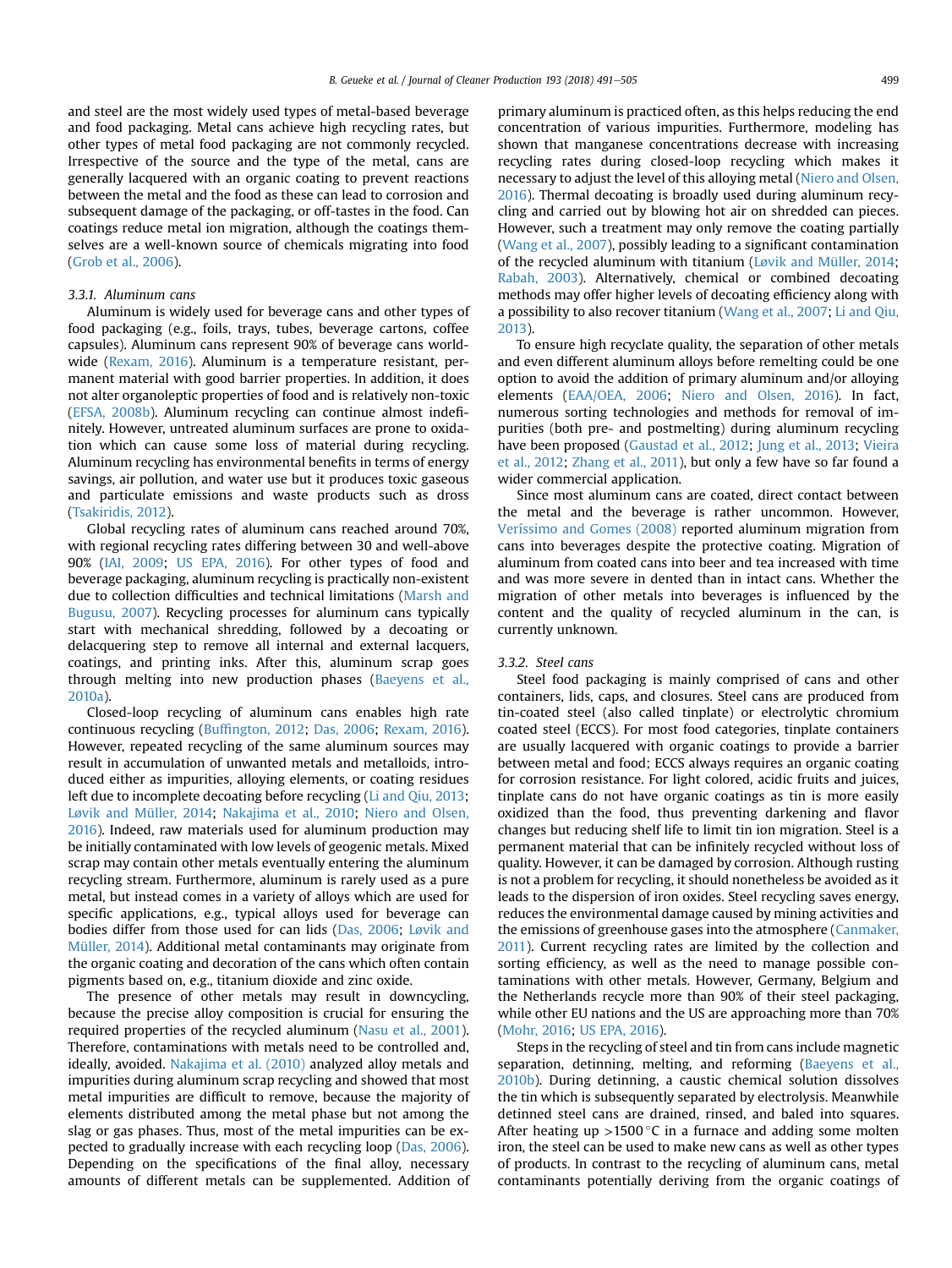steel containers mainly separate into slag phase eliminating the need for an additional decoating step.

Steel cans are often recycled in closed loops. Impurities which are difficult to separate after melting, such as copper but also tin, can lead to downcycling of steel ([Savov et al., 2003](#page-14-0)). Such quality losses are prevented by dilution with pure steel. Due to low efficiency of technical separation after melting, the best approach to managing steel contamination entails careful sorting of scrap types along with efficient detinning of tinplate cans.

Whether the quality of steel in general and the use of recycled steel in particular have an impact on metal migration from cans is unknown. However, organic coatings do not fully prevent metal migration, and storage in open cans and denting may further increase the migration of metals into food [\(Kassouf et al., 2013](#page-13-0); [Petropoulos et al., 2017](#page-13-0); [Raptopoulou et al., 2014](#page-13-0); [Verissimo et al.,](#page-14-0) [2016](#page-14-0)). Therefore, alloying elements (e.g., manganese, chromium), contaminants from previous metallic and organic coatings (e.g., tin, zinc) as well as impurities (e.g., lead, cadmium) should be controlled during steel recycling to comply with respective standards set to ensure food safety ([Cederberg et al., 2015;](#page-11-0) [EC, 1881/](#page-12-0) [2006](#page-12-0)).

#### 3.4. Multimaterial multilayers

Packaging consisting of several layers (i.e., multilayers) is widely used in the food and beverage industry. Such packaging is either made of different materials such as paperboard, aluminum, and plastic (i.e., multimaterial multilayers) or exclusively consists of plastic (i.e., plastic multilayers, for more details see 3.1). Multimaterial multilayers include beverage cartons which can have varying compositions, but are typically comprised of about 75% of paperboard,  $20-21\%$  of plastic (usually PE), and up to 5% of aluminum foil [\(Agamuthu and Visvanathan, 2014](#page-11-0)). PE layers are applied to prevent leakage, while aluminum protects drinks from light and oxygen and is therefore most often used in products intended to provide a relatively long shelf-life. Laminated films made of aluminum and plastic are another example for multimaterial multilayers. They are typically used in the form of pouches, tubes, and bags for the storage of a diverse range of foods and beverages [\(WRAP, 2011\)](#page-14-0). Industrial processes for recycling laminated packaging are not yet broadly available ([WRAP, 2011](#page-14-0)). Thus, we focus on beverage cartons as an example of a widely used packaging material for which recycling procedures have been developed and implemented.

Continuous growth is projected worldwide for the recycling of beverage cartons [\(Agamuthu and Visvanathan, 2014\)](#page-11-0). The historical increase in beverage carton recycling in the EU, for example, has been from about 6000 tons (<1%) in 1992 to 100,000 tons (about 12%) in 1995, to 430,000 tons (about 47%) in 2016 ([ACE, 2017](#page-11-0)). All three components of a typical beverage carton are on their own recyclable, but there is a risk of cross-contamination. Thus, paperboard needs to be separated from the polymeric and aluminum content. In dedicated facilities, the collected and sorted beverage cartons undergo hydrapulping, a process involving mixing with water and mechanical treatment. The carton breaks down into a fiber soup which can be separated from the plastic and aluminum layers, as well as contaminants. The fiber obtained in this way can then be mixed with virgin material and used to make new paper products, including food packaging for dry products that are not in direct contact with food, and other paper products such as corrugated boxes, carton boxes, towels and tissue, stationery, and paper bags. After further separation, PE and aluminum may be used for energy recovery and recycling, respectively ([Charlier and Sjoeberg,](#page-12-0) [1995](#page-12-0)). Alternatively, both materials can be applied as a composite to produce, for example, roofing tiles, construction panels, or garden furniture ([Agamuthu and Visvanathan, 2014](#page-11-0)). Since recycled fractions of beverage cartons are not used in primary food packaging, potentially elevated migration levels are currently not an issue. However, the examples show that complete recycling in the strict sense is currently not feasible for beverage cartons.

#### 3.5. Glass

Glass has been used in contact with food for thousands of years (e.g., tableware, jars). Glass is an inorganic permanent material, usually made up of silicon dioxide as main structural component, as well as alkaline and earth-alkaline metal oxides. Because of its molecular structure, glass is an inert material with high barrier properties, hence even small molecules cannot pass through glass. Neither does glass absorb molecules from the food it contacts, nor the environment. Migration from glass by diffusion-controlled processes from the glass bulk material is hindered ([Müller-Simon,](#page-13-0) [2010\)](#page-13-0). However, acidic foodstuffs can lead to an ion exchange between cations from the glass' inner surface and foodstuffs, resulting in migration; under basic conditions, hydrolysis of Si-O bonds can occur ([Müller-Simon, 2010\)](#page-13-0).

Soda-lime glass is the most prevalent type of glass and commonly used for beverage and food containers. Recycling of container glass across Europe reached 74% in 2014, with 11.6 million metric tons collected and some countries exceeding recycling rates of 90% ([FEVE, 2016](#page-12-0)). Recycling of glass packaging saves raw materials, minimizes the energy needed for production of glass-packaging and reduces carbon dioxide emissions ([Beerkens](#page-11-0) [et al., 2011](#page-11-0)). For most efficient recycling, container glass needs to be collected separately by color ([Beerkens et al., 2011](#page-11-0); [Beerkens and](#page-11-0) [van Santen, 2008](#page-11-0)). Glass is then crushed into glass fragments, so called cullet, and sorted further by removing metals, plastics, paper, ceramics, stones, and porcelain ([Beerkens et al., 2011](#page-11-0)). Next, up to 90% of cullet is mixed with virgin raw materials, consisting of silicone dioxide, soda ash ( $Na<sub>2</sub>CO<sub>3</sub>$ ), and lime stone (CaCO<sub>3</sub>), as well as additional ingredients in smaller quantities (e.g., coloring agents). The mixture is then melted at temperatures of  $1350-1400$  °C and formed into new glass products. Importantly, glasses from applications other than packaging should not be included in container glass recycling, because they have a different chemical composition that can hamper efficient melting or affect quality, for example by introducing hazardous elements. Examples are fluorescent light bulbs containing mercury, or glass TV screens and crystal glass which can both result in increased lead contents [\(Angeli et al., 2016](#page-11-0); [Ross, 2011\)](#page-13-0). Further, heat-resistant glass used in kitchen and laboratory glassware is commonly made of borosilicate glass that disrupts the recycling of soda-lime glass.

Sands used for glass manufacture contain lead, a geogenic trace element, at typical levels of around 12 ppm [\(Hough, 2010](#page-12-0)), but lead concentrations in sandy soils can even range above 25 ppm or higher, due to air pollution and lead's legacy use as anti-knocking element in gasoline, mining, or spreading of sewage sludge ([Archer and Hodgson, 1987\)](#page-11-0). As a consequence, lead is also present in container glass and may migrate into foods via surface cation exchange by a diffusion mechanism ([Angeli et al., 2016](#page-11-0)). Levels ranging up to  $0.417 \mu g$  lead/L in glass bottled drinking water have been found after 6 months storage at room temperature, due to migration from the glass packaging [\(Shotyk and Krachler, 2007\)](#page-14-0). Migration of lead from crystal glass (with a lead content of 28% by weight) may result in higher concentrations ([Angeli et al., 2016\)](#page-11-0). Cullet sorting is a common practice for removing lead from glass recycling. Hereby, X-ray fluorescence or UV fluorescence analysis is used to detect cullets with an increased lead content, allowing to automatically sort out such fragments ([Ceola et al., 2016\)](#page-11-0). Another possible remediation method for removing lead and other trace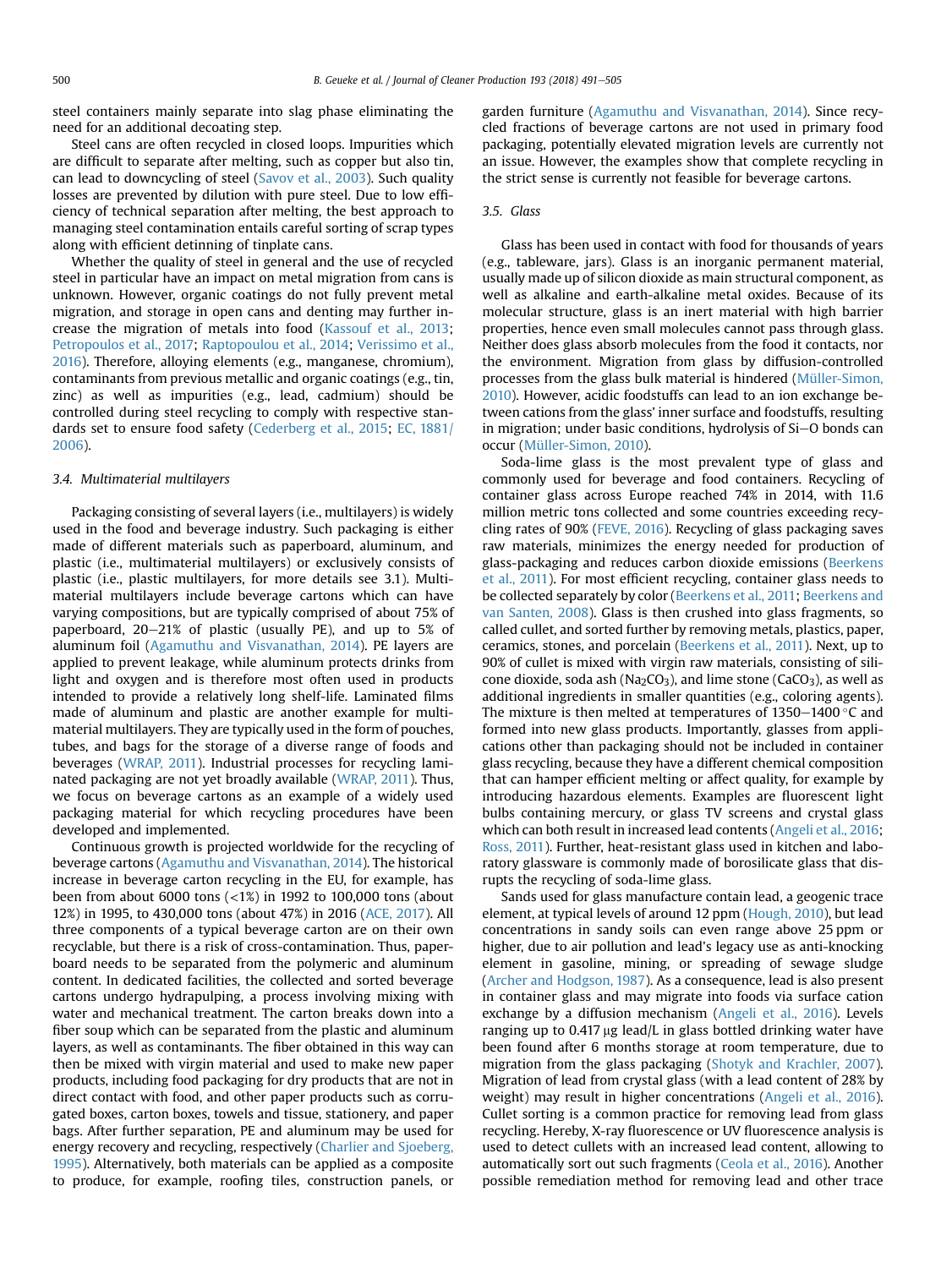heavy metal ions from glass surfaces may be the treatment with citric or acetic acid ([JRC, 2015](#page-13-0)). Additional trace elements known to be hazardous and present in container glass are for example chromium VI and cadmium. Both are naturally present in the earth's crust and therefore their presence in container glass is to be expected at trace levels, however, they can also be intentionally added as colorants ([Ross, 2011\)](#page-13-0).

Glass packaging also lends itself to reuse, because it is inert and efficient to sanitize. Deposit schemes for glass beverage bottles exist worldwide. Thereby, customers pay a small deposit on a glass bottle when purchasing, and get refunded after returning the empty bottle. Refillable glass packaging can be reused up to 50 times, depending on the market requirements [\(R3 Consulting](#page-13-0) [Group and Morawski, 2009](#page-13-0)).

### 4. Discussion

In the existing economic system, food packaging is generally designed for single-use and discarded after relatively short periods of time. To avoid negative impacts on the environment the fate of packaging waste needs to be controlled ([Marsh and Bugusu, 2007\)](#page-13-0). Reduction of material input, one major goal of the circular economy, has been proposed for reducing the total amount of food packaging ([Allwood, 2014;](#page-11-0) [Winans et al., 2017\)](#page-14-0). Accordingly, for many types of food packaging, the weight per unit has strongly decreased over the last years. Such measures save resources and costs, but may affect the mechanical properties of the packaging. Furthermore, recycling processes may be impaired, as difficulties in the separation of ultralight PET bottles have been demonstrated ([Amazonas et al., 2017;](#page-11-0) [Bevnet, 2017](#page-11-0)). Similarly, multilayer plastic packaging typically requires less material to achieve the same functionality as a monomaterial but its recyclability is very limited [\(Ragaert et al., 2017\)](#page-13-0). Thus, material reduction can come at the cost of recyclability, leading to immediate, but not repeated savings of resources and waste prevention. Reuse of packaging is recommended to accomplish the goals of the circular economy ([EC, 2015;](#page-12-0) [European](#page-12-0) [Parliament, 2017\)](#page-12-0), but for food packaging, reuse is commercially only feasible for refillable and cleanable containers (e.g., glass bottles, stainless-steel containers). Recycling has been implemented for different packaging materials in many countries to reduce the quantity of waste and its related environmental impact ([Ghisellini et al., 2016](#page-12-0)). While higher quantitative recycling targets for different types of packaging waste are under discussion in the EU, specifications on the quality and the further use of the recycled materials are not available yet ([EC, 2015;](#page-12-0) [European Parliament,](#page-12-0) [2017,](#page-12-0) [2018;](#page-12-0) [Lee et al., 2014](#page-13-0)). Hence, it remains open whether the recycled material shall be used for its original application or if it can only be used for other purposes due to lower functionality, potentially hindering repeated recycling. It needs to be clarified if this practice of downcycling is in line with the goals of the circular economy.

In terms of quality and safety, recycling of permanent materials, such as metal and glass, is generally considered suitable for food packaging, because the material properties do not change and the heat required for remelting destroys microorganisms and organic compounds [\(Marsh and Bugusu, 2007](#page-13-0)). However, repeated recycling of aluminum, steel, and glass may lead to the accumulation of unwanted metal ions in the material, e.g., when metal scrap is not sorted carefully or container glass is contaminated with crystal glass. Metal ion migration from glass surfaces can be a problem if high levels are present in the material. In food and beverage cans, coatings generally prevent metal ion migration and further interactions between the metal packaging and the food. In contrast, recycling of non-permanent FCMs, which is already limited to a few cycles and/or requires the addition of virgin materials, causes

higher safety concerns, because contaminants from previous uses are not per se removed or destroyed during processing, and new substances of concern can be formed or introduced. This makes the risk assessment of recycled, non-permanent FCMs even more challenging than evaluating the corresponding virgin materials. Novel approaches support risk assessment of recycled FCMs by addressing the chemical exposure to unknown substances and mixtures with biological activity: In vitro bioassays support the toxicity assessment of chemical mixtures migrating from recycled FCMs [\(Bengtstr](#page-11-0)ö[m et al., 2016](#page-11-0); [Groh and Muncke, 2017](#page-12-0); [Rosenmai](#page-13-0) [et al., 2017](#page-13-0)), while semi-quantitative analytical methods allow the screening and prioritization of substances based on their estimated exposure levels [\(Pieke et al., 2017](#page-13-0)). Another technique for analyzing the biological effects of single substances in unknown mixtures combines in vitro bioassays with planar chromatography and may allow for the simplified identification of a chemical's biological effect and its structure ([Weiss et al., 2017](#page-14-0)). These approaches identify substances migrating from FCMs and/or their effects, but they do not solve the problem of increased levels of potentially hazardous substances in recycled, non-permanent materials. Therefore, specific restrictions may facilitate the use of recycled non-permanent materials by limiting the potential exposure to contaminants (e.g., by allowing certain uses only behind a functional barrier or for certain food types). Considering food packaging in a larger context, it would be ideal to combine the assessments of human health and environmental effects. Tools such as life-cycle assessment (LCA) have been applied to quantitatively compare the environmental impact of different types of food packaging ([Morris, 2005](#page-13-0); [Vignali, 2016](#page-14-0)). However, LCA traditionally does not consider human exposure to chemicals related to product use ([Fantke et al., 2016](#page-12-0)). To overcome this limitation, different models have been developed to be included in LCA for estimating chemical exposure from, e.g., food packaging ([Ernstoff et al., 2017\)](#page-12-0), cosmetics ([Ernstoff et al., 2016](#page-12-0)), and consumer products ([Huang et al., 2017\)](#page-12-0). Such tools could compare the human health impact of chemical migration from recycled packaging versus virgin materials. Nevertheless, focusing on chemical safety within the circular economy will add a new level of complexity during assessment and may identify additional conflicting goals, e.g., between reduced environmental impacts and protection of human health.

In the long term, chemical safety of recycled food packaging could be improved by phasing out and carefully substituting hazardous substances in all materials that enter the recycling stream. Modeling has revealed that such a measure would efficiently reduce BPA, DEHP, and MOHs in recycled paper and board ([Pivnenko et al., 2016b\)](#page-13-0). However, a period of  $10-30$  years is estimated for these contaminants to reach insignificant levels. Improved decontamination strategies during recycling may decrease the levels of contamination, but lead to lower material yields [\(Pivnenko et al., 2016b\)](#page-13-0). The mandatory use of mostly foodgrade materials for recycling, as it is already required for plastic food packaging, could further improve the safety of recycled paper and board. In any case the cleaning efficiency of recycling processes to eliminate typical and random contaminants needs to be thoroughly characterized. In the short term, different activities can immediately contribute to a more efficient recycling system and sustainable use of food packaging: For example, packaging items may be (re)designed in view of their recyclability and reusability, current and future packaging trends (e.g., nanocomposites, active and intelligent materials) may be evaluated focusing on their safety and recyclability, and consumers may be further educated to support the goals of the circular economy (Wikström et al., 2017).

The concepts of reduction and reuse could also be rethought, while keeping the major functions (e.g., food preservation, transport) and the safety of packaging in mind. Reduction cannot only be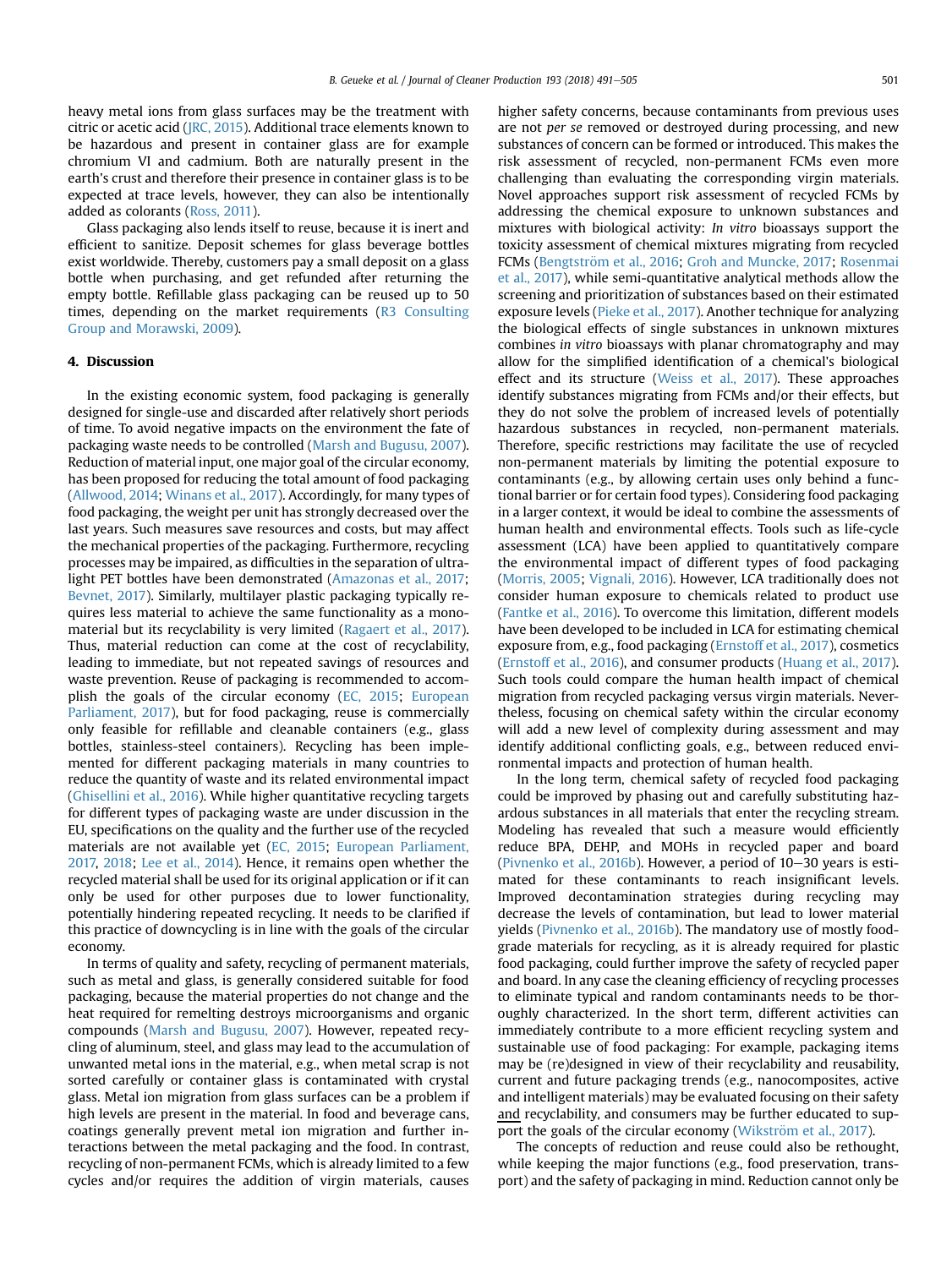<span id="page-11-0"></span>achieved by thinner, yet more complex materials, but also by simply decreasing the packaging to volume ratio (e.g., bigger portion sizes for durable foods), or by changing food production and food distribution systems entirely, with a focus on local production and local consumption of seasonal foods ([Coelho et al.,](#page-12-0) [2018\)](#page-12-0). Zerowaste shops offer many types of food without packaging and require customers to bring their own, ideally reusable, packaging (Beitzen-Heineke et al., 2017). Reuse could also be strongly promoted by deposit schemes using few standardized containers that can be returned and refilled at many different sites, thus reducing transport distances. Packaging redesign can significantly contribute to reduction, reuse, or recycling, if the end of life is already considered during packaging development ([Lofthouse](#page-13-0) [et al., 2017](#page-13-0)). Sustainable food packaging in the circular economy may only be achieved by combining such efforts, considering any conflicting goals and involving all stakeholders, including food and packaging manufacturers, recyclers, decision makers, civil society, and consumers.

#### Acknowledgements

All authors are employees of Food Packaging Forum Foundation (FPF). They were not restricted in any way in their work on this article. FPF is funded by unconditional donations and project-based grants. Donors and funders had no influence on the conception and execution of this article. We thank the H-M-Stiftung for supporting publication of this article with a grant. This article is based on a presentation given at the SETAC Europe 2017 conference. We thank Niels Jonkers and Heather Leslie for their inspiration, and Christian Roos and Frédéric Angeli for comments on the manuscript.

#### References

- 21 CFR 170.3(i), Food additives, general provisions, definitions. [https://www.ecfr.](https://www.ecfr.gov/cgi-bin/text-idx?SID=4c2a97f757ed27ea971578bb742f0f8b&mc=true&node=se21.3.170_13&rgn=div8) [gov/cgi-bin/text-idx?](https://www.ecfr.gov/cgi-bin/text-idx?SID=4c2a97f757ed27ea971578bb742f0f8b&mc=true&node=se21.3.170_13&rgn=div8)
	- [SID](https://www.ecfr.gov/cgi-bin/text-idx?SID=4c2a97f757ed27ea971578bb742f0f8b&mc=true&node=se21.3.170_13&rgn=div8)=[4c2a97f757ed27ea971578bb742f0f8b](https://www.ecfr.gov/cgi-bin/text-idx?SID=4c2a97f757ed27ea971578bb742f0f8b&mc=true&node=se21.3.170_13&rgn=div8)&[mc](https://www.ecfr.gov/cgi-bin/text-idx?SID=4c2a97f757ed27ea971578bb742f0f8b&mc=true&node=se21.3.170_13&rgn=div8)=[true](https://www.ecfr.gov/cgi-bin/text-idx?SID=4c2a97f757ed27ea971578bb742f0f8b&mc=true&node=se21.3.170_13&rgn=div8)&[node](https://www.ecfr.gov/cgi-bin/text-idx?SID=4c2a97f757ed27ea971578bb742f0f8b&mc=true&node=se21.3.170_13&rgn=div8)=[se21.3.170\\_](https://www.ecfr.gov/cgi-bin/text-idx?SID=4c2a97f757ed27ea971578bb742f0f8b&mc=true&node=se21.3.170_13&rgn=div8) [13](https://www.ecfr.gov/cgi-bin/text-idx?SID=4c2a97f757ed27ea971578bb742f0f8b&mc=true&node=se21.3.170_13&rgn=div8)&[rgn](https://www.ecfr.gov/cgi-bin/text-idx?SID=4c2a97f757ed27ea971578bb742f0f8b&mc=true&node=se21.3.170_13&rgn=div8)=[div8.](https://www.ecfr.gov/cgi-bin/text-idx?SID=4c2a97f757ed27ea971578bb742f0f8b&mc=true&node=se21.3.170_13&rgn=div8) (Accessed 14 December 2017).
- 21 CFR 170.39, Threshold of regulation for substances used in food-contact articles. [https://www.ecfr.gov/cgi-bin/text-idx?](https://www.ecfr.gov/cgi-bin/text-idx?SID=8ce6e5953c416682afc08514d1329da2&mc=true&node=se21.3.170_139&rgn=div8)
- [SID](https://www.ecfr.gov/cgi-bin/text-idx?SID=8ce6e5953c416682afc08514d1329da2&mc=true&node=se21.3.170_139&rgn=div8)=[8ce6e5953c416682afc08514d1329da2](https://www.ecfr.gov/cgi-bin/text-idx?SID=8ce6e5953c416682afc08514d1329da2&mc=true&node=se21.3.170_139&rgn=div8)&[mc](https://www.ecfr.gov/cgi-bin/text-idx?SID=8ce6e5953c416682afc08514d1329da2&mc=true&node=se21.3.170_139&rgn=div8)=[true](https://www.ecfr.gov/cgi-bin/text-idx?SID=8ce6e5953c416682afc08514d1329da2&mc=true&node=se21.3.170_139&rgn=div8)&[node](https://www.ecfr.gov/cgi-bin/text-idx?SID=8ce6e5953c416682afc08514d1329da2&mc=true&node=se21.3.170_139&rgn=div8)=[se21.3.170\\_](https://www.ecfr.gov/cgi-bin/text-idx?SID=8ce6e5953c416682afc08514d1329da2&mc=true&node=se21.3.170_139&rgn=div8) [139](https://www.ecfr.gov/cgi-bin/text-idx?SID=8ce6e5953c416682afc08514d1329da2&mc=true&node=se21.3.170_139&rgn=div8)&[rgn](https://www.ecfr.gov/cgi-bin/text-idx?SID=8ce6e5953c416682afc08514d1329da2&mc=true&node=se21.3.170_139&rgn=div8)=[div8](https://www.ecfr.gov/cgi-bin/text-idx?SID=8ce6e5953c416682afc08514d1329da2&mc=true&node=se21.3.170_139&rgn=div8). (Accessed 27 June 2017).
- 21 CFR 176.260, Pulp from reclaimed fiber. [https://www.accessdata.fda.gov/scripts/](https://www.accessdata.fda.gov/scripts/cdrh/cfdocs/cfCFR/CFRSearch.cfm?fr=176.260) [cdrh/cfdocs/cfCFR/CFRSearch.cfm?fr](https://www.accessdata.fda.gov/scripts/cdrh/cfdocs/cfCFR/CFRSearch.cfm?fr=176.260)=[176.260.](https://www.accessdata.fda.gov/scripts/cdrh/cfdocs/cfCFR/CFRSearch.cfm?fr=176.260) (Accessed 21 November 2017).
- 21 USC 346, Tolerances for poisonous or deleterious substances in food; regulations. [http://uscode.house.gov/view.xhtml?req](http://uscode.house.gov/view.xhtml?req=granuleid:USC-prelim-title21-section346&num=0&edition=prelim)=[granuleid:USC-prelim-title21](http://uscode.house.gov/view.xhtml?req=granuleid:USC-prelim-title21-section346&num=0&edition=prelim) [section346](http://uscode.house.gov/view.xhtml?req=granuleid:USC-prelim-title21-section346&num=0&edition=prelim)&[num](http://uscode.house.gov/view.xhtml?req=granuleid:USC-prelim-title21-section346&num=0&edition=prelim)=[0](http://uscode.house.gov/view.xhtml?req=granuleid:USC-prelim-title21-section346&num=0&edition=prelim)&[edition](http://uscode.house.gov/view.xhtml?req=granuleid:USC-prelim-title21-section346&num=0&edition=prelim)=[prelim](http://uscode.house.gov/view.xhtml?req=granuleid:USC-prelim-title21-section346&num=0&edition=prelim). (Accessed 21 November 2017).
- 21 USC 348, Food additives. [http://uscode.house.gov/view.xhtml?req](http://uscode.house.gov/view.xhtml?req=granuleid:USC-prelim-title21-section348&num=0&edition=prelim)=[granuleid:](http://uscode.house.gov/view.xhtml?req=granuleid:USC-prelim-title21-section348&num=0&edition=prelim)<br>USC-prelim-title21-section348&num=0&edition=prelim. (Accessed 21 [USC-prelim-title21-section348](http://uscode.house.gov/view.xhtml?req=granuleid:USC-prelim-title21-section348&num=0&edition=prelim)&[num](http://uscode.house.gov/view.xhtml?req=granuleid:USC-prelim-title21-section348&num=0&edition=prelim)=[0](http://uscode.house.gov/view.xhtml?req=granuleid:USC-prelim-title21-section348&num=0&edition=prelim)&[edition](http://uscode.house.gov/view.xhtml?req=granuleid:USC-prelim-title21-section348&num=0&edition=prelim)=[prelim.](http://uscode.house.gov/view.xhtml?req=granuleid:USC-prelim-title21-section348&num=0&edition=prelim) November 2017).
- ACE, 2017. Beverage Carton Recycling in Europe. [http://www.beveragecarton.eu/](http://www.beveragecarton.eu/uploads/Modules/Publications/ace-recycling-brochure_october-2017_electronic.pdf) [uploads/Modules/Publications/ace-recycling-brochure\\_october-2017\\_](http://www.beveragecarton.eu/uploads/Modules/Publications/ace-recycling-brochure_october-2017_electronic.pdf) [electronic.pdf](http://www.beveragecarton.eu/uploads/Modules/Publications/ace-recycling-brochure_october-2017_electronic.pdf). (Accessed 19 December 2017).
- [Achilias, D.S., Antonakou, E., Roupakias, C., Megalokonomos, P., Lappas, A., 2008.](http://refhub.elsevier.com/S0959-6526(18)31332-5/sref7) Recycling techniques of polyolefi[ns from plastic wastes. Global NEST J. 10 \(1\),](http://refhub.elsevier.com/S0959-6526(18)31332-5/sref7)  $114 - 122$  $114 - 122$ .
- [Agamuthu, P., Visvanathan, C., 2014. Extended producers' responsibility schemes for](http://refhub.elsevier.com/S0959-6526(18)31332-5/sref8) used beverage carton recycling. Waste Manag. Res. [3](http://refhub.elsevier.com/S0959-6526(18)31332-5/sref8)2  $(1)$ ,  $1-3$ .
- [Ahmadkhaniha, R., Rastkari, N., 2017. Identi](http://refhub.elsevier.com/S0959-6526(18)31332-5/sref9)fication of suspected hazardous chem[ical contaminants in recycled pastry packaging. Acta Sci. Pol. Technol. Aliment](http://refhub.elsevier.com/S0959-6526(18)31332-5/sref9)  $16(1), 33-41.$  $16(1), 33-41.$
- [Allwood, J.M., 2014. Chapter 30-Squaring the circular economy: the role of recycling](http://refhub.elsevier.com/S0959-6526(18)31332-5/sref10) [within a hierarchy of material management strategies. In: Worrell, E., Reuter, M.](http://refhub.elsevier.com/S0959-6526(18)31332-5/sref10) [\(Eds.\), Handbook of Recycling. Elsevier, Boston, pp. 445](http://refhub.elsevier.com/S0959-6526(18)31332-5/sref10)-[477.](http://refhub.elsevier.com/S0959-6526(18)31332-5/sref10)
- Amazonas, M., Fisher, G., Zhang, W., 2017. Research Shows Which PET Water Bottle Design Attributes Impact Recycling. [http://www.plastictechnologies.com/](http://www.plastictechnologies.com/company/resource-library/white-papers.aspx) [company/resource-library/white-papers.aspx](http://www.plastictechnologies.com/company/resource-library/white-papers.aspx). (Accessed 30 October 2017).
- [Anderson, W.A.C., Castle, L., 2003. Benzophenone in cartonboard packaging mate](http://refhub.elsevier.com/S0959-6526(18)31332-5/sref12)rials and the factors that infl[uence its migration into food. Food Addit. Contam.](http://refhub.elsevier.com/S0959-6526(18)31332-5/sref12)  $20(6)$ , 607-618
- [Angeli, F., Jollivet, P., Charpentier, T., Fournier, M., Gin, S., 2016. Structure and](http://refhub.elsevier.com/S0959-6526(18)31332-5/sref13) [chemical durability of lead crystal glass. Environ. Sci. Technol. 50 \(21\),](http://refhub.elsevier.com/S0959-6526(18)31332-5/sref13) [11549](http://refhub.elsevier.com/S0959-6526(18)31332-5/sref13)-[11558](http://refhub.elsevier.com/S0959-6526(18)31332-5/sref13).
- [Anouar, B.S., Guinot, C., Ruiz, J.C., Charton, F., Dole, P., Joly, C., Yvan, C., 2015. Puri](http://refhub.elsevier.com/S0959-6526(18)31332-5/sref14)fi[cation of post-consumer polyole](http://refhub.elsevier.com/S0959-6526(18)31332-5/sref14)fins via supercritical  $CO<sub>2</sub>$  [extraction for the](http://refhub.elsevier.com/S0959-6526(18)31332-5/sref14) [recycling in food contact applications. J. Supercrit. Fluids 98, 25](http://refhub.elsevier.com/S0959-6526(18)31332-5/sref14)-[32](http://refhub.elsevier.com/S0959-6526(18)31332-5/sref14).
- [Aparicio, J.L., Elizalde, M., 2015. Migration of photoinitiators in food packaging: a](http://refhub.elsevier.com/S0959-6526(18)31332-5/sref15) review. Packag. Technol. Sci. 28  $(3)$ , 181-[203](http://refhub.elsevier.com/S0959-6526(18)31332-5/sref15).
- [Archer, F.C., Hodgson, I.H., 1987. Total and extractable trace element contents of soils](http://refhub.elsevier.com/S0959-6526(18)31332-5/sref17) in England and Wales. J. Soil Sci. 38  $(3)$ ,  $421-431$ .
- [Baeyens, J., Brems, A., Dewil, R., 2010a. Recovery and recycling of post-consumer](http://refhub.elsevier.com/S0959-6526(18)31332-5/sref19) [waste materials. Part 1. Generalities and target wastes \(paper, cardboard and](http://refhub.elsevier.com/S0959-6526(18)31332-5/sref19) aluminum cans). Int. J. Sust. Eng  $3(3)$ ,  $148-158$  $148-158$ .
- [Baeyens, J., Brems, A., Dewil, R., 2010b. Recovery and recycling of post-consumer](http://refhub.elsevier.com/S0959-6526(18)31332-5/sref20) [waste materials. Part 2. Target wastes \(glass beverage bottles, plastics, scrap](http://refhub.elsevier.com/S0959-6526(18)31332-5/sref20) [metal and steel cans, end-of-life tyres, batteries and household hazardous](http://refhub.elsevier.com/S0959-6526(18)31332-5/sref20) waste). Int. I. Sust. Eng 3 (4), 232-[245](http://refhub.elsevier.com/S0959-6526(18)31332-5/sref20).
- [Barp, L., Suman, M., Lambertini, F., Moret, S., 2015. Migration of selected hydro](http://refhub.elsevier.com/S0959-6526(18)31332-5/sref21)[carbon contaminants into dry pasta packaged in direct contact with recycled](http://refhub.elsevier.com/S0959-6526(18)31332-5/sref21) paperboard. Food Addit. Contam. A.  $32$  (2),  $271-283$  $271-283$ .
- [Bayer, F.L., 2002. Polyethylene terephthalate recycling for food-contact applications:](http://refhub.elsevier.com/S0959-6526(18)31332-5/sref22) [testing, safety and technologies: a global perspective. Food Addit. Contam. 19](http://refhub.elsevier.com/S0959-6526(18)31332-5/sref22)  $(Sumbel 1)$ , 111-[134.](http://refhub.elsevier.com/S0959-6526(18)31332-5/sref22)
- [Beerkens, R.G.C., van Santen, E., 2008. Recycling in container glass production:](http://refhub.elsevier.com/S0959-6526(18)31332-5/sref23) [present problems in European glass industry. In: Kriven, W.M. \(Ed.\),](http://refhub.elsevier.com/S0959-6526(18)31332-5/sref23) [A Collection of Papers Presented at the 66th Conference on Glass Problems.](http://refhub.elsevier.com/S0959-6526(18)31332-5/sref23) [John Wiley](http://refhub.elsevier.com/S0959-6526(18)31332-5/sref23) & [Sons, Inc., Hoboken, NJ, pp. 181](http://refhub.elsevier.com/S0959-6526(18)31332-5/sref23)-[202.](http://refhub.elsevier.com/S0959-6526(18)31332-5/sref23)
- [Beerkens, R., Kers, G., van Santen, E., 2011. Recycling of post-consumer glass: energy](http://refhub.elsevier.com/S0959-6526(18)31332-5/sref24) [savings, CO2 emission reduction, effects on glass quality and glass melting. In:](http://refhub.elsevier.com/S0959-6526(18)31332-5/sref24) [Drummond, C.H. \(Ed.\), 71st Conference on Glass Problems. John Wiley](http://refhub.elsevier.com/S0959-6526(18)31332-5/sref24) & [Sons,](http://refhub.elsevier.com/S0959-6526(18)31332-5/sref24) [Inc., Hoboken, NJ, pp. 167](http://refhub.elsevier.com/S0959-6526(18)31332-5/sref24)-[194](http://refhub.elsevier.com/S0959-6526(18)31332-5/sref24).
- [Begley, T.H., Hsu, W., Noonan, G., Diachenko, G., 2008. Migration of](http://refhub.elsevier.com/S0959-6526(18)31332-5/sref25) fluorochemical [paper additives from food-contact paper into foods and food simulants. Food](http://refhub.elsevier.com/S0959-6526(18)31332-5/sref25) [Addit. Contam. A. 25 \(3\), 384](http://refhub.elsevier.com/S0959-6526(18)31332-5/sref25)-[390](http://refhub.elsevier.com/S0959-6526(18)31332-5/sref25).
- [Beitzen-Heineke, E.F., Balta-Ozkan, N., Reefke, H., 2017. The prospects of zero](http://refhub.elsevier.com/S0959-6526(18)31332-5/sref26)[packaging grocery stores to improve the social and environmental impacts of](http://refhub.elsevier.com/S0959-6526(18)31332-5/sref26) [the food supply chain. J. Clean. Prod. 140, 1528](http://refhub.elsevier.com/S0959-6526(18)31332-5/sref26)-[1541.](http://refhub.elsevier.com/S0959-6526(18)31332-5/sref26)
- [Bengtstr](http://refhub.elsevier.com/S0959-6526(18)31332-5/sref27)ö[m, L., Rosenmai, A.K., Trier, X., Jensen, L.K., Granby, K., Vinggaard, A.M.,](http://refhub.elsevier.com/S0959-6526(18)31332-5/sref27) Driffi[eld, M., Petersen, J.H., 2016. Non-targeted screening for contaminants in](http://refhub.elsevier.com/S0959-6526(18)31332-5/sref27) [paper and board food-contact materials using effect-directed analysis and ac](http://refhub.elsevier.com/S0959-6526(18)31332-5/sref27)[curate mass spectrometry. Food Addit. Contam. A. 33 \(6\), 1080](http://refhub.elsevier.com/S0959-6526(18)31332-5/sref27)-[1093.](http://refhub.elsevier.com/S0959-6526(18)31332-5/sref27)
- [Bentayeb, K., Batlle, R., Romero, J., Nerin, C., 2007. UPLC-MS as a powerful technique](http://refhub.elsevier.com/S0959-6526(18)31332-5/sref28) [for screening the nonvolatile contaminants in recycled PET. Anal. Bioanal.](http://refhub.elsevier.com/S0959-6526(18)31332-5/sref28) Chem. 388  $(5-6)$ , 1031-[1038.](http://refhub.elsevier.com/S0959-6526(18)31332-5/sref28)
- Bevnet, 2017. Study Finds Recyclability Issues in Weight, Labels for PET Bottles. [https://www.bevnet.com/news/2017/study-](https://www.bevnet.com/news/2017/study-finds-recyclability-issues-weight-labels-pet-bottles)finds-recyclability-issues-weight[labels-pet-bottles.](https://www.bevnet.com/news/2017/study-finds-recyclability-issues-weight-labels-pet-bottles) (Accessed 30 October 2017).
- [Biedermann, M., Grob, K., 2010. Is recycled newspaper suitable for food contact](http://refhub.elsevier.com/S0959-6526(18)31332-5/sref30) [materials? Technical grade mineral oils from printing inks. Eur. Food Res.](http://refhub.elsevier.com/S0959-6526(18)31332-5/sref30) [Technol. 230 \(5\), 785](http://refhub.elsevier.com/S0959-6526(18)31332-5/sref30)-[796.](http://refhub.elsevier.com/S0959-6526(18)31332-5/sref30)
- [Biedermann, M., Grob, K., 2012. On-line coupled high performance liquid](http://refhub.elsevier.com/S0959-6526(18)31332-5/sref31) [chromatography](http://refhub.elsevier.com/S0959-6526(18)31332-5/sref31)-[gas chromatography for the analysis of contamination by](http://refhub.elsevier.com/S0959-6526(18)31332-5/sref31) [mineral oil. Part 2: migration from paperboard into dry foods: interpretation of](http://refhub.elsevier.com/S0959-6526(18)31332-5/sref31) [chromatograms. J. Chromatogr. A 1255, 76](http://refhub.elsevier.com/S0959-6526(18)31332-5/sref31)-[99](http://refhub.elsevier.com/S0959-6526(18)31332-5/sref31).
- [Biedermann, M., Grob, K., 2013. Assurance of safety of recycled paperboard for food](http://refhub.elsevier.com/S0959-6526(18)31332-5/sref32) [packaging through comprehensive analysis of potential migrants is unrealistic.](http://refhub.elsevier.com/S0959-6526(18)31332-5/sref32) [J. Chromatogr. A 1293, 107](http://refhub.elsevier.com/S0959-6526(18)31332-5/sref32)-[119.](http://refhub.elsevier.com/S0959-6526(18)31332-5/sref32)
- Biedermann, M., Ingenhoff, J.E., Zurfl[uh, M., Richter, L., Simat, T., Harling, A.,](http://refhub.elsevier.com/S0959-6526(18)31332-5/sref33) [Altkofer, W., Helling, R., Grob, K., 2013. Migration of mineral oil, photoinitiators](http://refhub.elsevier.com/S0959-6526(18)31332-5/sref33) [and plasticisers from recycled paperboard into dry foods: a study under](http://refhub.elsevier.com/S0959-6526(18)31332-5/sref33) [controlled conditions. Food Addit. Contam. A. 30 \(5\), 885](http://refhub.elsevier.com/S0959-6526(18)31332-5/sref33)-[898.](http://refhub.elsevier.com/S0959-6526(18)31332-5/sref33)
- BMELV, 2012. Ausmaß der Migration unerwünschter Stoffe aus Verpackungsmaterialien aus Altpapier in Lebensmitteln. [https://www.chm.tu-dresden.](https://www.chm.tu-dresden.de/lc2/dateien/2012_Abschlussbericht_BMEL_Altpapier.pdf) [de/lc2/dateien/2012\\_Abschlussbericht\\_BMEL\\_Altpapier.pdf](https://www.chm.tu-dresden.de/lc2/dateien/2012_Abschlussbericht_BMEL_Altpapier.pdf). (Accessed 13 July 2017).
- Bononi, M., Tateo, F., 2009. Identifi[cation of diisobutyl phthalate \(DIBP\) suspected as](http://refhub.elsevier.com/S0959-6526(18)31332-5/sref35) [possible contaminant in recycled cellulose for take-away pizza boxes. Packag.](http://refhub.elsevier.com/S0959-6526(18)31332-5/sref35) [Technol. Sci. 22 \(1\), 53](http://refhub.elsevier.com/S0959-6526(18)31332-5/sref35)-[58](http://refhub.elsevier.com/S0959-6526(18)31332-5/sref35).
- [Bradley, E.L., Burden, R.A., Leon, I., Mortimer, D.N., Speck, D.R., Castle, L., 2013.](http://refhub.elsevier.com/S0959-6526(18)31332-5/sref36) [Determination of phthalate diesters in foods. Food Addit. Contam. A. 30 \(4\),](http://refhub.elsevier.com/S0959-6526(18)31332-5/sref36) [722](http://refhub.elsevier.com/S0959-6526(18)31332-5/sref36)-[734](http://refhub.elsevier.com/S0959-6526(18)31332-5/sref36).
- Buffi[ngton, J., 2012. The beverage can in the United States: achieving a 100%](http://refhub.elsevier.com/S0959-6526(18)31332-5/sref37) recycled aluminum can through supply chain innovation. JOM 64 (8),  $923-932$  $923-932$ .
- [Camacho, W., Karlsson, S., 2000. Quality-determination of recycled plastic pack](http://refhub.elsevier.com/S0959-6526(18)31332-5/sref38)aging waste by identifi[cation of contaminants by GC](http://refhub.elsevier.com/S0959-6526(18)31332-5/sref38)-[MS after microwave](http://refhub.elsevier.com/S0959-6526(18)31332-5/sref38) [assisted extraction \(MAE\). Polym. Degrad. Stabil. 71 \(1\), 123](http://refhub.elsevier.com/S0959-6526(18)31332-5/sref38)-[134](http://refhub.elsevier.com/S0959-6526(18)31332-5/sref38).
- Canmaker, 2011. Frequently Asked Questions. [http://www.canmaker.com/online/](http://www.canmaker.com/online/frequently-asked-questions/) [frequently-asked-questions/.](http://www.canmaker.com/online/frequently-asked-questions/) (Accessed 9 November 2017).
- [Castle, L., Damant, A.P., Honeybone, C.A., Johns, S.M., Jickells, S.M., Sharman, M.,](http://refhub.elsevier.com/S0959-6526(18)31332-5/sref40) [Gilbert, J., 1997a. Migration studies from paper and board food packaging ma-](http://refhub.elsevier.com/S0959-6526(18)31332-5/sref40)[terials. 2. Survey for residues of dialkylamino benzophenone UV-cure ink](http://refhub.elsevier.com/S0959-6526(18)31332-5/sref40) photoinitiators. Food Addit. Contam.  $14$  (1), 45-[52](http://refhub.elsevier.com/S0959-6526(18)31332-5/sref40).
- [Castle, L., Offen, C.P., Baxter, M.J., Gilbert, J., 1997b. Migration studies from paper and](http://refhub.elsevier.com/S0959-6526(18)31332-5/sref41) [board food packaging materials. 1. Compositional analysis. Food Addit. Contam.](http://refhub.elsevier.com/S0959-6526(18)31332-5/sref41)  $14(1), 35-44.$  $14(1), 35-44.$
- Cederberg, D.L., Christiansen, m., Ekroth, S., Engman, J., Fabech, B., Guðjónsdóttir, K., Håland, J.T., Jónsdóttir, I., Kostaomo, P., Legind, C., Mikkelsen, B., Ólafsson, G., Svensson, K., 2015. Food contact materials - metals and alloys. Nordic guidance for authorities, industry and trade.. [http://norden.diva-portal.org/smash/get/](http://norden.diva-portal.org/smash/get/diva2:816816/FULLTEXT02.pdf) [diva2:816816/FULLTEXT02.pdf.](http://norden.diva-portal.org/smash/get/diva2:816816/FULLTEXT02.pdf) (Accessed 20 November 2017).
- [Ceola, S., Favaro, N., Daneo, A., 2016. Glass cullet: impact of color sorting on glass](http://refhub.elsevier.com/S0959-6526(18)31332-5/sref43)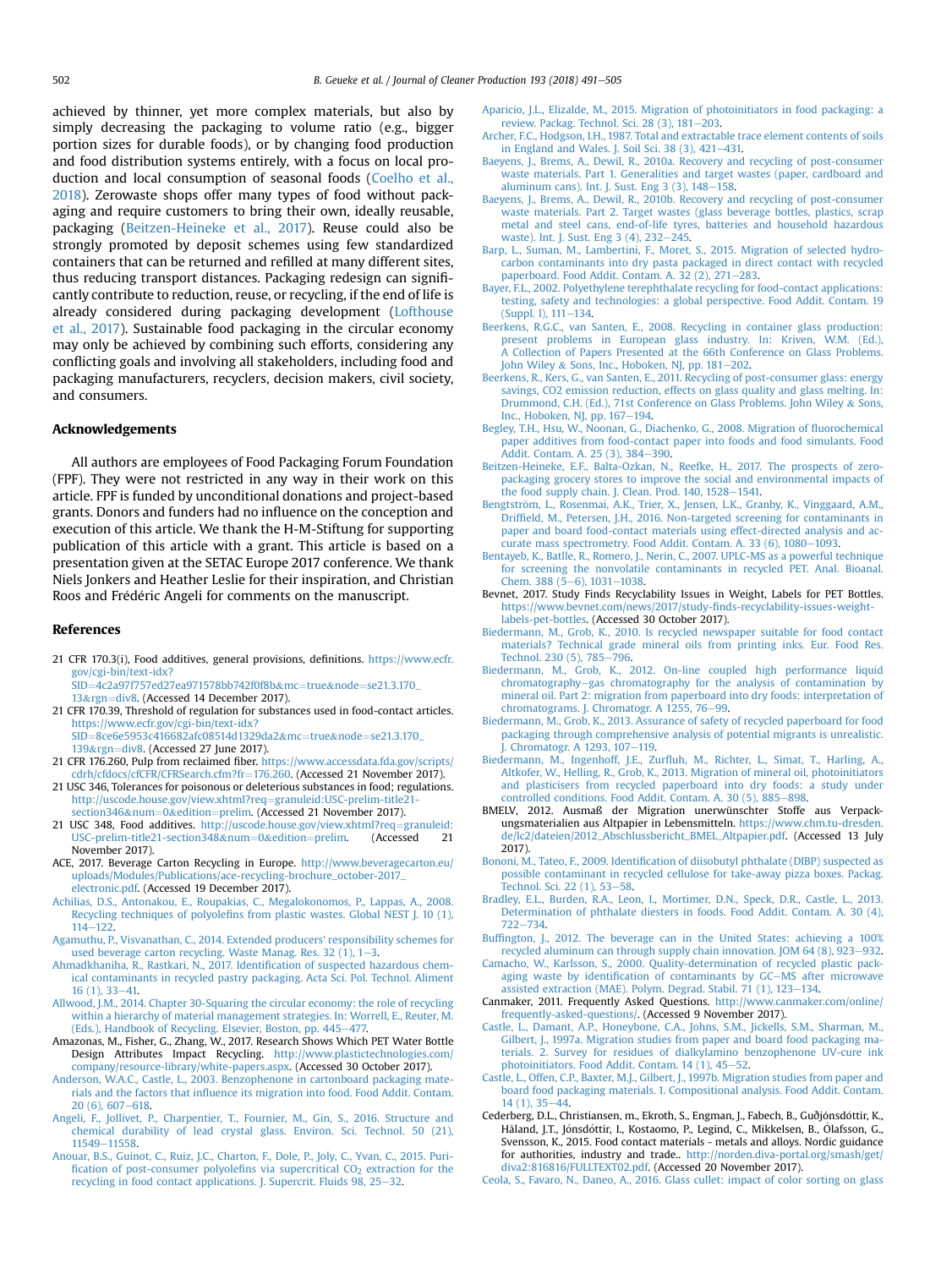<span id="page-12-0"></span>[redox](http://refhub.elsevier.com/S0959-6526(18)31332-5/sref43) [state.](http://refhub.elsevier.com/S0959-6526(18)31332-5/sref43) [In:](http://refhub.elsevier.com/S0959-6526(18)31332-5/sref43) [Sundaram,](http://refhub.elsevier.com/S0959-6526(18)31332-5/sref43) [S.K.](http://refhub.elsevier.com/S0959-6526(18)31332-5/sref43) [\(Ed.\),](http://refhub.elsevier.com/S0959-6526(18)31332-5/sref43) [76](http://refhub.elsevier.com/S0959-6526(18)31332-5/sref43)<sup>th</sup> [Conference on Glass Problems. John](http://refhub.elsevier.com/S0959-6526(18)31332-5/sref43) [Wiley](http://refhub.elsevier.com/S0959-6526(18)31332-5/sref43) & Sons, Inc., Hoboken, NJ, pp.  $57-67$ .

- [Charlier, P., Sjoeberg, G., 1995. Recycling aluminum foil from post-consumer](http://refhub.elsevier.com/S0959-6526(18)31332-5/sref44) [beverage cartons. JOM 47, 12](http://refhub.elsevier.com/S0959-6526(18)31332-5/sref44)–[13](http://refhub.elsevier.com/S0959-6526(18)31332-5/sref44).
- [Coelho, F.C., Coelho, E.M., Egerer, M., 2018. Local food: bene](http://refhub.elsevier.com/S0959-6526(18)31332-5/sref45)fits and failings due to modern agriculture. Sci. Agric.  $75$  (1),  $84-94$  $84-94$ .
- Conte, F., Dinkel, F., Kägi, T., Heim, T., 2014. Permanent materials. Carbotech Final Report.. [https://carbotech.ch/cms/wp-content/uploads/Final\\_PeM\\_Report\\_](https://carbotech.ch/cms/wp-content/uploads/Final_PeM_Report_Carbotech.pdf) [Carbotech.pdf](https://carbotech.ch/cms/wp-content/uploads/Final_PeM_Report_Carbotech.pdf). (Accessed 19 December 2017).
- [Coulier, L., Orbons, H.G.M., Rijk, R., 2007. Analytical protocol to study the food safety](http://refhub.elsevier.com/S0959-6526(18)31332-5/sref47) [of \(multiple-\)recycled high-density polyethylene \(HDPE\) and polypropylene](http://refhub.elsevier.com/S0959-6526(18)31332-5/sref47) (PP) crates: infl[uence of recycling on the migration and formation of degra](http://refhub.elsevier.com/S0959-6526(18)31332-5/sref47)[dation products. Polym. Degrad. Stabil. 92 \(11\), 2016](http://refhub.elsevier.com/S0959-6526(18)31332-5/sref47)-[2025.](http://refhub.elsevier.com/S0959-6526(18)31332-5/sref47)
- [Curtzwiler, G., Vorst, K., Danes, J.E., Auras, R., Singh, J., 2011. Effect of recycled](http://refhub.elsevier.com/S0959-6526(18)31332-5/sref48) [poly\(ethylene terephthalate\) content on properties of extruded poly\(ethylene](http://refhub.elsevier.com/S0959-6526(18)31332-5/sref48) terephthalate) sheets. J. Plast. Film Sheet  $27(1-2)$ , 65-[86.](http://refhub.elsevier.com/S0959-6526(18)31332-5/sref48)
- [Das, S.K., 2006. Emerging trends in aluminum recycling: Reasons and responses. In:](http://refhub.elsevier.com/S0959-6526(18)31332-5/sref49) [Galloway, T.J. \(Ed.\), Light Metals. The Minerals. Metals](http://refhub.elsevier.com/S0959-6526(18)31332-5/sref49) & [Materials Society,](http://refhub.elsevier.com/S0959-6526(18)31332-5/sref49)
- [Warrendale, PA, pp. 911](http://refhub.elsevier.com/S0959-6526(18)31332-5/sref49)–[916.](http://refhub.elsevier.com/S0959-6526(18)31332-5/sref49)<br>[De Santis, F., Pantani, R., 2013. Optical properties of polypropylene upon recycling.](http://refhub.elsevier.com/S0959-6526(18)31332-5/sref50) Sci. World L eCollection 354093.
- [Dima, G., Verzera, A., Grob, K., 2011. Migration of mineral oil from party plates of](http://refhub.elsevier.com/S0959-6526(18)31332-5/sref51) [recycled paperboard into foods: 1. Is recycled paperboard](http://refhub.elsevier.com/S0959-6526(18)31332-5/sref51) fit for the purpose? 2. [Adequate testing procedure. Food Addit. Contam. A. 28 \(11\), 1619](http://refhub.elsevier.com/S0959-6526(18)31332-5/sref51)-[1628.](http://refhub.elsevier.com/S0959-6526(18)31332-5/sref51)
- [Dole, P., Feigenbaum, A.E., Cruz, C.D.L., Pastorelli, S., Paseiro, P., Hankemeier, T.,](http://refhub.elsevier.com/S0959-6526(18)31332-5/sref52) [Voulzatis, Y., Aucejo, S., Saillard, P., Papaspyrides, C., 2006. Typical diffusion](http://refhub.elsevier.com/S0959-6526(18)31332-5/sref52) [behaviour in packaging polymers](http://refhub.elsevier.com/S0959-6526(18)31332-5/sref52)—[application to functional barriers. Food](http://refhub.elsevier.com/S0959-6526(18)31332-5/sref52)<br>[Addit. Contam. 23 \(2\), 202](http://refhub.elsevier.com/S0959-6526(18)31332-5/sref52)—[211.](http://refhub.elsevier.com/S0959-6526(18)31332-5/sref52)
- [Dutra, C., Pezo, D., Freire, M.T.D., Nerin, C., Reyes, F.G.R., 2011. Determination of](http://refhub.elsevier.com/S0959-6526(18)31332-5/sref53) [volatile organic compounds in recycled polyethylene terephthalate and high](http://refhub.elsevier.com/S0959-6526(18)31332-5/sref53)[density polyethylene by headspace solid phase microextraction gas chroma](http://refhub.elsevier.com/S0959-6526(18)31332-5/sref53)[tography mass spectrometry to evaluate the ef](http://refhub.elsevier.com/S0959-6526(18)31332-5/sref53)ficiency of recycling processes. [J. Chromatogr. A 1218 \(10\), 1319](http://refhub.elsevier.com/S0959-6526(18)31332-5/sref53)-[1330](http://refhub.elsevier.com/S0959-6526(18)31332-5/sref53).
- [Dutra, C., Freire, M.T.D., Nerin, C., Bentayeb, K., Rodriguez-Lafuente, A., Aznar, M.,](http://refhub.elsevier.com/S0959-6526(18)31332-5/sref54) [Reyes, F.G.R., 2014. Migration of residual nonvolatile and inorganic compounds](http://refhub.elsevier.com/S0959-6526(18)31332-5/sref54) [from recycled post-consumer PET and HDPE. J. Braz. Chem. Soc. 25 \(4\),](http://refhub.elsevier.com/S0959-6526(18)31332-5/sref54) [686](http://refhub.elsevier.com/S0959-6526(18)31332-5/sref54)-[696](http://refhub.elsevier.com/S0959-6526(18)31332-5/sref54)
- EAA/OEA, 2006. Aluminium Recycling in Europe. The Road to High Quality Products. [http://greenbuilding.world-aluminium.org/uploads/media/](http://greenbuilding.world-aluminium.org/uploads/media/1256563914European_Recycling_Brochure-1.pdf) [1256563914European\\_Recycling\\_Brochure-1.pdf](http://greenbuilding.world-aluminium.org/uploads/media/1256563914European_Recycling_Brochure-1.pdf). (Accessed 20 November 2017).
- EC 10/2011, Commission Regulation (EU) No 10/2011 of 14 January 2011 on plastic materials and articles intended to come into contact with food. [http://eur-lex.](http://eur-lex.europa.eu/legal-content/EN/ALL/?qid=1511423737824&uri=CELEX:32011R0010) [europa.eu/legal-content/EN/ALL/?qid](http://eur-lex.europa.eu/legal-content/EN/ALL/?qid=1511423737824&uri=CELEX:32011R0010)=[1511423737824](http://eur-lex.europa.eu/legal-content/EN/ALL/?qid=1511423737824&uri=CELEX:32011R0010)&[uri](http://eur-lex.europa.eu/legal-content/EN/ALL/?qid=1511423737824&uri=CELEX:32011R0010)=[CELEX:](http://eur-lex.europa.eu/legal-content/EN/ALL/?qid=1511423737824&uri=CELEX:32011R0010) [32011R0010](http://eur-lex.europa.eu/legal-content/EN/ALL/?qid=1511423737824&uri=CELEX:32011R0010). (Accessed 23 November 2017).
- EC 1881/2006, Commission Regulation (EC) No 1881/2006 setting maximum levels for certain contaminants in foodstuffs. [http://eur-lex.europa.eu/legal-content/](http://eur-lex.europa.eu/legal-content/EN/ALL/?uri=CELEX%3A32006R1881) [EN/ALL/?uri](http://eur-lex.europa.eu/legal-content/EN/ALL/?uri=CELEX%3A32006R1881)=[CELEX%3A32006R1881.](http://eur-lex.europa.eu/legal-content/EN/ALL/?uri=CELEX%3A32006R1881) (Accessed 23 November 2017).
- EC 1935/2004, Regulation (EC) No 1935/2004 of the European Parliament and of the Council of 27 October 2004 on materials and articles intended to come into contact with food and repealing Directives 80/590/EEC and 89/109/EEC. [http://](http://eur-lex.europa.eu/legal-content/en/ALL/?uri=CELEX:32004R1935) [eur-lex.europa.eu/legal-content/en/ALL/?uri](http://eur-lex.europa.eu/legal-content/en/ALL/?uri=CELEX:32004R1935)=[CELEX:32004R1935](http://eur-lex.europa.eu/legal-content/en/ALL/?uri=CELEX:32004R1935). (Accessed 21 November 2017).
- EC, 2015. Proposal for a Directive of the European Parliament and of the Council Amending Directive 94/62/EC on Packaging and Packaging Waste. [http://eur](http://eur-lex.europa.eu/legal-content/EN/TXT/?uri=CELEX:52015PC0596)[lex.europa.eu/legal-content/EN/TXT/?uri](http://eur-lex.europa.eu/legal-content/EN/TXT/?uri=CELEX:52015PC0596)=[CELEX:52015PC0596](http://eur-lex.europa.eu/legal-content/EN/TXT/?uri=CELEX:52015PC0596). (Accessed 20 November 2017).
- EC, 2017. Circular Economy. [http://ec.europa.eu/environment/circular-economy/](http://ec.europa.eu/environment/circular-economy/index_en.htm) [index\\_en.htm](http://ec.europa.eu/environment/circular-economy/index_en.htm). (Accessed 18 September 2017).
- EC 282/2008, Commission Regulation (EC) No 282/2008 on recycled plastic materials and articles intended to come into contact with foods. [http://eur-lex.](http://eur-lex.europa.eu/legal-content/EN/ALL/?uri=CELEX:32008R0282) [europa.eu/legal-content/EN/ALL/?uri](http://eur-lex.europa.eu/legal-content/EN/ALL/?uri=CELEX:32008R0282)=[CELEX:32008R0282.](http://eur-lex.europa.eu/legal-content/EN/ALL/?uri=CELEX:32008R0282) November 2017).
- [EFSA, 2008a. Guidelines on submission of a dossier for safety evaluation by the](http://refhub.elsevier.com/S0959-6526(18)31332-5/sref62) [EFSA of a recycling process to produce recycled plastics intended to be used for](http://refhub.elsevier.com/S0959-6526(18)31332-5/sref62) [manufacture of materials and articles in contact with food - opinion of the](http://refhub.elsevier.com/S0959-6526(18)31332-5/sref62) Scientific Panel on food additives, fl[avourings, processing aids and materials in](http://refhub.elsevier.com/S0959-6526(18)31332-5/sref62) contact with food (AFC). EFSA J. 717,  $1-12$  $1-12$ .
- [EFSA, 2008b. Safety of aluminium from dietary intake. EFSA J. 754, 1](http://refhub.elsevier.com/S0959-6526(18)31332-5/sref63)-[34](http://refhub.elsevier.com/S0959-6526(18)31332-5/sref63).
- EFSA, 2011. Scientifi[c Opinion on the criteria to be used for safety evaluation of a](http://refhub.elsevier.com/S0959-6526(18)31332-5/sref64) [mechanical recycling process to produce recycled PET intended to be used for](http://refhub.elsevier.com/S0959-6526(18)31332-5/sref64) [manufacture of materials and articles in contact with food. EFSA J. 9 \(7\), 2184](http://refhub.elsevier.com/S0959-6526(18)31332-5/sref64).
- EFSA, 2012. Scientific Opinion on mineral oil hydrocarbons in food. EFSA J. 10 (6), 2704. EFSA, 2018. Register of Questions. [http://registerofquestions.efsa.europa.eu/](http://registerofquestions.efsa.europa.eu/roqFrontend/login?4) [roqFrontend/login?4.](http://registerofquestions.efsa.europa.eu/roqFrontend/login?4) (Accessed 27 June 2017).
- [Enneking, P.A., 2006. Phthalates not in plastic food packaging. Environ. Health](http://refhub.elsevier.com/S0959-6526(18)31332-5/sref68) [Perspect. 114 \(2\), A89](http://refhub.elsevier.com/S0959-6526(18)31332-5/sref68)-[A90](http://refhub.elsevier.com/S0959-6526(18)31332-5/sref68).
- [Ernstoff, A.S., Fantke, P., Csiszar, S.A., Henderson, A.D., Chung, S., Jolliet, O., 2016.](http://refhub.elsevier.com/S0959-6526(18)31332-5/sref69) [Multi-pathway exposure modeling of chemicals in cosmetics with application](http://refhub.elsevier.com/S0959-6526(18)31332-5/sref69) to shampoo. Environ. Int.  $92-93$ ,  $87-96$ .
- [Ernstoff, A.S., Fantke, P., Hunag, L., Jolliet, O., 2017. High-throughput migration](http://refhub.elsevier.com/S0959-6526(18)31332-5/sref70) [modelling for estimating exposure to chemicals in food packaging in screening](http://refhub.elsevier.com/S0959-6526(18)31332-5/sref70) and prioritization tools. Food Chem. Toxicol.  $109(1)$ ,  $428-438$  $428-438$ .
- ERPC, 2016. Paper Recycling Monitoring Report 2015, Final Report of the 2011- 2015 Period. http://www.cepi.org/system/fi[les/public/documents/publications/](http://www.cepi.org/system/files/public/documents/publications/recycling/2016/FinalMonitoringReport2015.pdf)

[recycling/2016/FinalMonitoringReport2015.pdf.](http://www.cepi.org/system/files/public/documents/publications/recycling/2016/FinalMonitoringReport2015.pdf) (Accessed 3 July 2017).

- European Bioplastics, 2017. Bioplastics Facts and Figures. [http://docs.european](http://docs.european-bioplastics.org/publications/EUBP_Facts_and_figures.pdf)[bioplastics.org/publications/EUBP\\_Facts\\_and\\_](http://docs.european-bioplastics.org/publications/EUBP_Facts_and_figures.pdf)figures.pdf. (Accessed 16 November 2017).
- [European Environment Agency, 2016. Circular Economy in Europe Developing the](http://refhub.elsevier.com/S0959-6526(18)31332-5/sref73) [Knowledge Base. EEA Report 2/2016.](http://refhub.elsevier.com/S0959-6526(18)31332-5/sref73)
- European Parliament, 2017. Packaging and Packaging Waste Amendments Adopted by the European Parliament on 14 March 2017 on the Proposal for a Directive of the European Parliament and of the Council Amending Directive 94/62/EC on Packaging and Packaging Waste - Ordinary Legislative Procedure: First Reading. [http://www.europarl.europa.eu/sides/getDoc.do?pubRef](http://www.europarl.europa.eu/sides/getDoc.do?pubRef=-//EP//NONSGML+TA+P8-TA-2017-0072+0+DOC+PDF+V0//EN)=[-//EP//](http://www.europarl.europa.eu/sides/getDoc.do?pubRef=-//EP//NONSGML+TA+P8-TA-2017-0072+0+DOC+PDF+V0//EN)<br>NONSGML+TA+P8-TA-2017-0072+0+DOC+PDF+V0//EN. (Accessed 13 [NONSGML](http://www.europarl.europa.eu/sides/getDoc.do?pubRef=-//EP//NONSGML+TA+P8-TA-2017-0072+0+DOC+PDF+V0//EN)+[TA](http://www.europarl.europa.eu/sides/getDoc.do?pubRef=-//EP//NONSGML+TA+P8-TA-2017-0072+0+DOC+PDF+V0//EN)+[P8-TA-2017-0072](http://www.europarl.europa.eu/sides/getDoc.do?pubRef=-//EP//NONSGML+TA+P8-TA-2017-0072+0+DOC+PDF+V0//EN)+[0](http://www.europarl.europa.eu/sides/getDoc.do?pubRef=-//EP//NONSGML+TA+P8-TA-2017-0072+0+DOC+PDF+V0//EN)+[DOC](http://www.europarl.europa.eu/sides/getDoc.do?pubRef=-//EP//NONSGML+TA+P8-TA-2017-0072+0+DOC+PDF+V0//EN)+[PDF](http://www.europarl.europa.eu/sides/getDoc.do?pubRef=-//EP//NONSGML+TA+P8-TA-2017-0072+0+DOC+PDF+V0//EN)+[V0//EN](http://www.europarl.europa.eu/sides/getDoc.do?pubRef=-//EP//NONSGML+TA+P8-TA-2017-0072+0+DOC+PDF+V0//EN). November 2017).
- European Parliament, 2018. Legislative Train Schedule New Boost for Jobs, Growth and Investment - Packaging Waste Directive. [http://www.europarl.europa.eu/](http://www.europarl.europa.eu/legislative-train/theme-new-boost-for-jobs-growth-and-investment/file-packaging-waste-directive) [legislative-train/theme-new-boost-for-jobs-growth-and-investment/](http://www.europarl.europa.eu/legislative-train/theme-new-boost-for-jobs-growth-and-investment/file-packaging-waste-directive)file[packaging-waste-directive](http://www.europarl.europa.eu/legislative-train/theme-new-boost-for-jobs-growth-and-investment/file-packaging-waste-directive). (Accessed 27 March 2018).
- Eurostat, 2017. Packaging Waste Statistics. [http://ec.europa.eu/eurostat/statistics](http://ec.europa.eu/eurostat/statistics-explained/index.php/Packaging_waste_statistics)[explained/index.php/Packaging\\_waste\\_statistics.](http://ec.europa.eu/eurostat/statistics-explained/index.php/Packaging_waste_statistics) (Accessed 12 September 2017).
- [Fantke, P., Ernstoff, A.S., Huang, L., Csiszar, S.A., Jolliet, O., 2016. Coupled near-](http://refhub.elsevier.com/S0959-6526(18)31332-5/sref77)field and far-fi[eld exposure assessment framework for chemicals in consumer](http://refhub.elsevier.com/S0959-6526(18)31332-5/sref77) products. Environ. Int.  $94, 508 - 518$  $94, 508 - 518$ .
- FDHA, 2016. Swiss Ordinance 817.023.21 on Materials and Articles. [https://www.](https://www.admin.ch/opc/de/classified-compilation/20143393/index.html) admin.ch/opc/de/classifi[ed-compilation/20143393/index.html.](https://www.admin.ch/opc/de/classified-compilation/20143393/index.html) (Accessed 14 November 2017).
- FEVE, 2016. Glass Packaging Closed Loop Recycling up to 74% in the EU. [http://feve.](http://feve.org/glass-packaging-closed-loop-recycling-74-eu/) [org/glass-packaging-closed-loop-recycling-74-eu/](http://feve.org/glass-packaging-closed-loop-recycling-74-eu/). (Accessed 2 November 2017).
- [Fierens, T., Servaes, K., Van Holderbeke, M., Geerts, L., De Henauw, S., Sioen, I.,](http://refhub.elsevier.com/S0959-6526(18)31332-5/sref80) [Vanermen, G., 2012. Analysis of phthalates in food products and packaging](http://refhub.elsevier.com/S0959-6526(18)31332-5/sref80)<br>[materials sold on the Belgian market. Food Chem. Toxicol. 50 \(7\), 2575](http://refhub.elsevier.com/S0959-6526(18)31332-5/sref80)–[2583.](http://refhub.elsevier.com/S0959-6526(18)31332-5/sref80)
- [Franz, R., Mauer, A., Welle, F., 2004. European survey on post-consumer poly\(](http://refhub.elsevier.com/S0959-6526(18)31332-5/sref81) [ethylene terephthalate\) \(PET\) materials to determine contamination levels and](http://refhub.elsevier.com/S0959-6526(18)31332-5/sref81) [maximum consumer exposure from food packages made from recycled PET.](http://refhub.elsevier.com/S0959-6526(18)31332-5/sref81) [Food Addit. Contam. 21 \(3\), 265](http://refhub.elsevier.com/S0959-6526(18)31332-5/sref81)-[286](http://refhub.elsevier.com/S0959-6526(18)31332-5/sref81).
- [G](http://refhub.elsevier.com/S0959-6526(18)31332-5/sref82)ä[rtner, S., Balski, M., Koch, M., Nehls, I., 2009. Analysis and migration of phthalates](http://refhub.elsevier.com/S0959-6526(18)31332-5/sref82) [in infant food packed in recycled paperboard. J. Agric. Food Chem. 57 \(22\),](http://refhub.elsevier.com/S0959-6526(18)31332-5/sref82) [10675](http://refhub.elsevier.com/S0959-6526(18)31332-5/sref82)-10681
- [Gaustad, G., Olivetti, E., Kirchain, R., 2012. Improving aluminum recycling: a survey](http://refhub.elsevier.com/S0959-6526(18)31332-5/sref83) [of sorting and impurity removal technologies. Resour. Conserv. Recycl. 58,](http://refhub.elsevier.com/S0959-6526(18)31332-5/sref83)  $79 - 87.$  $79 - 87.$  $79 - 87.$
- [Gehring, M., Vogel, D., Tennhardt, D., Weltin, D., Bilitewski, B., 2004. Bisphenol a](http://refhub.elsevier.com/S0959-6526(18)31332-5/sref84) [Contamination of Wastepaper, Cellulose and Recycled Paper Products. In:](http://refhub.elsevier.com/S0959-6526(18)31332-5/sref84) [Brebbia, C.A., Kungulos, S., Popov, V., Itoh, H. \(Eds.\), Waste Management and the](http://refhub.elsevier.com/S0959-6526(18)31332-5/sref84) [Environment II. WIT Press, Southhampton, UK, Boston, USA, pp. 294](http://refhub.elsevier.com/S0959-6526(18)31332-5/sref84)-[300.](http://refhub.elsevier.com/S0959-6526(18)31332-5/sref84)
- [Geissdoerfer, M., Savaget, P., Bocken, N.M.P., Hultink, E.J., 2017. The Circular Econ](http://refhub.elsevier.com/S0959-6526(18)31332-5/sref85) $omy - a new sustainability paradigm? J. Clean. Prod. 143, 757–768.$  $omy - a new sustainability paradigm? J. Clean. Prod. 143, 757–768.$  $omy - a new sustainability paradigm? J. Clean. Prod. 143, 757–768.$  $omy - a new sustainability paradigm? J. Clean. Prod. 143, 757–768.$  $omy - a new sustainability paradigm? J. Clean. Prod. 143, 757–768.$  $omy - a new sustainability paradigm? J. Clean. Prod. 143, 757–768.$
- Geueke, B., Muncke, J., 2017. Substances of Very High Concern in food contact materials: migration and regulatory background. Packag. Technol. Sci. [https://](https://doi.org/10.1002/pts.2288) [doi.org/10.1002/pts.2288](https://doi.org/10.1002/pts.2288).
- [Geyer, B., Lorenz, G., Kandelbauer, A., 2016. Recycling of poly\(ethylene tere](http://refhub.elsevier.com/S0959-6526(18)31332-5/sref87)[phthalate\) - a review focusing on chemical methods. Express Polym. Lett. 10 \(7\),](http://refhub.elsevier.com/S0959-6526(18)31332-5/sref87)  $559 - 586$  $559 - 586$  $559 - 586$
- [Ghisellini, P., Cialani, C., Ulgiati, S., 2016. A review on circular economy: the ex](http://refhub.elsevier.com/S0959-6526(18)31332-5/sref88)[pected transition to a balanced interplay of environmental and economic sys](http://refhub.elsevier.com/S0959-6526(18)31332-5/sref88)[tems. J. Clean. Prod. 114, 11](http://refhub.elsevier.com/S0959-6526(18)31332-5/sref88)-[32.](http://refhub.elsevier.com/S0959-6526(18)31332-5/sref88)
- [Giannetti, V., Boccacci Mariani, M., Mannino, P., 2017. Monitoring of contaminants](http://refhub.elsevier.com/S0959-6526(18)31332-5/sref89) [in recycled paperboard for food contact applications. J. Sci. Food Agric. 97 \(7\),](http://refhub.elsevier.com/S0959-6526(18)31332-5/sref89) [2191](http://refhub.elsevier.com/S0959-6526(18)31332-5/sref89)-[2198.](http://refhub.elsevier.com/S0959-6526(18)31332-5/sref89)
- [Grob, K., 2014. Update on recycled paperboard and its compliance for food contact.](http://refhub.elsevier.com/S0959-6526(18)31332-5/sref90) [J. Verbrauch. Lebensm. 9 \(3\), 213](http://refhub.elsevier.com/S0959-6526(18)31332-5/sref90)-[219.](http://refhub.elsevier.com/S0959-6526(18)31332-5/sref90)
- [Grob, K., Biedermann, M., Scherbaum, E., Roth, M., Rieger, K., 2006. Food contam](http://refhub.elsevier.com/S0959-6526(18)31332-5/sref91)[ination with organic materials in perspective: packaging materials as the largest](http://refhub.elsevier.com/S0959-6526(18)31332-5/sref91) [and least controlled source? A view focusing on the European situation. Crit.](http://refhub.elsevier.com/S0959-6526(18)31332-5/sref91) [Rev. Food Sci. Nutr. 46 \(7\), 529](http://refhub.elsevier.com/S0959-6526(18)31332-5/sref91)-[535.](http://refhub.elsevier.com/S0959-6526(18)31332-5/sref91)
- Groh, K.J., Muncke, J., 2017. In vitro [toxicity testing of food contact materials: state](http://refhub.elsevier.com/S0959-6526(18)31332-5/sref92)[of-the-art and future challenges. Compr. Rev. Food Sci. F 16 \(5\), 1123](http://refhub.elsevier.com/S0959-6526(18)31332-5/sref92)-[1150.](http://refhub.elsevier.com/S0959-6526(18)31332-5/sref92)
- [Grosso, M., Niero, M., Rigamonti, L., 2017. Circular economy, permanent materials](http://refhub.elsevier.com/S0959-6526(18)31332-5/sref93) [and limitations to recycling: where do we stand and what is the way forward?](http://refhub.elsevier.com/S0959-6526(18)31332-5/sref93) [Waste Manag. Res. 35 \(8\), 793](http://refhub.elsevier.com/S0959-6526(18)31332-5/sref93)-[794](http://refhub.elsevier.com/S0959-6526(18)31332-5/sref93).
- [Hopewell, J., Dvorak, R., Kosior, E., 2009. Plastics recycling: challenges and oppor](http://refhub.elsevier.com/S0959-6526(18)31332-5/sref94)[tunities. Philos. Trans. R. Soc. Lond. B 364 \(1526\), 2115](http://refhub.elsevier.com/S0959-6526(18)31332-5/sref94)-[2126](http://refhub.elsevier.com/S0959-6526(18)31332-5/sref94).
- [Hough, R.L., 2010. Copper and lead. In: Hooda, P.S. \(Ed.\), Trace Elements in Soils.](http://refhub.elsevier.com/S0959-6526(18)31332-5/sref95) [John Wiley](http://refhub.elsevier.com/S0959-6526(18)31332-5/sref95) & [Sons, Ltd, Chichester, UK, pp. 441](http://refhub.elsevier.com/S0959-6526(18)31332-5/sref95)-[460](http://refhub.elsevier.com/S0959-6526(18)31332-5/sref95).
- [Huang, L., Ernstoff, A., Fantke, P., Csiszar, S.A., Jolliet, O., 2017. A review of models for](http://refhub.elsevier.com/S0959-6526(18)31332-5/sref96) near-fi[eld exposure pathways of chemicals in consumer products. Sci. Total](http://refhub.elsevier.com/S0959-6526(18)31332-5/sref96) Environ. 574,  $1182 - 1208$  $1182 - 1208$ .
- IAI, 2009. Global Aluminium Recycling: a Cornerstone of Sustainable Development. [http://www.world-aluminium.org/media/](http://www.world-aluminium.org/media/filer_public/2013/01/15/fl0000181.pdf)filer\_public/2013/01/15/fl0000181. [pdf](http://www.world-aluminium.org/media/filer_public/2013/01/15/fl0000181.pdf). (Accessed 20 November 2017).
- [Ignatyev, I.A., Thielemans, W., Vander Beke, B., 2014. Recycling of polymer: a review.](http://refhub.elsevier.com/S0959-6526(18)31332-5/sref98) [ChemSusChem 7, 1579](http://refhub.elsevier.com/S0959-6526(18)31332-5/sref98)-[1593](http://refhub.elsevier.com/S0959-6526(18)31332-5/sref98).
- [Incarnato, L., Di Maio, L., Acierno, D., Denaro, M., Arrivabene, L., 1998. Relationships](http://refhub.elsevier.com/S0959-6526(18)31332-5/sref99) [between processing-structure-migration properties for recycled polypropylene](http://refhub.elsevier.com/S0959-6526(18)31332-5/sref99) in food packaging. Food Addit. Contam.  $15$   $(2)$ ,  $195-202$  $195-202$ .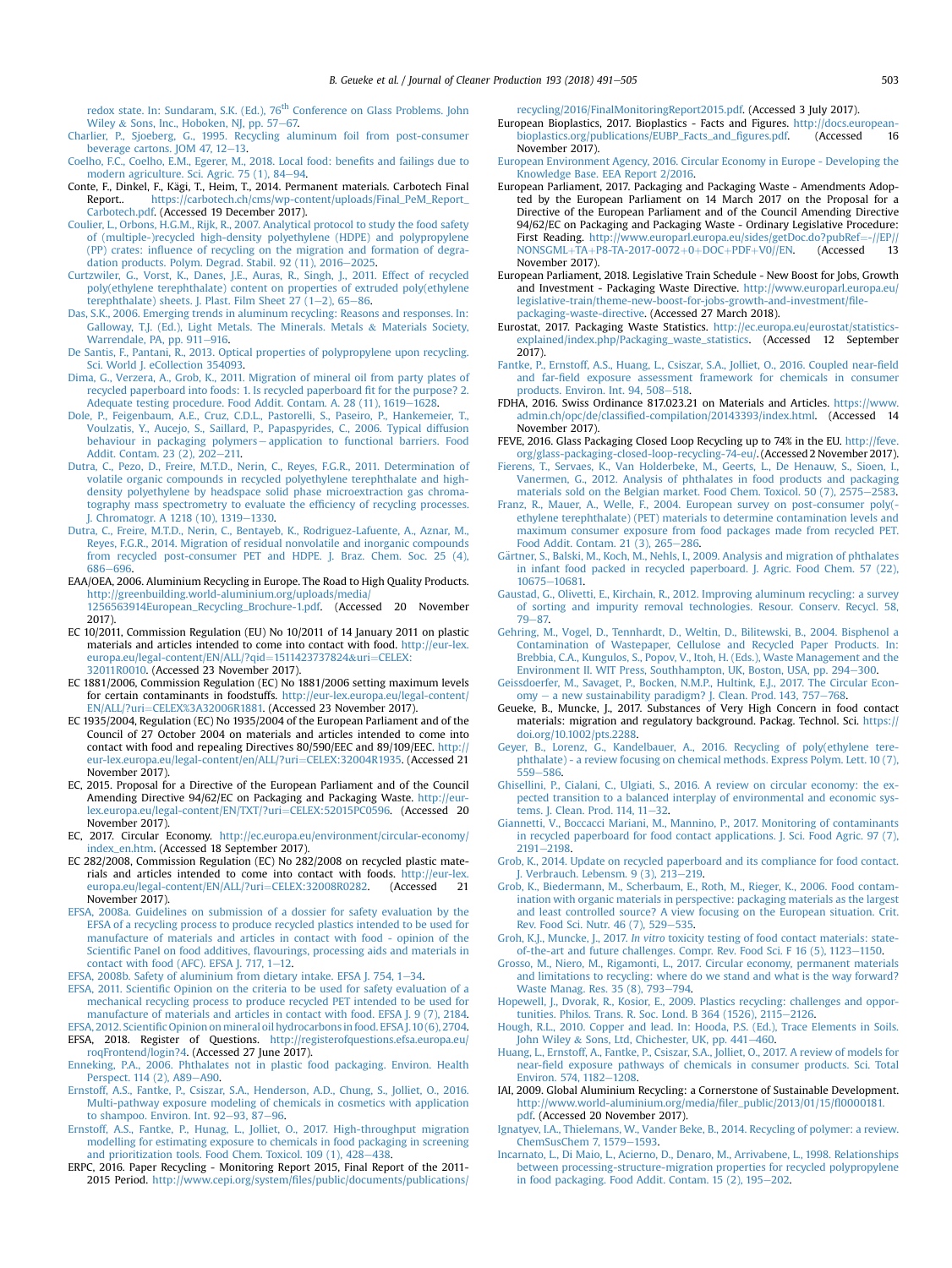- <span id="page-13-0"></span>[Incarnato, L., Scarfato, P., Acierno, D., Milana, M.R., Feliciani, R., 2003. In](http://refhub.elsevier.com/S0959-6526(18)31332-5/sref100)fluence of [recycling and contamination on structure and transport properties of poly](http://refhub.elsevier.com/S0959-6526(18)31332-5/sref100)[propylene. J. Appl. Polym. Sci. 89 \(7\), 1768](http://refhub.elsevier.com/S0959-6526(18)31332-5/sref100)-[1778.](http://refhub.elsevier.com/S0959-6526(18)31332-5/sref100)
- [Jamnicki, S., Handke, T., H](http://refhub.elsevier.com/S0959-6526(18)31332-5/sref101)ärting, M., Lozo, B., Jakovljević, M., 2015. Deinking pos[sibilities in the reduction of mineral oil hydrocarbons from recovered paper](http://refhub.elsevier.com/S0959-6526(18)31332-5/sref101) [grades. Cell. Chem. Technol. 49 \(7](http://refhub.elsevier.com/S0959-6526(18)31332-5/sref101)–[8\), 677](http://refhub.elsevier.com/S0959-6526(18)31332-5/sref101)–[684](http://refhub.elsevier.com/S0959-6526(18)31332-5/sref101).
- JRC, 2015. Scoping Investigations on the Release of Metals from Crystalware. [https://](https://ec.europa.eu/jrc/en/publication/eur-scientific-and-technical-research-reports/scoping-investigations-release-metals-crystalware-support-revision-ceramics-directive?search) [ec.europa.eu/jrc/en/publication/eur-scienti](https://ec.europa.eu/jrc/en/publication/eur-scientific-and-technical-research-reports/scoping-investigations-release-metals-crystalware-support-revision-ceramics-directive?search)fic-and-technical-research-reports/ [scoping-investigations-release-metals-crystalware-support-revision-ceramics](https://ec.europa.eu/jrc/en/publication/eur-scientific-and-technical-research-reports/scoping-investigations-release-metals-crystalware-support-revision-ceramics-directive?search)[directive?search](https://ec.europa.eu/jrc/en/publication/eur-scientific-and-technical-research-reports/scoping-investigations-release-metals-crystalware-support-revision-ceramics-directive?search). (Accessed 16 November 2017).
- [Jung, W.-G., Lee, J.-W., Kim, W.-Y., 2013. Magnesium removal from molten](http://refhub.elsevier.com/S0959-6526(18)31332-5/sref103) aluminum by Cl<sub>2</sub> [bubbling. Met. Mater. Int. 19 \(6\), 1275](http://refhub.elsevier.com/S0959-6526(18)31332-5/sref103)–[1281.](http://refhub.elsevier.com/S0959-6526(18)31332-5/sref103)
- [Kanwal, F., Waraich, S.M., Jamil, T., 2007. FT-IR analysis of recycled polystyrene for](http://refhub.elsevier.com/S0959-6526(18)31332-5/sref104) food packaging. J. Chem. Soc. Pakistan  $29(3)$ ,  $239-242$  $239-242$ .
- [Kappenstein, O., Vieth, B., Luch, A., Pfaff, K., 2012. Toxicologically relevant phtha](http://refhub.elsevier.com/S0959-6526(18)31332-5/sref105)[lates in food. In: Luch, A. \(Ed.\), Molecular, Clinical and Environmental Toxi](http://refhub.elsevier.com/S0959-6526(18)31332-5/sref105)[cology. Experientia Supplementum. Springer Basel, Switzerland, pp. 87](http://refhub.elsevier.com/S0959-6526(18)31332-5/sref105)–[106](http://refhub.elsevier.com/S0959-6526(18)31332-5/sref105).
- [Kassouf, A., Chebib, H., Lebbos, N., Ouaini, R., 2013. Migration of iron, lead, cadmium](http://refhub.elsevier.com/S0959-6526(18)31332-5/sref106) [and tin from tinplate-coated cans into chickpeas. Food Addit. Contam. A. 30](http://refhub.elsevier.com/S0959-6526(18)31332-5/sref106)  $(11)$ ,  $1987 - 1992$  $1987 - 1992$ .
- [Keresztes, S., Tat](http://refhub.elsevier.com/S0959-6526(18)31332-5/sref107)á[r, E., Cz](http://refhub.elsevier.com/S0959-6526(18)31332-5/sref107)é[g](http://refhub.elsevier.com/S0959-6526(18)31332-5/sref107)é[ny, Z., Z](http://refhub.elsevier.com/S0959-6526(18)31332-5/sref107)áray, G., Mihucz, V.G., 2013. Study on the [leaching of phthalates from polyethylene terephthalate bottles into mineral](http://refhub.elsevier.com/S0959-6526(18)31332-5/sref107) water. Sci. Total Environ.  $458, 451-458$  $458, 451-458$ .
- [Kirchherr, J., Reike, D., Hekkert, M., 2017. Conceptualizing the circular economy: an](http://refhub.elsevier.com/S0959-6526(18)31332-5/sref108) analysis of 114 defi[nitions. Resour. Conserv. Recycl. 127, 221](http://refhub.elsevier.com/S0959-6526(18)31332-5/sref108)-[232.](http://refhub.elsevier.com/S0959-6526(18)31332-5/sref108)
- Koivikko, R., Pastorelli, S., Rodríguez-Bernaldo de Quirós, A., Paseiro-Cerrato, R., [Paseiro-Losada, P., Simoneau, C., 2010. Rapid multi-analyte quanti](http://refhub.elsevier.com/S0959-6526(18)31332-5/sref109)fication of [benzophenone, 4-methylbenzophenone and related derivatives from paper](http://refhub.elsevier.com/S0959-6526(18)31332-5/sref109)[board food packaging. Food Addit. Contam. A. 27 \(10\), 1478](http://refhub.elsevier.com/S0959-6526(18)31332-5/sref109)-[1486](http://refhub.elsevier.com/S0959-6526(18)31332-5/sref109).
- [Lee, J., Pedersen, A.B., Thomsen, M., 2014. The in](http://refhub.elsevier.com/S0959-6526(18)31332-5/sref110)fluence of resource strategies on [childhood phthalate exposure - the role of REACH in a zero waste society.](http://refhub.elsevier.com/S0959-6526(18)31332-5/sref110) [Environ. Int. 73, 312](http://refhub.elsevier.com/S0959-6526(18)31332-5/sref110)-[322.](http://refhub.elsevier.com/S0959-6526(18)31332-5/sref110)
- [Li, N., Qiu, K., 2013. Study on delacquer used beverage cans by vacuum pyrolysis for](http://refhub.elsevier.com/S0959-6526(18)31332-5/sref111) [recycle. Environ. Sci. Technol. 47 \(20\), 11734](http://refhub.elsevier.com/S0959-6526(18)31332-5/sref111)-[11738](http://refhub.elsevier.com/S0959-6526(18)31332-5/sref111).
- [Liao, C., Kannan, K., 2011. Widespread occurrence of bisphenol A in paper and paper](http://refhub.elsevier.com/S0959-6526(18)31332-5/sref112) [products: implications for human exposure. Environ. Sci. Technol. 45 \(21\),](http://refhub.elsevier.com/S0959-6526(18)31332-5/sref112) [9372](http://refhub.elsevier.com/S0959-6526(18)31332-5/sref112)-9379
- Life rPack2L, 2017. Recycling Packs to Life. [http://www.liferpack2l.eu/en/.](http://www.liferpack2l.eu/en/) (Accessed 7 June 2017).
- [Lofthouse, V., Trimingham, R., Bhamra, T., 2017. Reinventing re](http://refhub.elsevier.com/S0959-6526(18)31332-5/sref114)fills: guidelines for [design. Packag. Technol. Sci. 30 \(12\), 809](http://refhub.elsevier.com/S0959-6526(18)31332-5/sref114)-[818](http://refhub.elsevier.com/S0959-6526(18)31332-5/sref114).
- [Loiseau, E., Saikku, L., Antikainen, R., Droste, N., Hansjürgens, B., Pitk](http://refhub.elsevier.com/S0959-6526(18)31332-5/sref115)ä[nen, K.,](http://refhub.elsevier.com/S0959-6526(18)31332-5/sref115) [Leskinen, P., Kuikman, P., Thomsen, M., 2016. Green economy and related](http://refhub.elsevier.com/S0959-6526(18)31332-5/sref115) [concepts: an overview. J. Clean. Prod. 139, 361](http://refhub.elsevier.com/S0959-6526(18)31332-5/sref115)-[371.](http://refhub.elsevier.com/S0959-6526(18)31332-5/sref115)
- [L](http://refhub.elsevier.com/S0959-6526(18)31332-5/sref116)ó[pez, M.D.C., Pernas, A.I.A., L](http://refhub.elsevier.com/S0959-6526(18)31332-5/sref116)ópez, M.J.A., Latorre, A.L., Vilariñ[o, J.M.L.,](http://refhub.elsevier.com/S0959-6526(18)31332-5/sref116) [Rodríguez, M.V.G., 2014. Assessing changes on poly\(ethylene terephthalate\)](http://refhub.elsevier.com/S0959-6526(18)31332-5/sref116) [properties after recycling: mechanical recycling in laboratory versus postcon](http://refhub.elsevier.com/S0959-6526(18)31332-5/sref116)[sumer recycled material. Mater. Chem. Phys. 147 \(3\), 884](http://refhub.elsevier.com/S0959-6526(18)31332-5/sref116)-[894](http://refhub.elsevier.com/S0959-6526(18)31332-5/sref116).
- [Lorenzini, R., Fiselier, K., Biedermann, M., Barbanera, M., Braschi, I., Grob, K., 2010.](http://refhub.elsevier.com/S0959-6526(18)31332-5/sref117) [Saturated and aromatic mineral oil hydrocarbons from paperboard food pack](http://refhub.elsevier.com/S0959-6526(18)31332-5/sref117)[aging: estimation of long-term migration from contents in the paperboard and](http://refhub.elsevier.com/S0959-6526(18)31332-5/sref117) [data on boxes from the market. Food Addit. Contam. A. 27 \(12\), 1765](http://refhub.elsevier.com/S0959-6526(18)31332-5/sref117)-[1774](http://refhub.elsevier.com/S0959-6526(18)31332-5/sref117).
- [Lorenzini, R., Biedermann, M., Grob, K., Garbini, D., Barbanera, M., Braschi, I., 2013.](http://refhub.elsevier.com/S0959-6526(18)31332-5/sref118) [Migration kinetics of mineral oil hydrocarbons from recycled paperboard to dry](http://refhub.elsevier.com/S0959-6526(18)31332-5/sref118) food: monitoring of two real cases. Food Addit. Contam. A.  $30$  (4), 760-[770](http://refhub.elsevier.com/S0959-6526(18)31332-5/sref118).
- [L](http://refhub.elsevier.com/S0959-6526(18)31332-5/sref119)øvik, A.N., Müller, D.B., 2014. A material fl[ow model for impurity accumulation in](http://refhub.elsevier.com/S0959-6526(18)31332-5/sref119) [beverage can recycling systems. In: Grand](http://refhub.elsevier.com/S0959-6526(18)31332-5/sref119)field, J. (Ed.), Light Metals. Springer, [Cham, Switzerland, pp. 907](http://refhub.elsevier.com/S0959-6526(18)31332-5/sref119)-[911.](http://refhub.elsevier.com/S0959-6526(18)31332-5/sref119)
- [Mariani, M.B., Chiacchierini, E., Gesumundo, C., 1999. Potential migration of diiso](http://refhub.elsevier.com/S0959-6526(18)31332-5/sref120)[propyl naphthalenes from recycled paperboard packaging into dry foods. Food](http://refhub.elsevier.com/S0959-6526(18)31332-5/sref120) [Addit. Contam. 16 \(5\), 207](http://refhub.elsevier.com/S0959-6526(18)31332-5/sref120)-[213](http://refhub.elsevier.com/S0959-6526(18)31332-5/sref120).
- [Marsh, K., Bugusu, B., 2007. Food packaging roles, materials, and environmental](http://refhub.elsevier.com/S0959-6526(18)31332-5/sref121) [issues. J. Food Sci. 72 \(3\), R39](http://refhub.elsevier.com/S0959-6526(18)31332-5/sref121)-[R55.](http://refhub.elsevier.com/S0959-6526(18)31332-5/sref121)
- [Martens, H., Goldmann, D., 2016. Recyclingtechnik. Fachbuch für Lehre und Praxis,](http://refhub.elsevier.com/S0959-6526(18)31332-5/sref122) [second ed. Springer Fachmedien Wiesbaden, Germany.](http://refhub.elsevier.com/S0959-6526(18)31332-5/sref122)
- [Mertoglu-Elmas, G., 2017. The effect of colorants on the content of heavy metals in](http://refhub.elsevier.com/S0959-6526(18)31332-5/sref123) [recycled corrugated board papers. Bioresources 12 \(2\), 2690](http://refhub.elsevier.com/S0959-6526(18)31332-5/sref123)-[2698.](http://refhub.elsevier.com/S0959-6526(18)31332-5/sref123)
- Mohr, A., 2016. Canning the Circular Economy. [www.steeltimesint.com](http://www.steeltimesint.com). (Accessed 10 April 2016).
- [Morris, J., 2005. Comparative LCAs for curbside recycling versus either land](http://refhub.elsevier.com/S0959-6526(18)31332-5/sref125)filling or [incineration with energy recovery. Int. J. Life Cycle Assess. 10 \(4\), 273](http://refhub.elsevier.com/S0959-6526(18)31332-5/sref125)-[284.](http://refhub.elsevier.com/S0959-6526(18)31332-5/sref125)
- [Müller-Simon, H., 2010. Comment on: bottled drinking water: 'Water contamination](http://refhub.elsevier.com/S0959-6526(18)31332-5/sref126) [from bottle materials \(glass, hard PET, soft PET\), the in](http://refhub.elsevier.com/S0959-6526(18)31332-5/sref126)fluence of colour and acidifi[cation' by C. Reimann, M. Birke, P. Filzmoser. Appl. Geochem. 25 \(9\), 1461](http://refhub.elsevier.com/S0959-6526(18)31332-5/sref126)-[1463.](http://refhub.elsevier.com/S0959-6526(18)31332-5/sref126)
- Muncke, J., Backhaus, T., Geueke, B., Maffini, M.V., Martin, O.V., Myers, J.P., Soto, A.M., Trasande, L., Trier, X., Scheringer, M., 2017. Scientific challenges in the risk assessment of food contact materials. Environ. Health Perspect. 125 (9) <https://doi.org/10.1289/EHP1644>.
- [Nakajima, K., Takeda, O., Miki, T., Matsubae, K., Nakamura, S., Nagasaka, T., 2010.](http://refhub.elsevier.com/S0959-6526(18)31332-5/sref129) [Thermodynamic analysis of contamination by alloying elements in aluminum](http://refhub.elsevier.com/S0959-6526(18)31332-5/sref129) recycling. Environ. Sci. Technol.  $44$  (14),  $5594 - 5600$ .
- [Nasu, A., Tsuchiya, T., Takeda, K., 2001. Contaminative materials on products in a](http://refhub.elsevier.com/S0959-6526(18)31332-5/sref130) recycling system. Mater. Sci. Res. Int.  $7(4)$ ,  $258-264$  $258-264$ .
- [Nerin, C., Albinana, J., Philo, M.R., Castle, L., Raffael, B., Simoneau, C., 2003. Evalu](http://refhub.elsevier.com/S0959-6526(18)31332-5/sref131)[ation of some screening methods for the analysis of contaminants in recycled](http://refhub.elsevier.com/S0959-6526(18)31332-5/sref131)

polyethylene terephthalate fl[akes. Food Addit. Contam. 20 \(7\), 668](http://refhub.elsevier.com/S0959-6526(18)31332-5/sref131)-[677.](http://refhub.elsevier.com/S0959-6526(18)31332-5/sref131)

- [Niero, M., Olsen, S.I., 2016. Circular economy: to be or not to be in a closed product](http://refhub.elsevier.com/S0959-6526(18)31332-5/sref132) [loop? A Life Cycle Assessment of aluminium cans with inclusion of alloying](http://refhub.elsevier.com/S0959-6526(18)31332-5/sref132) [elements. Resour. Conserv. Recycl. 114, 18](http://refhub.elsevier.com/S0959-6526(18)31332-5/sref132)-[31.](http://refhub.elsevier.com/S0959-6526(18)31332-5/sref132)
- [Palkopoulou, S., Joly, C., Feigenbaum, A., Papaspyrides, C.D., Dole, P., 2016. Critical](http://refhub.elsevier.com/S0959-6526(18)31332-5/sref134) [review on challenge tests to demonstrate decontamination of polyole](http://refhub.elsevier.com/S0959-6526(18)31332-5/sref134)fins intended for food contact applications. Trends Food Sci. Technol.  $49, 110-120$  $49, 110-120$ .
- [Parry, S.J., Aston, D.S.J., 2004. Migration of inorganic contaminants into dry food](http://refhub.elsevier.com/S0959-6526(18)31332-5/sref135) [from packaging made from recycled paper and board. Food Addit. Contam. 21](http://refhub.elsevier.com/S0959-6526(18)31332-5/sref135)  $(5)$ ,  $506 - 511$ .
- Pérez-Palacios, D., Ferná[ndez-Recio, M.](http://refhub.elsevier.com/S0959-6526(18)31332-5/sref136)Á., Moreta, C., Tena, M.T., 2012. Determina[tion of bisphenol-type endocrine disrupting compounds in food-contact recy](http://refhub.elsevier.com/S0959-6526(18)31332-5/sref136)[cled-paper materials by focused ultrasonic solid](http://refhub.elsevier.com/S0959-6526(18)31332-5/sref136)-[liquid extraction and ultra](http://refhub.elsevier.com/S0959-6526(18)31332-5/sref136) [performance liquid chromatography-high resolution mass spectrometry.](http://refhub.elsevier.com/S0959-6526(18)31332-5/sref136) .<br>[Talanta 99, 167](http://refhub.elsevier.com/S0959-6526(18)31332-5/sref136)–[174.](http://refhub.elsevier.com/S0959-6526(18)31332-5/sref136)
- Petropoulos, G., Raptopoulou, K.G., Pasias, I.N., Thomaidis, N.S., Proestos, C., 2017. Chemometric determination of the shelf life of opened cans using the migration of specific metals as quality indicators. Food Chem. [https://doi.org/10.1016/](https://doi.org/10.1016/j.foodchem.2017.06.041) [j.foodchem.2017.06.041.](https://doi.org/10.1016/j.foodchem.2017.06.041)
- [Pieke, E.N., Granby, K., Trier, X., Smedsgaard, J., 2017. A framework to estimate](http://refhub.elsevier.com/S0959-6526(18)31332-5/sref138) [concentrations of potentially unknown substances by semi-quanti](http://refhub.elsevier.com/S0959-6526(18)31332-5/sref138)fication in [liquid chromatography electrospray ionization mass spectrometry. Anal. Chim.](http://refhub.elsevier.com/S0959-6526(18)31332-5/sref138) [Acta 975, 30](http://refhub.elsevier.com/S0959-6526(18)31332-5/sref138)-[41.](http://refhub.elsevier.com/S0959-6526(18)31332-5/sref138)
- [Pivnenko, K., Eriksson, E., Astrup, T.F., 2015a. Waste paper for recycling: overview](http://refhub.elsevier.com/S0959-6526(18)31332-5/sref139) and identifi[cation of potentially critical substances. Waste Manag. 45, 134](http://refhub.elsevier.com/S0959-6526(18)31332-5/sref139)–[142](http://refhub.elsevier.com/S0959-6526(18)31332-5/sref139).<br>[Pivnenko, K., Pedersen, G.A., Eriksson, E., Astrup, T.F., 2015b. Bisphenol A and its](http://refhub.elsevier.com/S0959-6526(18)31332-5/sref140)
- 
- [structural analogues in household waste paper. Waste Manag. 44, 39](http://refhub.elsevier.com/S0959-6526(18)31332-5/sref140)–[47.](http://refhub.elsevier.com/S0959-6526(18)31332-5/sref140)<br>[Pivnenko, K., Eriksen, M.K., Martin-Fernandez, J.A., Eriksson, E., Astrup, T.F., 2016a.](http://refhub.elsevier.com/S0959-6526(18)31332-5/sref141) [Recycling of plastic waste: presence of phthalates in plastics from households](http://refhub.elsevier.com/S0959-6526(18)31332-5/sref141) [and industry. Waste Manag. 54, 44](http://refhub.elsevier.com/S0959-6526(18)31332-5/sref141)-[52.](http://refhub.elsevier.com/S0959-6526(18)31332-5/sref141)
- [Pivnenko, K., Laner, D., Astrup, T.F., 2016b. Material cycles and chemicals: dynamic](http://refhub.elsevier.com/S0959-6526(18)31332-5/sref142) material fl[ow analysis of contaminants in paper recycling. Environ. Sci. Technol.](http://refhub.elsevier.com/S0959-6526(18)31332-5/sref142) [50 \(22\), 12302](http://refhub.elsevier.com/S0959-6526(18)31332-5/sref142)-[12311.](http://refhub.elsevier.com/S0959-6526(18)31332-5/sref142)
- Pivnenko, K., Olsson, M.E., Götze, R., Eriksson, E., Astrup, T.F., 2016c. Quantification [of chemical contaminants in the paper and board fractions of municipal solid](http://refhub.elsevier.com/S0959-6526(18)31332-5/sref143) [waste. Waste Manag. 51, 43](http://refhub.elsevier.com/S0959-6526(18)31332-5/sref143)-[54.](http://refhub.elsevier.com/S0959-6526(18)31332-5/sref143)
- Plastics Europe, 2016. Plastics the Facts 2016. [http://www.plasticseurope.org/](http://www.plasticseurope.org/documents/document/20161014113313-plastics_the_facts_2016_final_version.pdf) [documents/document/20161014113313-plastics\\_the\\_facts\\_2016\\_](http://www.plasticseurope.org/documents/document/20161014113313-plastics_the_facts_2016_final_version.pdf)final\_version. [pdf.](http://www.plasticseurope.org/documents/document/20161014113313-plastics_the_facts_2016_final_version.pdf) (Accessed 7 July 2017).
- [Poças, M.F.F., Oliveira, J.C., Pinto, H.J., Zacarias, M.E., Hogg, T., 2009. Characterization](http://refhub.elsevier.com/S0959-6526(18)31332-5/sref145) [of patterns of food packaging usage in Portuguese homes. Food Addit. Contam.](http://refhub.elsevier.com/S0959-6526(18)31332-5/sref145) [A. 26 \(9\), 1314](http://refhub.elsevier.com/S0959-6526(18)31332-5/sref145)-[1324](http://refhub.elsevier.com/S0959-6526(18)31332-5/sref145).
- [Poças, M.F., Oliveira, J.C., Pereira, J.R., Hogg, T., 2010. Consumer exposure to](http://refhub.elsevier.com/S0959-6526(18)31332-5/sref146) [phthalates from paper packaging: an integrated approach. Food Addit. Contam.](http://refhub.elsevier.com/S0959-6526(18)31332-5/sref146) [A. 27 \(10\), 1451](http://refhub.elsevier.com/S0959-6526(18)31332-5/sref146)-[1459](http://refhub.elsevier.com/S0959-6526(18)31332-5/sref146).
- [Puype, F., Samsonek, J., Knoop, J., Egelkraut-Holtus, M., Ortlieb, M., 2015. Evidence of](http://refhub.elsevier.com/S0959-6526(18)31332-5/sref147) [waste electrical and electronic equipment \(WEEE\) relevant substances in](http://refhub.elsevier.com/S0959-6526(18)31332-5/sref147) [polymeric food-contact articles sold on the European market. Food Addit.](http://refhub.elsevier.com/S0959-6526(18)31332-5/sref147) [Contam. A. 32 \(3\), 410](http://refhub.elsevier.com/S0959-6526(18)31332-5/sref147)-[426](http://refhub.elsevier.com/S0959-6526(18)31332-5/sref147).
- [Puype, F., Samsonek, J., Vilímkov](http://refhub.elsevier.com/S0959-6526(18)31332-5/sref148)á[, V., Kope](http://refhub.elsevier.com/S0959-6526(18)31332-5/sref148)čková, Š[., Ratiborsk](http://refhub.elsevier.com/S0959-6526(18)31332-5/sref148)á, A., Knoop, J., [Egelkraut-Holtus, M., Ortlieb, M., Oppermann, U., 2017. Towards a generic](http://refhub.elsevier.com/S0959-6526(18)31332-5/sref148) [procedure for the detection of relevant contaminants from waste electric and](http://refhub.elsevier.com/S0959-6526(18)31332-5/sref148) [electronic equipment \(WEEE\) in plastic food-contact materials: a review and](http://refhub.elsevier.com/S0959-6526(18)31332-5/sref148) selection of key parameters. Food Addit. Contam. A  $1-17$ .
- R3 Consulting Group, I, Morawski, C., 2009. Evaluating End-of-life Beverage Container Management Systems for California. [http://www.bottlebill.org/](http://www.bottlebill.org/assets/pdfs/pubs/2009-BeverageSystemsCalifornia.pdf) [assets/pdfs/pubs/2009-BeverageSystemsCalifornia.pdf.](http://www.bottlebill.org/assets/pdfs/pubs/2009-BeverageSystemsCalifornia.pdf) (Accessed 9 November 2017).
- [Rabah, M.A., 2003. Preparation of aluminium-magnesium alloys and some valuable](http://refhub.elsevier.com/S0959-6526(18)31332-5/sref150) [salts from used beverage cans. Waste Manag. 23, 173](http://refhub.elsevier.com/S0959-6526(18)31332-5/sref150)-[182](http://refhub.elsevier.com/S0959-6526(18)31332-5/sref150).
- [Ragaert, K., Delva, L., Van Geem, K., 2017. Mechanical and chemical recycling of solid](http://refhub.elsevier.com/S0959-6526(18)31332-5/sref151) [plastic waste. Waste Manag. 69, 24](http://refhub.elsevier.com/S0959-6526(18)31332-5/sref151)-[58](http://refhub.elsevier.com/S0959-6526(18)31332-5/sref151).
- [Raptopoulou, K.G., Pasias, I.N., Thomaidis, N.S., Proestos, C., 2014. Study of the](http://refhub.elsevier.com/S0959-6526(18)31332-5/sref152) migration phenomena of specifi[c metals in canned tomato paste before and](http://refhub.elsevier.com/S0959-6526(18)31332-5/sref152) [after opening. Validation of a new quality indicator for opened cans. Food](http://refhub.elsevier.com/S0959-6526(18)31332-5/sref152) [Chem. Toxicol. 69, 25](http://refhub.elsevier.com/S0959-6526(18)31332-5/sref152)-[31.](http://refhub.elsevier.com/S0959-6526(18)31332-5/sref152)
- Rexam, 2012. Rexam Annual Report 2011. [https://www.companyreporting.com/](https://www.companyreporting.com/sites/default/files/accounts/12.12-rexam-2011.pdf) sites/default/fi[les/accounts/12.12-rexam-2011.pdf.](https://www.companyreporting.com/sites/default/files/accounts/12.12-rexam-2011.pdf) (Accessed 7 May 2018).
- Rexam, 2016. Rexam Annual Report 2015. [http://phx.corporate-ir.net/External.File?](http://phx.corporate-ir.net/External.File?item=UGFyZW50SUQ9MzQyNDIwfENoaWxkSUQ9LTF8VHlwZT0z&t=1&cb=636020574160248470) [item](http://phx.corporate-ir.net/External.File?item=UGFyZW50SUQ9MzQyNDIwfENoaWxkSUQ9LTF8VHlwZT0z&t=1&cb=636020574160248470)=[UGFyZW50SUQ9MzQyNDIwfENoaWxkSUQ9LTF8VHlwZT0z](http://phx.corporate-ir.net/External.File?item=UGFyZW50SUQ9MzQyNDIwfENoaWxkSUQ9LTF8VHlwZT0z&t=1&cb=636020574160248470)&[t](http://phx.corporate-ir.net/External.File?item=UGFyZW50SUQ9MzQyNDIwfENoaWxkSUQ9LTF8VHlwZT0z&t=1&cb=636020574160248470)=[1](http://phx.corporate-ir.net/External.File?item=UGFyZW50SUQ9MzQyNDIwfENoaWxkSUQ9LTF8VHlwZT0z&t=1&cb=636020574160248470)&[cb](http://phx.corporate-ir.net/External.File?item=UGFyZW50SUQ9MzQyNDIwfENoaWxkSUQ9LTF8VHlwZT0z&t=1&cb=636020574160248470)= [636020574160248470.](http://phx.corporate-ir.net/External.File?item=UGFyZW50SUQ9MzQyNDIwfENoaWxkSUQ9LTF8VHlwZT0z&t=1&cb=636020574160248470) (Accessed 20 November 2017).
- [Richter, L., Biedermann-Brem, S., Simat, T.J., Grob, K., 2014. Internal bags with](http://refhub.elsevier.com/S0959-6526(18)31332-5/sref155) [barrier layers for foods packed in recycled paperboard: recent progress. Eur.](http://refhub.elsevier.com/S0959-6526(18)31332-5/sref155) Food Res. Technol. 239  $(2)$ , 215-[225.](http://refhub.elsevier.com/S0959-6526(18)31332-5/sref155)
- [Rosenmai, A.K., Bengtstr](http://refhub.elsevier.com/S0959-6526(18)31332-5/sref157)ö[m, L., Taxvig, C., Trier, X., Petersen, J.H., Svingen, T.,](http://refhub.elsevier.com/S0959-6526(18)31332-5/sref157) [Binderup, M.L., van Vugt-Lussenburg, B.M.A., Dybdahl, M., Granby, K.,](http://refhub.elsevier.com/S0959-6526(18)31332-5/sref157) Vinggaard, A.M., 2017. An effect-directed strategy for characterizin [chemicals in food contact materials made from paper and board. Food Chem.](http://refhub.elsevier.com/S0959-6526(18)31332-5/sref157) [Toxicol. 106, 250](http://refhub.elsevier.com/S0959-6526(18)31332-5/sref157)-[259.](http://refhub.elsevier.com/S0959-6526(18)31332-5/sref157)
- [Ross, C.P., 2011. Heavy metal issues](http://refhub.elsevier.com/S0959-6526(18)31332-5/sref158)  $-$  [in and out of glass. In: Drummond, C.H. \(Ed.\),](http://refhub.elsevier.com/S0959-6526(18)31332-5/sref158) [71](http://refhub.elsevier.com/S0959-6526(18)31332-5/sref158)st [Conference on Glass Problems. John Wiley](http://refhub.elsevier.com/S0959-6526(18)31332-5/sref158) & [Sons, Inc., Hoboken, NJ,](http://refhub.elsevier.com/S0959-6526(18)31332-5/sref158) pp.  $51 - 59$ .
- [Samsonek, J., Puype, F., 2013. Occurrence of brominated](http://refhub.elsevier.com/S0959-6526(18)31332-5/sref160) flame retardants in black [thermo cups and selected kitchen utensils purchased on the European market.](http://refhub.elsevier.com/S0959-6526(18)31332-5/sref160) [Food Addit. Contam. A. 30 \(11\), 1976](http://refhub.elsevier.com/S0959-6526(18)31332-5/sref160)-[1986.](http://refhub.elsevier.com/S0959-6526(18)31332-5/sref160)